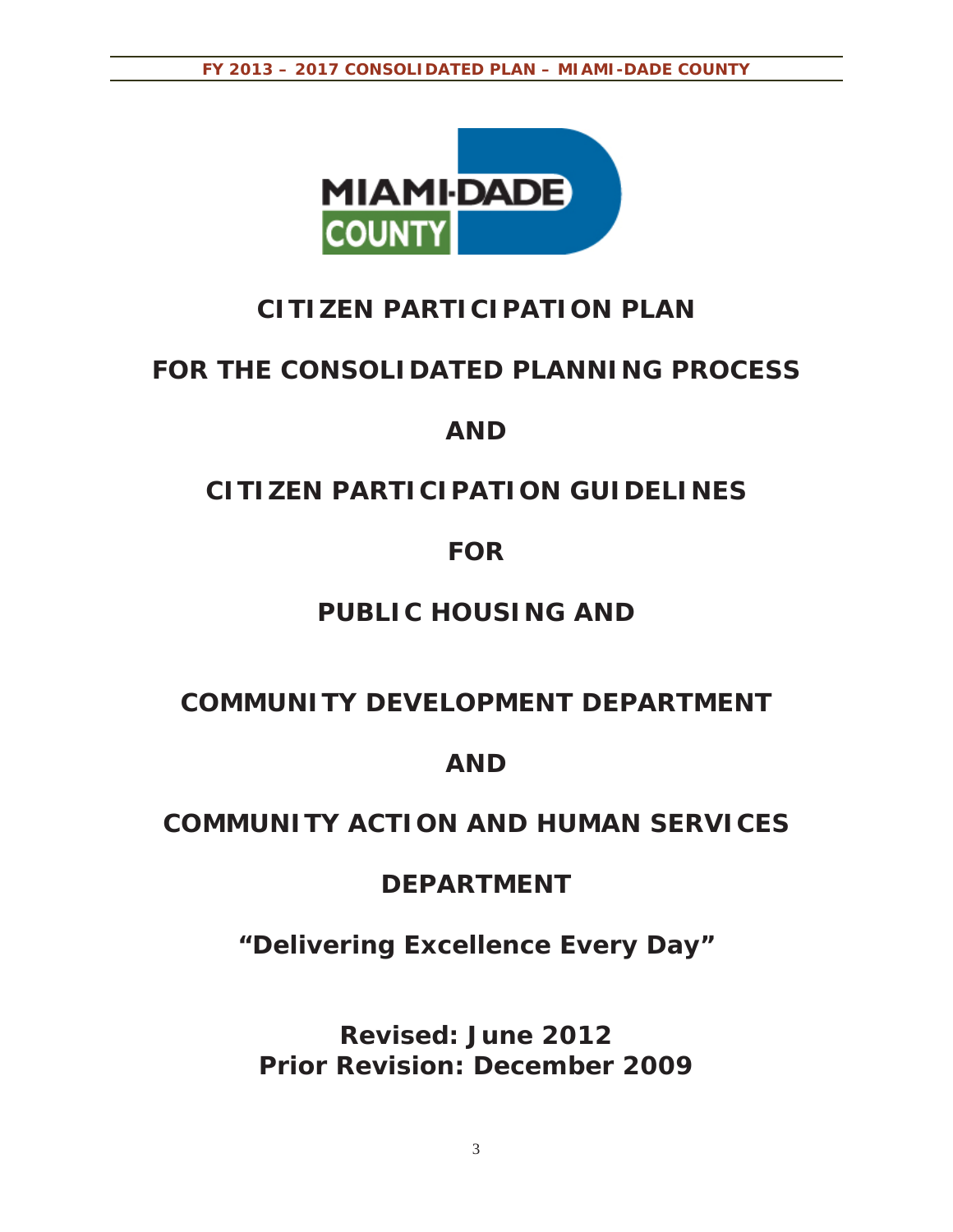### **TABLE OF CONTENTS**

| <b>Introduction</b> |                                                                                 |
|---------------------|---------------------------------------------------------------------------------|
| <b>PART I:</b>      | Citizen Participation Plan for the Consolidated Planning Process                |
| <b>PART II:</b>     | Community Action and Human Service Department  17<br>Citizen Participation Plan |
| <b>PART III:</b>    | <b>Community Advisory Committee Guidelines, Rules and Regulations 22</b>        |
|                     |                                                                                 |
|                     |                                                                                 |
|                     |                                                                                 |
|                     |                                                                                 |
|                     |                                                                                 |
| <b>PART IV:</b>     | Election Process Guidelines, Rules and Regulations  34                          |
|                     |                                                                                 |
|                     |                                                                                 |
|                     |                                                                                 |
|                     |                                                                                 |
|                     |                                                                                 |
|                     |                                                                                 |
|                     |                                                                                 |
|                     |                                                                                 |
|                     |                                                                                 |

|--|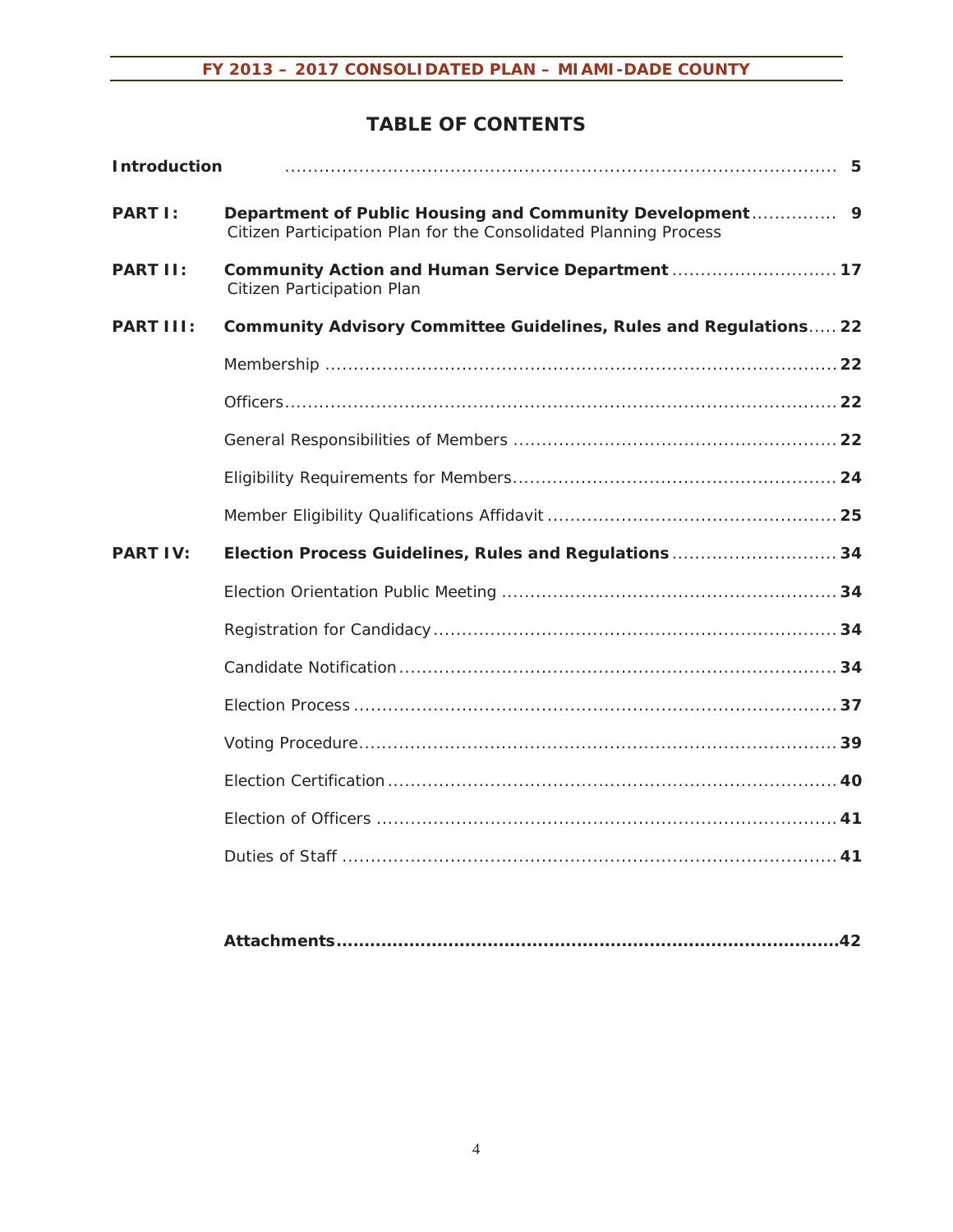#### **CITIZEN PARTICIPATION PLAN FOR THE CONSOLIDATED PLANNING PROCESS**

#### **Introduction**

The US Department of Housing and Urban Development requires that the Five Year Consolidated Plan for each entitlement agency adopt a Citizen's Participation Plan. This Citizen Participation Plan has been adopted by Miami-Dade County and is in conformance with the provisions of Federal Regulations.

Required by HUD regulation and Public Law 100-242, the Citizen's Participation Plan outlines the methods used in the development, from a public input process, of the Five Year Consolidated Plan, Annual Action Plans, the CAPER and Substantial Amendments inclusive of strategies employed by Miami-Dade County that provides for maximum citizen participation in the development of these plans.

#### Overview of Department Of Public Housing and Community Development

The Department of Public Housing and Community Development (PHCD) administers Federal and State funding that supports the development of viable urban neighborhoods in Miami-Dade County. Such support is characterized as decent housing, expansion of economic opportunities, public service, capital improvements and the preservation of historic properties. The main sources of funding utilized to meet these needs are the Community Development Block Grant (CDBG), HOME Investment Partnerships (HOME) and Emergency Solutions Grant (ESG). These programs are established to help low- and moderate-income persons, particularly those living in slum and blighted areas. The U.S. Department of Housing and Urban Development (HUD) regulates and governs the CDBG, HOME and ESG programs. The regulations specify that an entitlement area (an area which receives a direct allocation from the U.S. HUD to address high priority needs in low to moderate income communities) must adopt a citizen participation plan, which establishes policies and procedures for citizen participation. The following are the entitlement areas of Miami-Dade County: City of Miami, City of Miami Gardens, City of Miami Beach, City of North Miami, City of Hialeah, City of Homestead, Florida City and Miami-Dade County.

The methods used by Miami-Dade County Public Housing and Community Development Department incorporates citizen participation in the development of the Consolidated Plan which provides for the most basic and appropriate level of citizen participation. It is the intent of the County to provide for the maximum level of citizen participation in order to gather the most meaningful, thorough and effective input from its citizens. Citizen participation is broad due to the types of areas the County covers, which includes urban, rural and agricultural. At the same time, the process makes sure that the low and moderate income, disabled, elderly and other special populations are involved in the total input process. The diversity of this County is illustrated by the wealthy enclaves to agricultural communities in south Miami-Dade, including a population at includes speakers of English, Spanish and Creole as a primary language.

The citizen participation/input process consists of the following summary of steps which maximizes the citizen's participation in the development of the Five Year Consolidated Plan, the Annual Action Plan, the CAPER for Miami-Dade County, as well as the substantial amendments for either document. Details of each of these steps follow in the sections of this Citizen's Participation Plan.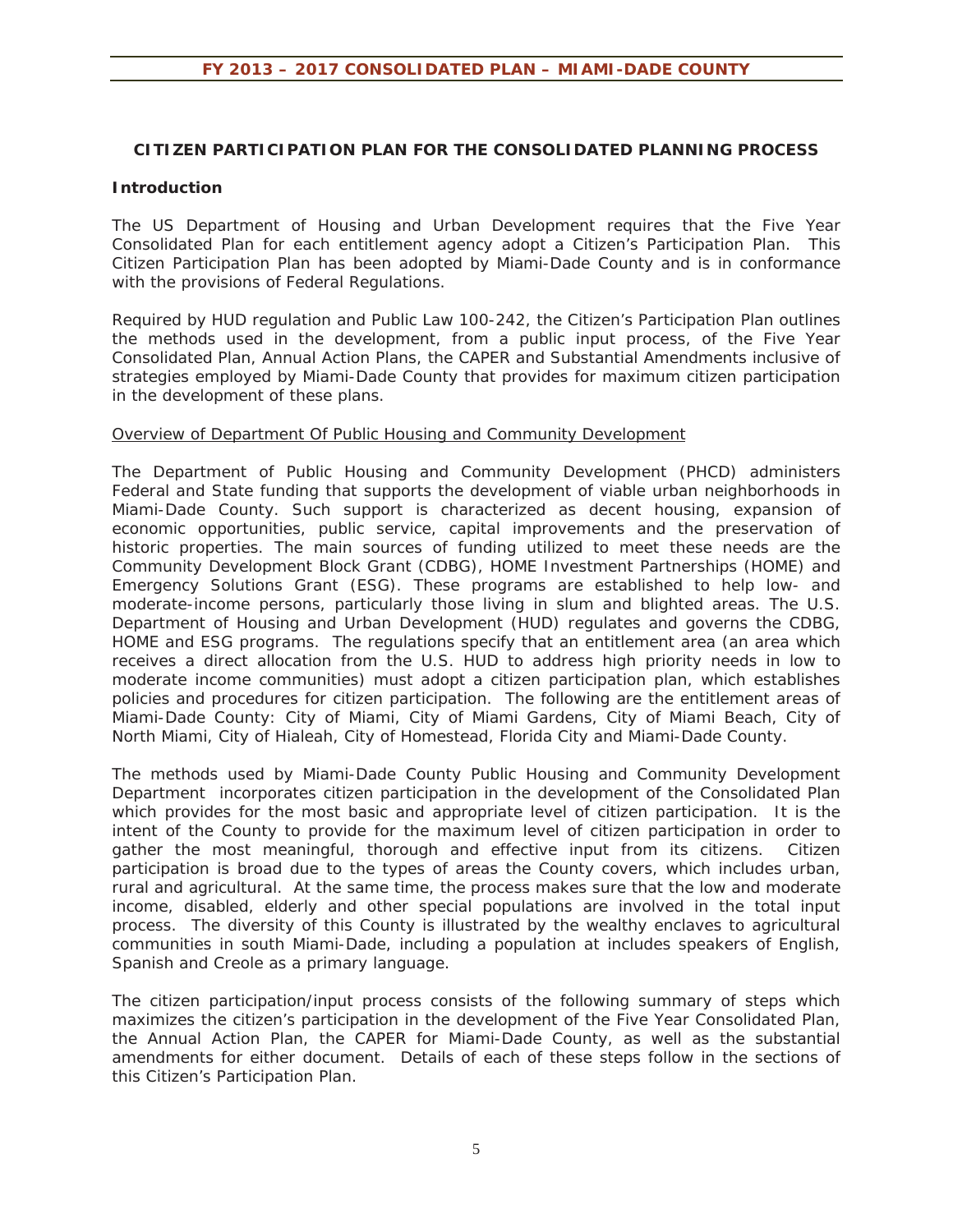Citizen participation requirements shall not be construed to restrict the responsibility or authority of the County for the development and execution of its entitlement program activities. The Board of County Commissioners remains the sole approving authority for the Plan and any amendments.

#### **Applicability and Adoption of the Citizen Participation Plan**

Pursuant to 24 CFR Part 91, Consolidated Submissions for Community Planning and Development Programs, the jurisdiction is required to certify that it has developed and is acting in compliance with a Citizen Participation Plan that sets forth the jurisdiction's policies and procedures for citizen participation. The plan must include the following topic areas:

- 1. **CITIZEN PARTICIPATION:** Provide for and encourage citizen participation, with particular emphasis on participation by persons of low and moderate-income. Of particular importance are those residents living in slum and blighted areas and where Federal funds are proposed to be used. Encourage the participation of all residents, including minorities, non-English speaking persons and persons with disabilities;
- 2. **CITIZEN COMMENTS:** Provide citizens with a reasonable opportunity to examine the proposed Consolidated Plan, Annual Action Plans and Consolidated Annual Performance and Evaluation Reports (CAPER) and Substantial Amendments. Provide a mechanism to submit written and oral comments and to provide for the consideration of these comments. Provide for a system of responding to citizen complaints;
- 3. **SUBSTANTIAL AMENDMENTS:** Provide for specification of criteria that Miami-Dade County will use to determine what constitutes a substantial change in the Miami-Dade County's planned or actual activities. This process will include a procedure for notification of the public and receipt of comments;
- 4. **PUBLIC HEARINGS:** Provide public hearings to obtain citizen views on housing and community development needs, at times and locations that are convenient to potential and actual beneficiaries. Allow for citizens to respond to proposals relative to the selection of funded activities. Respond to questions at all stages of the community development program, including the development of needs, the review of proposed activities and the review of past program performance;
- 5. **REASONABLE AND TIMELY ACCESS:** Provide citizens with reasonable and timely access to local meetings, information and records related to Miami-Dade County's proposed and actual use of funds at times and locations convenient to potential or actual beneficiaries including;
	- **\*** Annual Action Plans
	- **•** Consolidated Annual Performance and Evaluation Reports (CAPERs)
	- Five Year Consolidated Plan
	- Substantial Amendments to the plan

Accommodations for persons with disabilities and groups of non-English speaking persons will be made upon notification to the County within a reasonable time frame.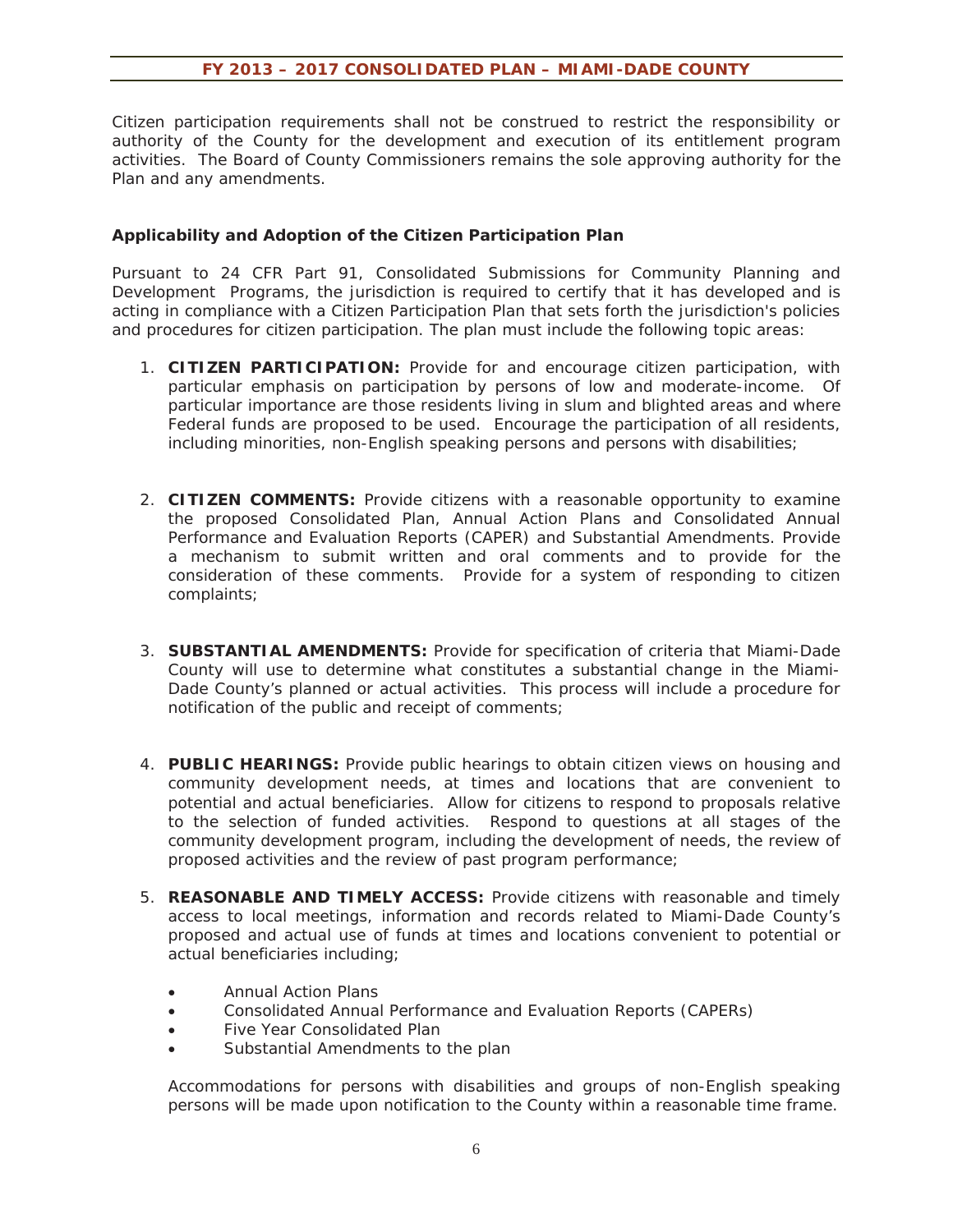- 6. **INFORMATION PROVIDED:** Provide information to citizens, public agencies and other interested parties that include the amount of Federal Assistance available to the Miami-Dade County and the activities that may be undertaken. The information will include the estimated amount of funds that will benefit persons of low and moderate-income as well as plans to minimize displacement (even if no displacement is expected to occur);
- 7. **TECHNICAL ASSISTANCE:** Provide technical assistance to group representatives of persons of low- and moderate-incomes that request such assistance;
- 8. **PUBLIC HOUSING AUTHORITIES:** Provide for consultation between Miami-Dade County and any public housing authorities in order to encourage participation by residents of public and assisted housing developments in the process and implementation of the Consolidated Plan. Provide information to these agencies about Consolidated Plan activities, so this information can be used in the planning process;
- 9. **NON-ENGLISH SPEAKING RESIDENT NEEDS:** Identify how the needs of non-English speaking residents will be met in the case of public hearings where a significant number of non-English speaking residents can be reasonably expected to participate;
- 10. **PERSONS WITH DISABILITIES:** Provide accommodations for access to public hearing sites and public meetings for persons with disabilities;
- 11. **COMPLAINT RESOLUTION:** Provide for timely written answers to written complaints and grievances.

#### **Encouragement of Citizen Participation**

- Citizens will have the opportunity to participate in the development of the Consolidated Plan, the Annual Action Plan, any Substantial Amendments to the Consolidated Plan, and the Consolidated Annual Performance Evaluation Report.
- **The main focus of the Miami-Dade Public Housing and Community Development and** Community Action and Human Services Department Citizen Participation Plan is to encourage all citizens to participate in each of the above-defined activities. The Citizen Participation Plan is designed especially to encourage participation by low-and moderate-income persons, particularly those living in slum and blighted areas and in areas where Community Development Block Grant funds are proposed to be used and by residents of predominantly low- and moderate-income neighborhoods, as defined by the jurisdiction. Overall, these departments make every effort to encourage the participation of all its citizens, including minorities and non-English speaking persons, as well as persons with disabilities.
- Additionally, the County works with public housing authorities to encourage the participation of residents of public and assisted housing developments, along with other low income residents of neighborhood revitalization strategy areas and eligible block groups to participate in the process of developing and implementing the consolidated plan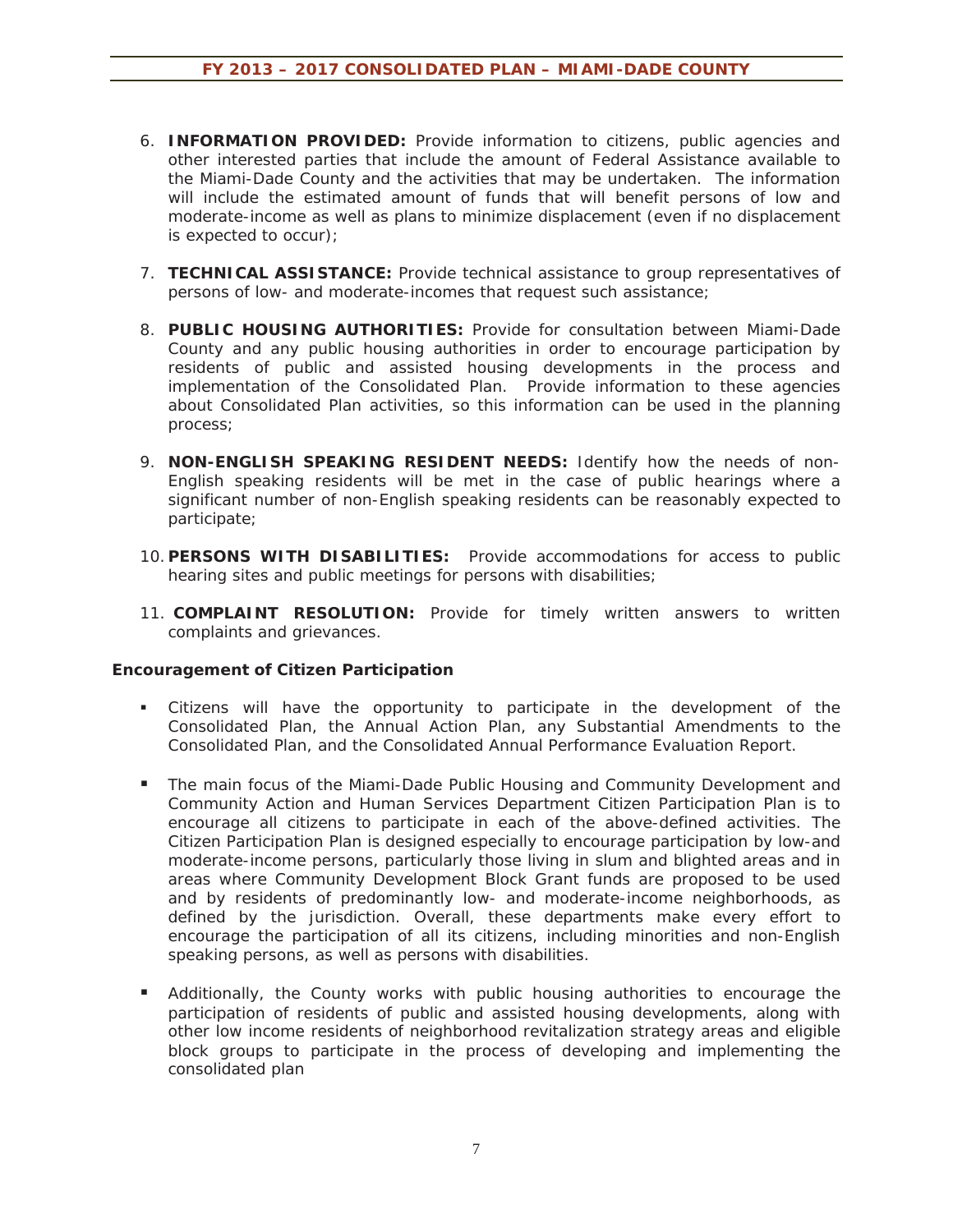This Citizen Participation Plan is divided into five sections with each one addressing a separate report or document required by HUD. Each section will address the goals, requirements and procedures for each of the documents. The five sections are:

- Citizen Participation Plan
- Five Year Consolidated Plan
- Annual Action Plan
- x Comprehensive Annual Performance and Evaluation Report
- Substantial Amendments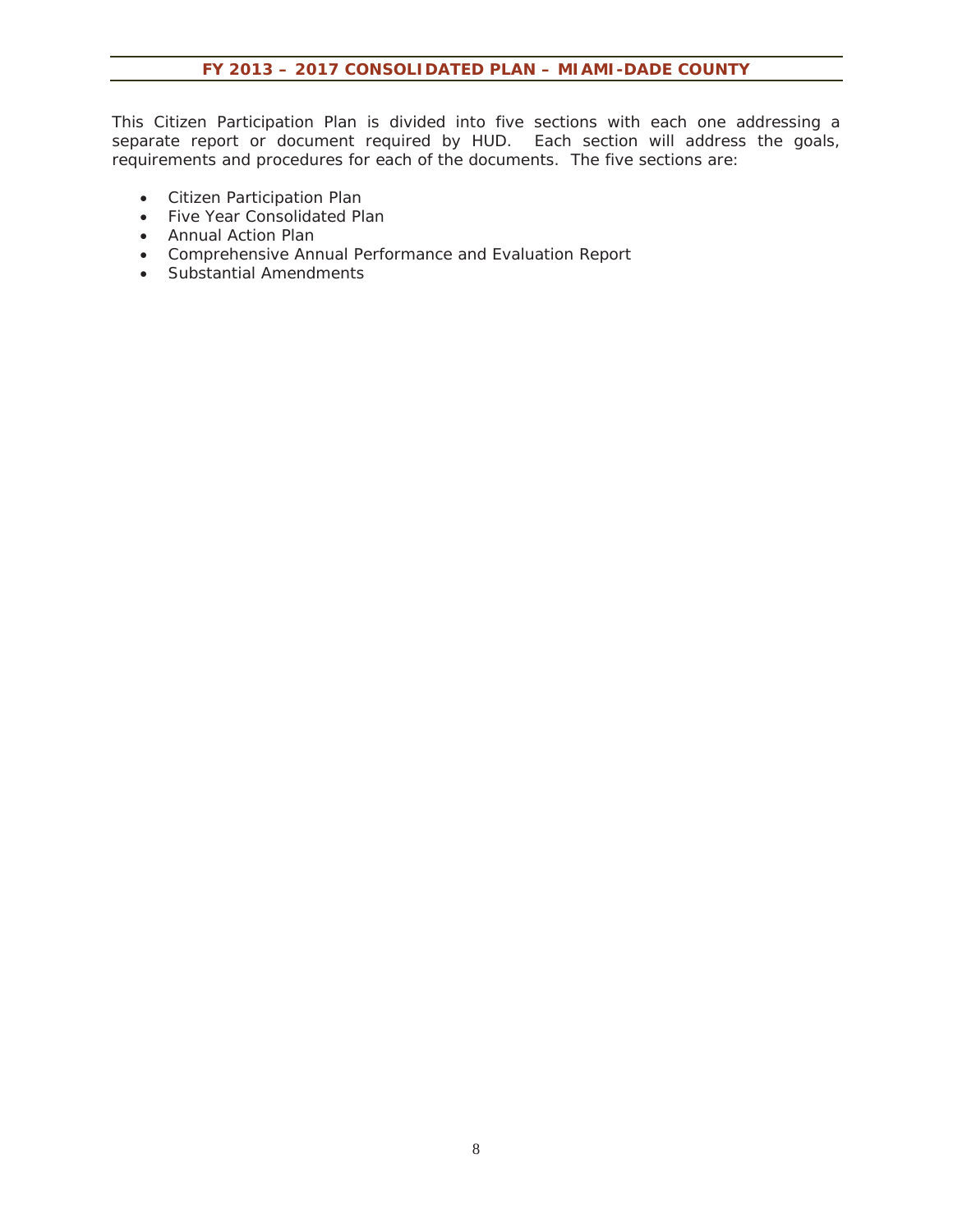#### **PART I –**

#### **PUBLIC HOUSING AND COMMUNITY DEVELOPMENT DEPARTMENT CITIZEN PARTICIPATION PLAN FOR THE DEVELOPMENT OF CONSOLIDATED PLANS/ ANNUAL ACTION PLANS, CAPER'S AND SUBSTANTIAL AMENDMENTS**

#### **A - Citizen Participation Plan**

#### **Citizen Participation Plan Update:**

Under the auspices of the Miami-Dade County Board of County Commissioners, the Public Housing and Community Development Department shall update the Citizen Participation Plan upon receipt of input from the public and any advisory bodies. This update can be included in conjunction with the Five Year Miami-Dade County Consolidated Plan submission to HUD.

Update Process:

- 1. Submit revisions to the Citizen Participation Plan to the public and any advisory bodies for their input/recommendations.
- 2. Submit the revised Citizen Participation Plan to the Miami-Dade County Board of County Commissioners in conjunction with submitting the approved plan as part of the Five Year Miami-Dade County Consolidated Plan to U.S. HUD.

#### **Citizen Comment on the Citizen Participation Plan and Amendments:**

Citizen comments at all public meetings/hearings will be solicited.

- 1. A summary of citizen comments received in writing, or orally at public meetings, will accompany all submissions to HUD. Advertising and conducting public hearings will be the responsibility of the Public Housing and Community Development Department.
- 2. Where a significant number of non-English speaking residents can be reasonably expected to participate, a method of communication will be provided for non-English speaking residents as well as accommodations for persons with disabilities, upon forty-eight (48) weekday hour notification to the Miami-Dade County Public Housing and Community Development Department.
- 3. When possible, citizen surveys can be included at appropriate public meetings and with agencies involved with providing services. Bi-lingual surveys (or trilingual if necessary) will be available where it is anticipated that a significant number of non-English speaking residents will attend.
- 4. Written comments should be addressed to the office of:

Miami-Dade County Public Housing and Community Development Director 701 NW 1<sup>st</sup> Court. 14th Floor Miami, Florida 33136 (786) 469-4100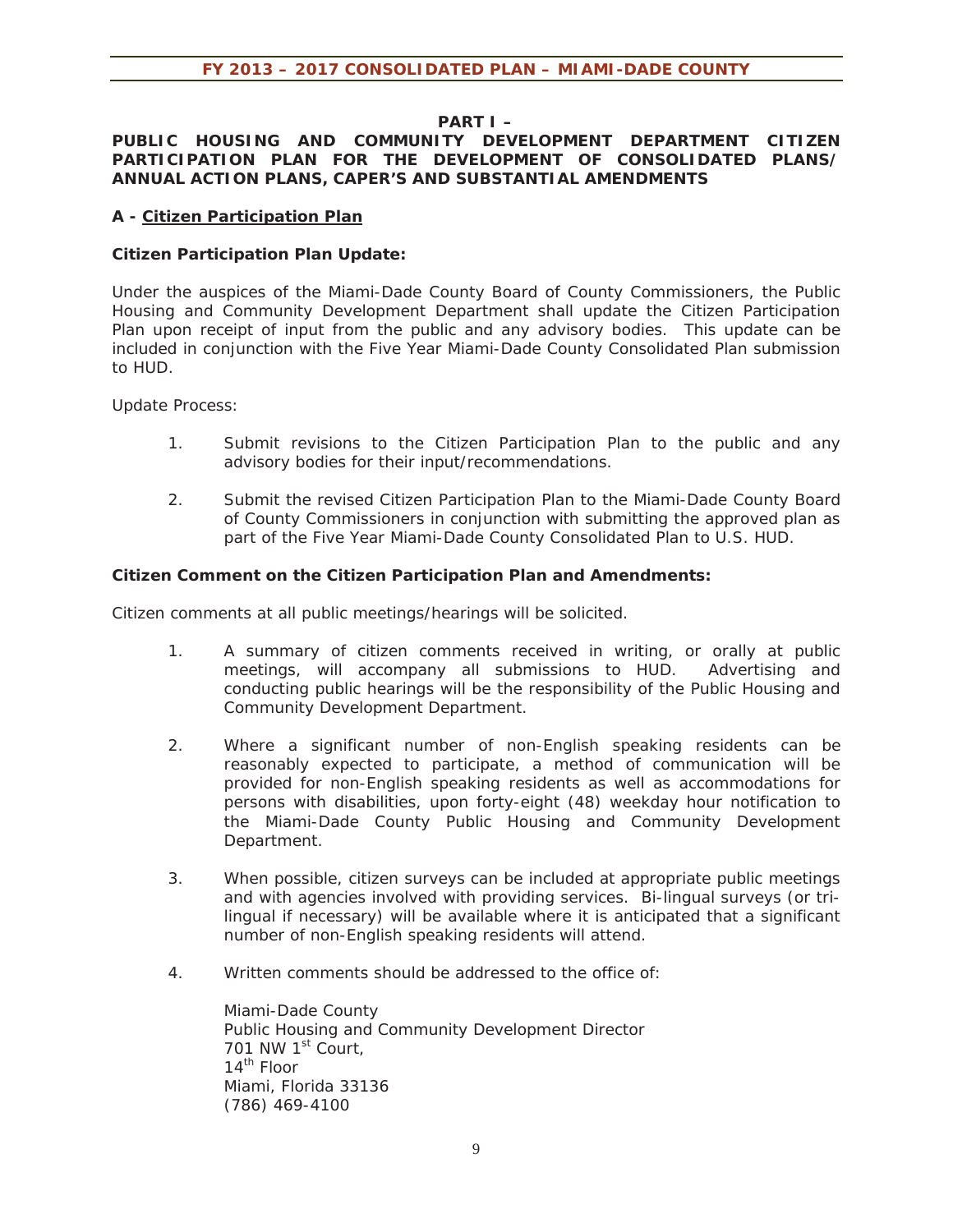5**.** The County shall respond to any written responses or comments from citizens within fifteen (15) working days, where practicable.

#### **B - Five Year Consolidated Plan**

**Consolidated Plan Preparation and Update:** To obtain input from public and private agencies, as well as State and/or local health and welfare agencies that assist in housing, health, economic development, social services and child care agencies to low to moderateincome residents Miami-Dade County will:

- 1. Consult with interested area social/health service/housing providers throughout the County who assist with housing, health, economic development, social services and child care agencies to low to moderateincome residents.
- 2. Conduct two (2) neighborhood meetings/workshops for the purpose of citizen input on community needs. The meetings will be held in areas/locations that are accessible to low and moderate-income residents and beneficiaries of the funds. These meetings will be noticed on the County Website and through various other means such as e-mail lists, through established neighborhood groups, flyers at local facilities and through Commissioners' Offices, if possible. The first meeting/workshop will be held at the beginning of the development of the Consolidated Plan, with a purpose to gather input from the community. The second community meeting/workshop will be held prior to the completion of the Consolidated Plan draft, to report results found as of that date, to convey the input from the first public meeting and any other pertinent information.
- 3. A summary of citizen comments received in writing, or orally at public meetings, will accompany all submissions to HUD. The advertising and conducting of public hearings will be the responsibility of the Public Housing and Community Development Department.
- 4. Comments regarding the plan can be directed in writing, by phone or fax and will be addressed to:

Miami-Dade County Public Housing and Community Development Director 701 NW  $1<sup>st</sup>$  Court,  $14^{\text{th}}$  Floor Miami, Florida 33136 (786) 469-4100

- 5. Advertisement of the these two neighborhood public meetings or workshops to solicit input for the preparation of the Consolidated Plan can be in a newspaper of general circulation prior to the scheduled meeting/workshop. The advertisement will include:
	- $\bullet$  the purpose of the meeting/workshop;
	- date:
	- $\bullet$  time; and
	- location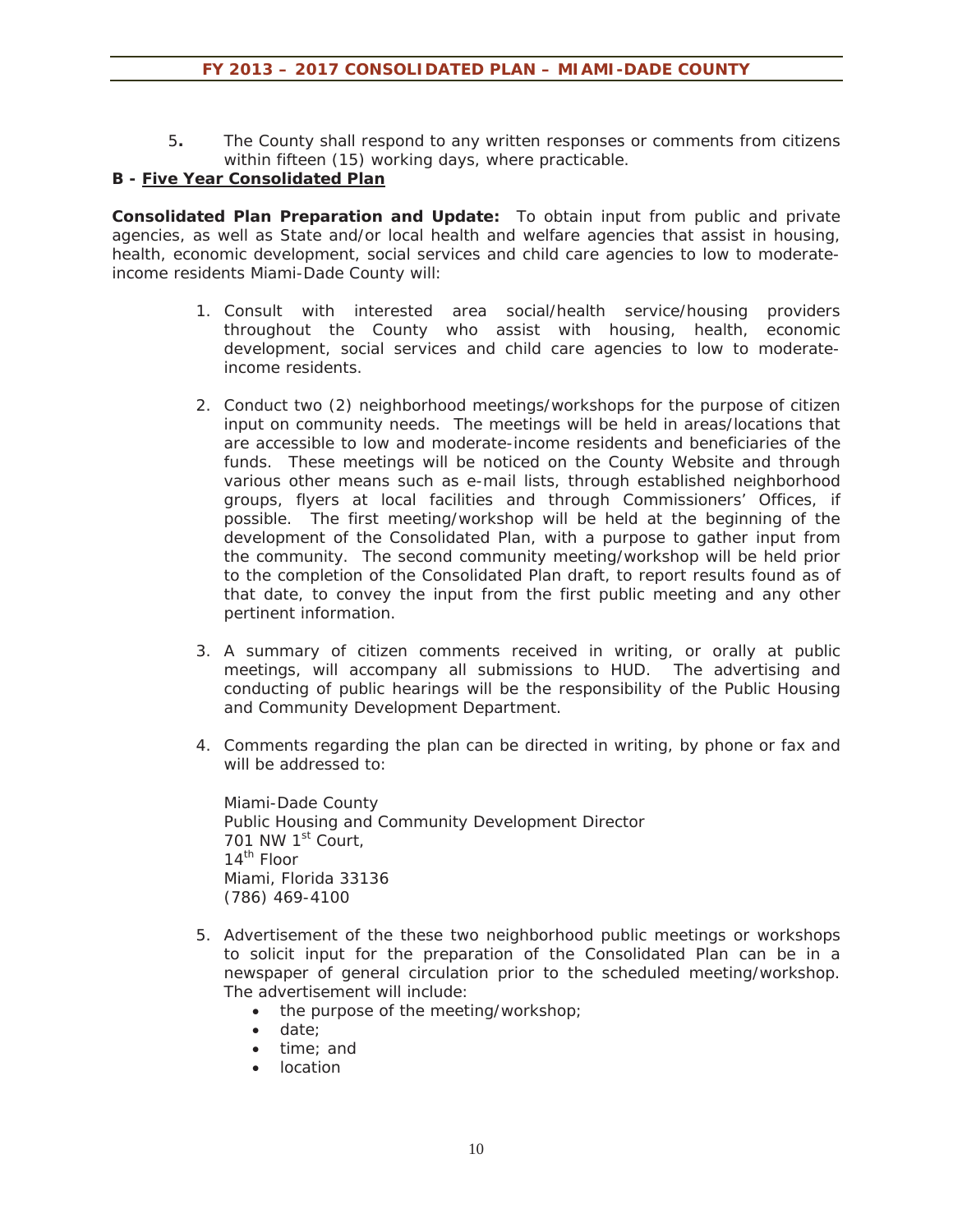- 6. Regarding the Draft of the Consolidated Plan, copies will be available for public review and comment at sites of public access such as government buildings, libraries, etc., as well as on the County's website.
- 7. There will be two Public Hearings to obtain citizens' views and to respond to proposals and questions. Both hearings will be held before the Miami-Dade Board of County Commissioners (BCC) or a committee of the Board.
- 8. A public notice summarizing the action to be taken at each public hearing will be placed in a newspaper of general circulation, and newspapers representing significant minorities and non-English speaking persons, at least 15-days prior to the hearing. Notices will also be e-mailed to currently listed persons of interest, posted at public buildings and meeting areas, on the County Website and calendar of events or at meetings and through community groups of interest.
- 9. These hearings will address housing and community development needs, development of proposed activities and review of program performance. The hearings will be held in a public facility that is easily accessible to the public, including persons with disabilities. The place, date and time of these hearings will be determined by the County Mayor in consultation with the Chairperson of the Board of County Commissioners, (BCC), Chairperson of the Economic Development and Social Services Committee (EDSS) or applicable committee/or individual as determined by the BCC Chairperson.
- 10. The first public hearing will be held at the Economic Development and Social Services Committee, a committee of the full Board of County Commissioners. This public hearing will provide the community with the opportunity to comment on the activities being considered for funding, prior to the preparation of the Annual Action Plan. The views of citizens on housing and community development needs, including priority non-housing community development needs, will be considered.
- 11. The second public hearing, at which the funding recommendations for the activities considered at the first public hearing, will be held to adopt the Consolidated Plan and the Annual Action Plan. The Board of County Commissioners or a Committee of the Board will, during this public hearing, consider the comments or views of citizens received orally, or in writing, in adopting the final consolidated plan.
- 12. At the time of submission of the Consolidated Plan to the County Commission agenda coordinator, a public announcement, summarizing the Consolidated Plan and the availability of copies for public viewing, will be placed in a newspaper of general circulation, and in newspapers representing significant minorities and non-English speaking persons. Copies of the Consolidated Plan will be distributed to regional public libraries, other public facilities such as the South Governmental Center, and other County facilities. Copies of the Plan will be available at the Public Housing and Community Development Department during regular business hours. This public announcement will allow for a 30-day comment period as per U.S. HUD regulations for citizens to respond to the proposed plan before it is adopted by the Board of County Commissioners.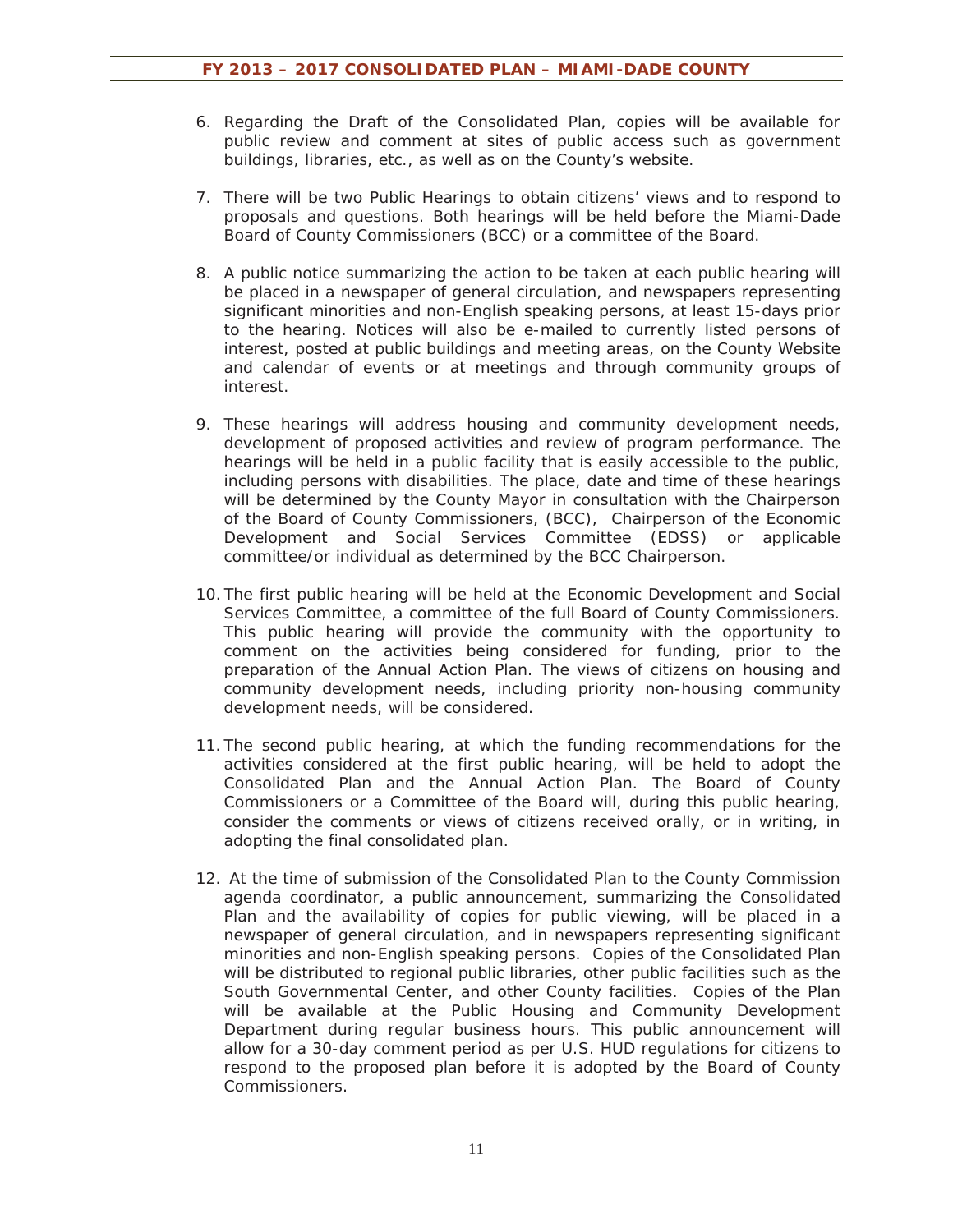- 13. The public hearing may be held at any time during the public comment period by the BCC or appropriate committee. A summary of the comments or views, and a summary of any comments or views not accepted and the reasons therefore, shall be attached to the final consolidated plan.
- 14. The public hearings/meetings will be held at sites that are accessible to low and moderate income persons, persons with disabilities, the elderly and other special populations. These public hearings will be for the presentation of the Draft Consolidated Plan and the last public hearing will be for the adoption of the Plan and will obtain citizens views and responds to proposals and questions.
- 15. Where a significant number of non-English speaking residents can be reasonably expected to participate, a method of communication will be provided for non-English speaking residents and accommodations will be provided for persons with disabilities, upon forty-eight (48) weekday hour's notification to the Miami-Dade County Housing and Community Development Department.
- 16. Response to inquiries, comments and complaints that are received will be answered by the Public Housing and Community Development Department within fifteen (15) working days, where practicable.

#### **C - Substantial Amendments To The Five Year Consolidated Plan:**

#### Criteria for Amendment(s) to Five Year Consolidated Plan;

**Amendment to Five Year Consolidated Plan:** The County may from time to time find it necessary to amend its Consolidated Plan. The following will define what constitutes and does not constitute a substantial amendment to the Consolidated Plan:

#### Definitions:

A substantial change is any change in purpose, scope and/or beneficiaries of an activity, which actually and/or materially affects one or more of the preceding in the manner stated below:

- An activity assumes a new purpose.
- The scope of activity is increased by 50% or more.
- The minimum change in the cost of an activity is \$125,000 or more, or
- An activity's services are redirected outside of the previously agreed upon Neighborhood Revitalization Strategy Area.

Amendments to the Plan that do not meet any of these four (4) threshold criteria shall be deemed non-substantial and may be approved administratively by the Department and shall not require approval by the Board of County Commissioners.

Substantial Amendments, which affect Neighborhood Revitalization Strategy Areas, will be submitted to the respective Committees for their review and comment prior to action by the full Board County Commissioners in order to provide citizens with a reasonable opportunity to comment on any substantial amendments to the Plan.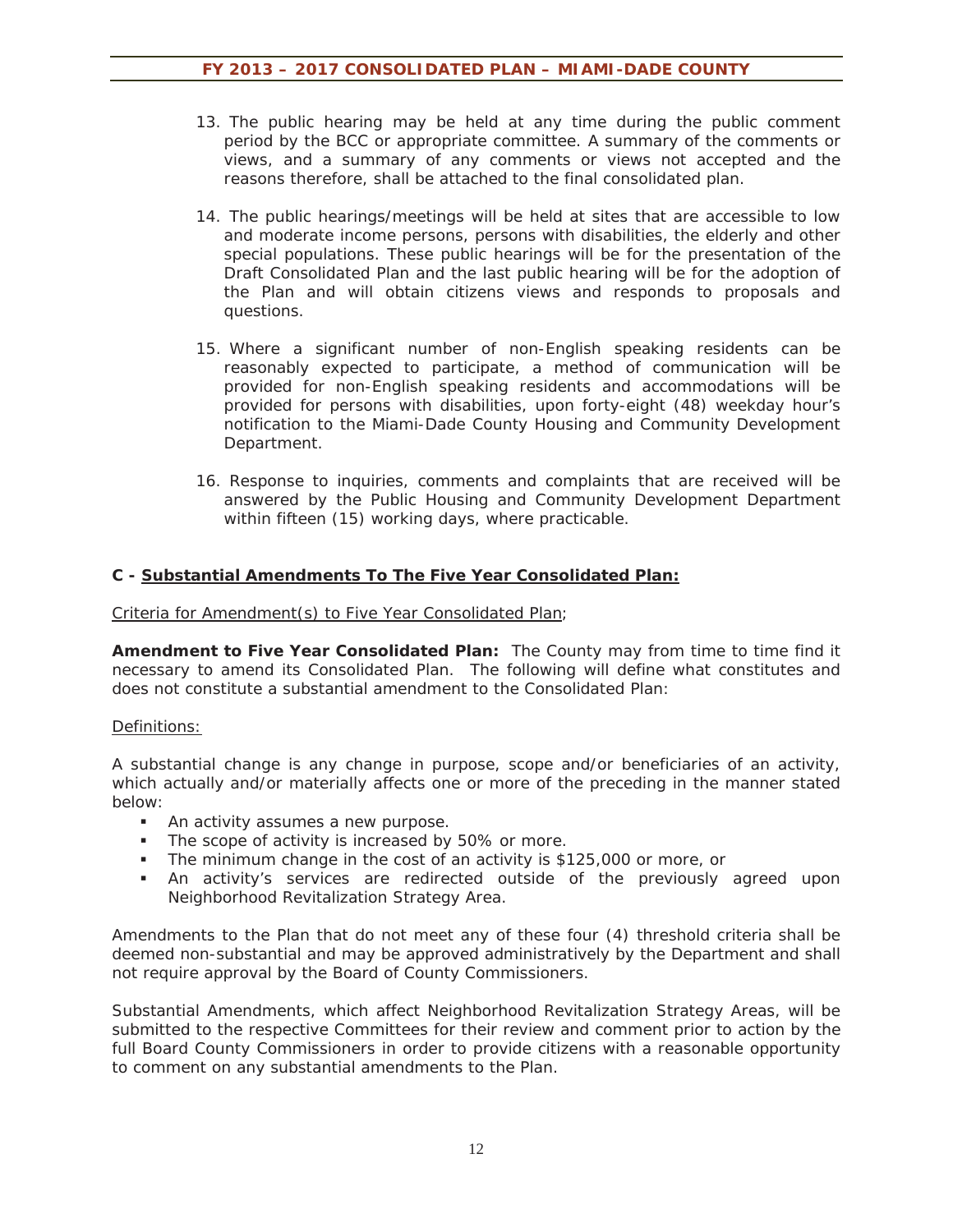At the time of submission of Substantial Amendments to the Consolidated Plan to the County Commission agenda coordinator, a public announcement summarizing the amendments will be placed in a newspaper of general circulation, and newspapers representing significant minorities and non-English speaking persons. Copies of the amendments will be available at the Public Housing and Community Development Department during regular business hours.

A public notice summarizing the amendment(s) will be placed in a newspaper of general circulation and newspapers representing significant minorities and other non-English speaking persons at least fifteen days prior to the Hearing. This fifteen day period will allow the public a period of time for comments. Copies of the amendment will be available at the Department's office located at 701 NW 1 Court, 14 Floor, Miami, Florida 33136, during regular business hours. Notice of the hearing should also be published on the Departments' website and the County Calendar. This process will allow for a comment period for citizens to respond to the proposed amendments per U.S. HUD regulations, before they are adopted by the Board of County Commissioners in a public hearing. A public hearing may be held at any time during the public comment period. A summary of the comments or views, and a summary of any comments or views not accepted and the reasons therefore, shall be attached to the final consolidated plan.

#### **D - Annual Action Plan (AAP)**

**Annual Action Plan Preparation:** To obtain input from public and private agencies as well as State and/or local health and child welfare agencies that assist in housing, health, social services, to low- to moderate-income residents of Miami-Dade County, the following steps will be taken

- 1. Conduct a public hearing before the Board of County Commissioners (BCC) or appropriate BCC committee for the purpose of gaining citizen input on the Annual Action Plan.
- 2. The advertising and conducting of public hearings will be the responsibility of the Public Housing and Community Development Department.
- 3. A summary of citizen comments received in writing, or orally at public meetings, will accompany all submissions to HUD.
- 4. Advertise all public meetings and workshops to solicit input for the preparation of the agenda item in a newspaper of general circulation at least fifteen (15) days prior to the scheduled meeting/hearing. The advertisement will include:
	- $\bullet$  the purpose of the hearing;
	- $\bullet$  date;
	- time: and
	- $\bullet$  location
- 4. Provide a draft of the Annual Action Plan for public review and comment at sites of public access such as government buildings, libraries, etc., as well as on the County's website not less than thirty (30) days prior to the plan's submission.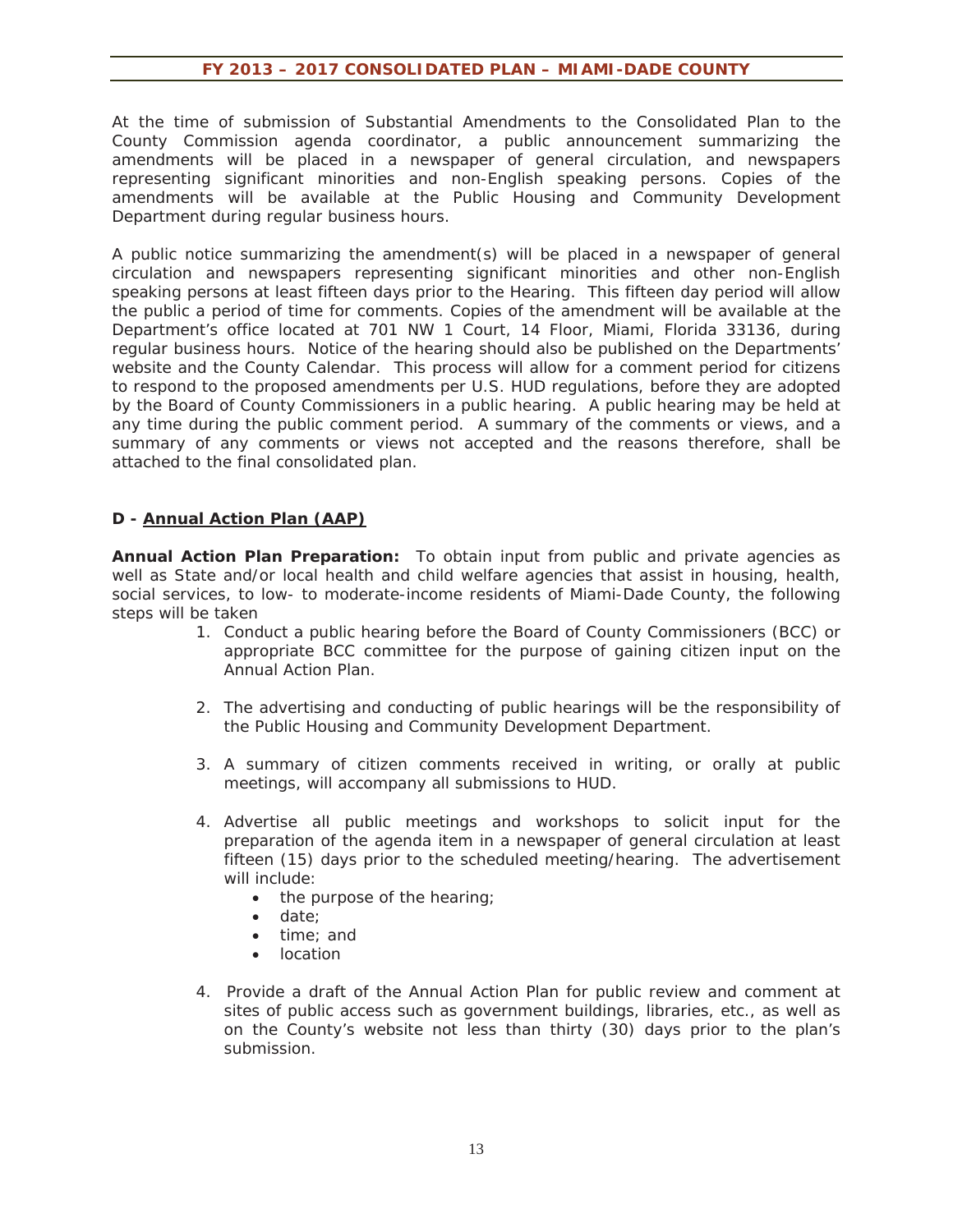- 5. The public hearings/meetings will be held at sites that are accessible to low and moderate income persons, persons with disabilities, the elderly and other special populations.
- 6. Where a significant number of non-English speaking residents can be reasonably expected to participate, a method of communication will be provided for non-English speaking residents and accommodations will be provided for persons with disabilities, upon forty-eight (48) hours (excluding weekends) notification to the Miami-Dade County Public Housing and Community Development Department.
- 7. Response to inquiries, comments and complaints that are received will be answered by Public Housing and Community Development Department within fifteen (15) working days, where practicable.

#### **Criteria for Amendment(s) to Annual Action Plan**

#### **Amendment to Annual Action Plan (AAP):**

The County may from time to time find it necessary to amend its AAP. The following will define what constitutes and does not constitute a substantial amendment to the AAP:

#### Definitions:

A substantial change in a planned or actual activity will require an amendment to the plan. A substantial change is any change in purpose, scope and/or beneficiaries of an activity, which actually and/or materially affects one or more of the preceding in the manner stated below:

- An activity assumes a new purpose.
- The scope of activity is increased by 50% or more.
- The minimum change in the cost of an activity is \$125,000 or more, or
- An activity's services are redirected outside of the previously agreed upon strategy areas.

Amendments to the Plan that do not meet any of these four (4) threshold criteria shall be deemed non-substantial and may be approved administratively by the Department and shall not require approval by the Board of County Commissioners.

Amendments, which affect established target areas will be submitted to the respective Committees for their review and comment during their next regularly scheduled meeting, or at a meeting that has been called to address an issue, in order to provide citizens with a reasonable opportunity to comment on any substantial amendments to the Plan, prior to action by the full Board Of County Commissioners.

At the time of submission of Substantial Amendments to the Annual Action Plan to the County Commission agenda coordinator, a public announcement summarizing the amendments will be placed in a newspaper of general circulation, and newspapers representing significant minorities and non-English speaking persons. Copies of the amendments will be available at the Public Housing and Community Development Department during regular business hours.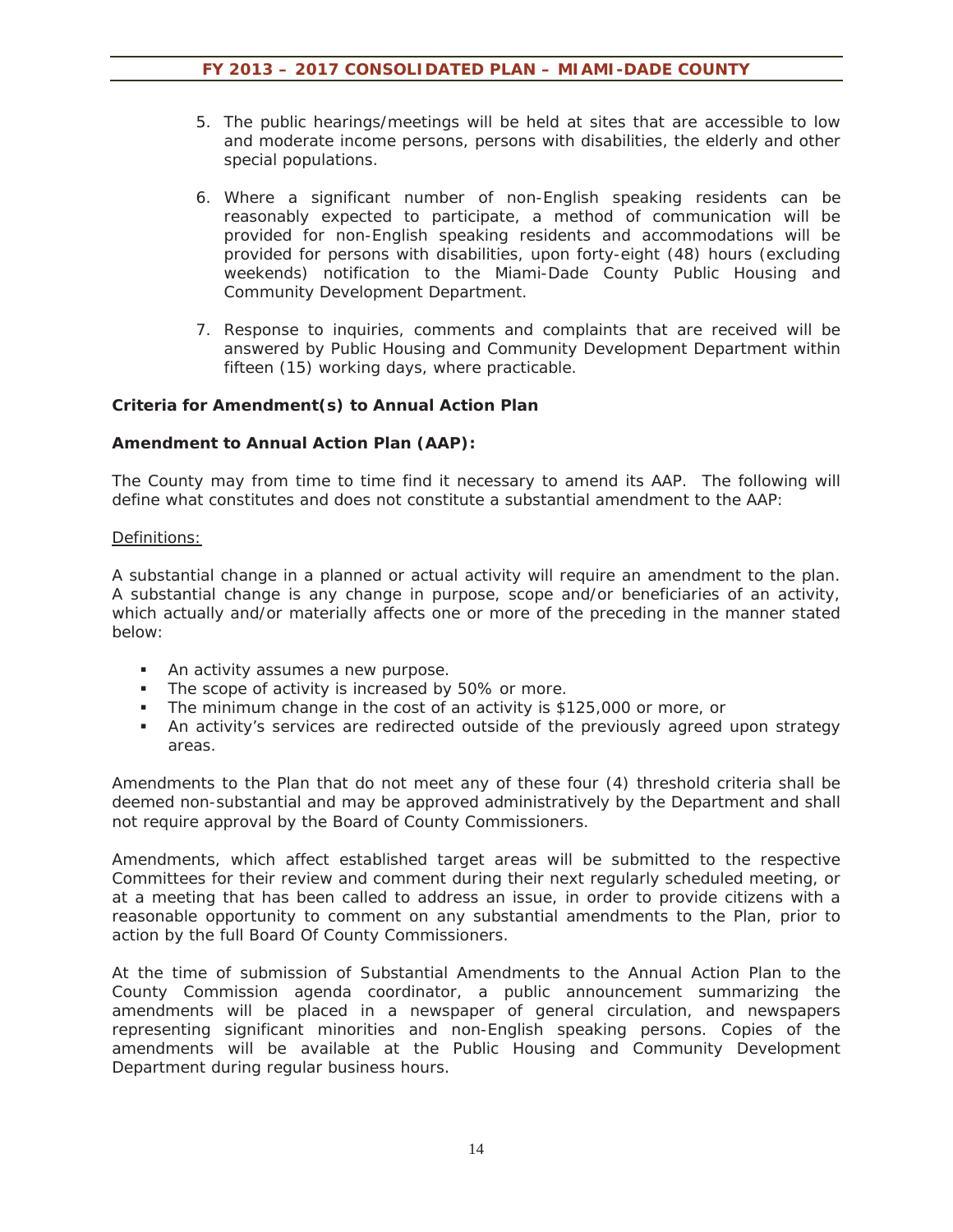A public notice summarizing the amendment(s) will be placed in a newspaper of general circulation and newspapers representing significant minorities and other non-English speaking persons at least fifteen days prior to the Hearing. This fifteen days period will allow the public a period of time for comments. Copies of the amendment will be available at the Department's office located at 701 NW 1 Court, 14 Floor, Miami, Florida 33136, during regular business hours. Notice of the hearing should also be published on the Department's website and the County Calendar. This process will allow for a comment period for citizens to respond to the proposed amendments per U.S. HUD regulations, before they are adopted by the Board of County Commissioners in a public hearing. A public hearing may be held at any time during the public comment period. A summary of the comments or views, and a summary of any comments or views not accepted and the reasons therefore, shall be attached to the final consolidated plan.

#### **Availability to the Public**

To provide the public an opportunity to share their views and to respond to the Annual Action Plan the following strategies will be implemented:

- 1. The Miami-Dade County will post the Annual Action Plan on the Miami-Dade County/Public Housing and Community Development website: (http//www.miamidade.gov/housing).
- 2. All reasonable efforts will be taken to make Annual Action Plan accessible to persons with disabilities, upon request.

#### **Access to Records**

To provide an opportunity for citizens to receive information, submit comments and/or submit grievances on the proposed Annual Action Plan the following strategies will be implemented:

- 1. Advertise a summary of the Annual Action Plan, or a substantial amendment in a newspaper of general circulation, soliciting comments for a period of thirty (30) days. The summary will describe the contents and purpose of the Annual Action Plan and will include locations where the entire plan may be examined.
- 2. Copies of the documents will also be placed on the County website.
- 3. Comments on the documents can be forwarded to; Miami-Dade County Public Housing and Community Development Department 701 NW 1 Court  $14^{\text{th}}$  Floor Miami, Florida 33136 Phone: (786) 469-4100
- 5. If not satisfied at the local level, complaints may be forwarded to HUD.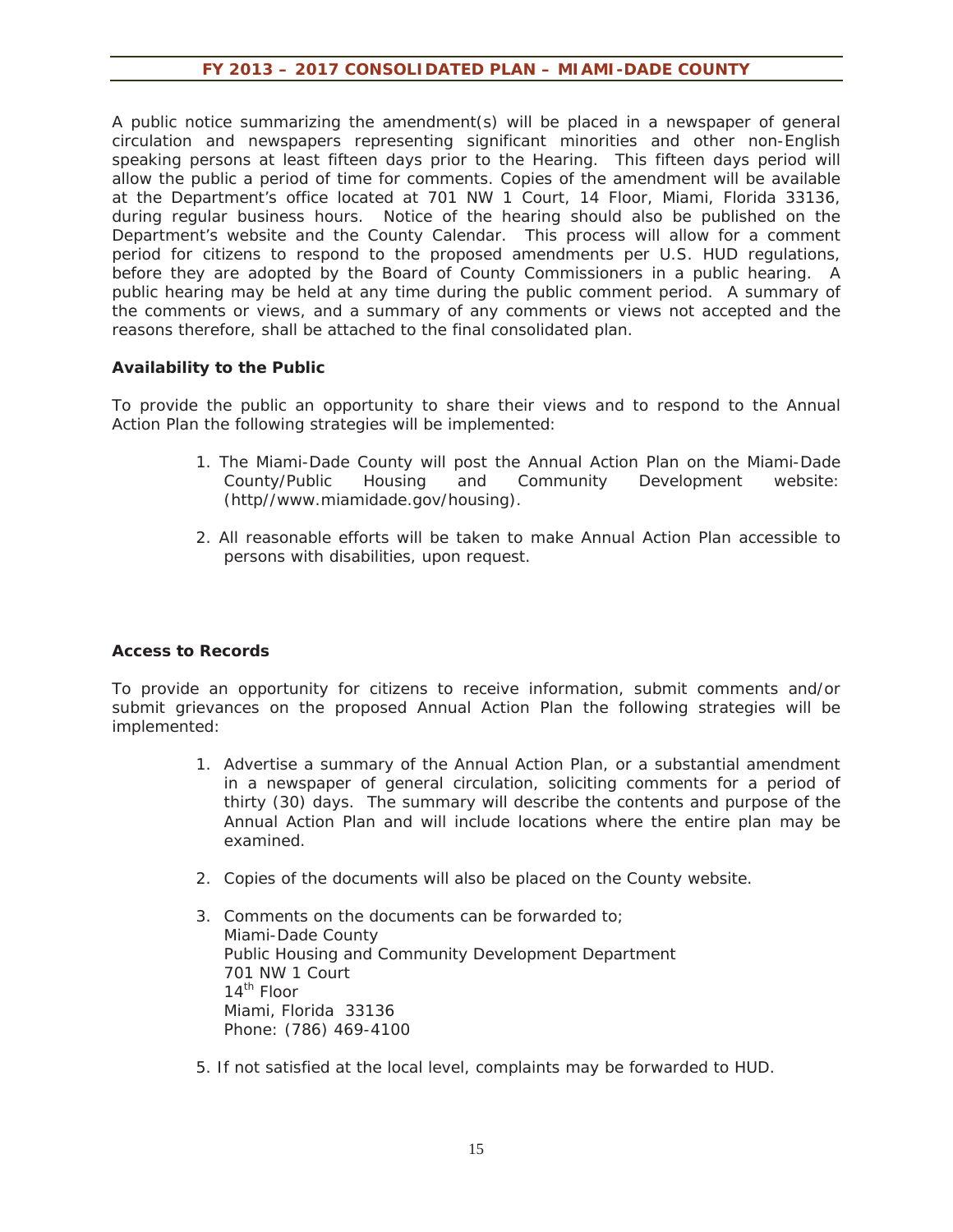#### **E - Comprehensive Annual Performance And Evaluation Report (CAPER)**

To provide an opportunity for citizens to receive information and/or submit comments regarding the Comprehensive Annual Performance Report (CAPER) and before submission to U.S. HUD the following strategies will be implemented:

- 1. Notification will be given of the availability for review of the Comprehensive Annual Performance Report in a newspaper of general circulation and newspapers representing significant minorities and Non-English speaking persons. The notification will describe the contents of the Comprehensive Annual Performance Report and will include locations where the Comprehensive Annual Performance Report may be examined.
- 2. The Consolidated Annual Performance and Evaluation Report will be presented
- 3. The Miami-Dade County will post the Consolidated Annual Performance and Evaluation Report on the Miami-Dade County website.
- 4. Citizens will be given a period of fifteen (15) days in order to submit views and comments to the Comprehensive Annual Performance Report prior to the report's submission to HUD.
- 5. Comments may be submitted to the Department regarding the Comprehensive Annual Performance and Evaluation Report at a public meeting that is held annually in the first quarter of the succeeding year following the publication of the performance report or by phone, e-mail or fax.

#### **Availability to the Public**

To provide the public an opportunity to share their views and to respond to the Consolidated Annual Performance and Evaluation Report as adopted, the following strategies will be implemented:

- 1. Copies will be made available at the offices of the Public Housing and Community Development Department during regular business hours.
- 2. All reasonable efforts will be taken to make the Consolidated Annual Performance and Evaluation Report accessible to persons with disabilities, upon request.

#### **Access to Records**

To provide an opportunity for citizens to receive information, submit comments and/or submit grievances on the CAPER the following strategies will be implemented:

> 1. Advertise that the CAPER or a summary of the CAPER is available for period of 15 days for public comment. This advertisement will be in a newspaper of general circulation. The advertisement will describe the contents and purpose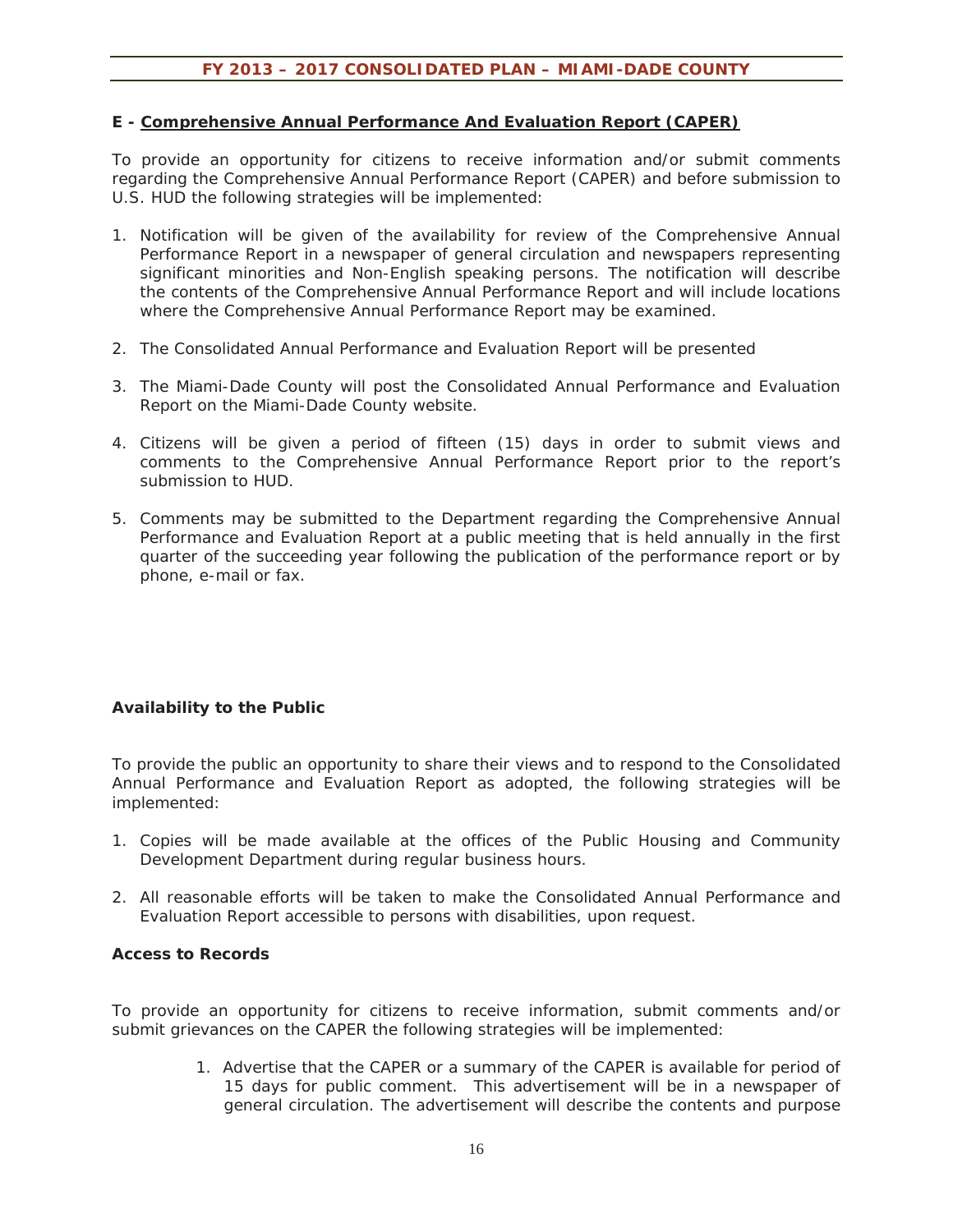of the CAPER and will include locations where the document may be examined.

- 2. Copies of the documents will also be placed on the County website.
- 3. When possible, the County will make available electronic copies of the documents to citizens and groups that request it.
- 4. Comments on the documents can be forwarded to;

Miami-Dade County Public Housing and Community Development Department 701 NW 1 Court,  $14^{\text{th}}$  Floor Miami, Florida 33136 Phone: (786) 469-4100

5. If not satisfied at the local level, complaints may be forwarded to HUD. U.S. Department of Housing and Urban Development Office of Community Planning and Development 909 SE First Avenue, Room 300 Miami, Florida 33131

#### **Availability to the Public**

To provide the public an opportunity to share their views and to respond to the Consolidated Annual Performance and Evaluation Report as adopted, the following strategies will be implemented:

- 1. The Miami-Dade County will post the Consolidated Annual Performance and Evaluation Report, as adopted on the Miami-Dade County website.
- 2. All reasonable efforts will be taken to make the Consolidated Annual Performance and Evaluation Report accessible to persons with disabilities, upon request.
- 2. Copies of the documents will also be placed on the County website.

#### **Technical Assistance**

Upon request, technical assistance will be provided to groups representing low-and moderate-income persons, including persons with disabilities or other special needs. These groups or persons must complete applications or proposals for funding assistance under any of the programs covered by the Consolidated Plan, as well as preparation of a budget for any proposed activity.

#### **Complaints**

The Public Housing and Community Development Department will act swiftly and objectively in resolving all written complaints and grievances utilizing the following strategies: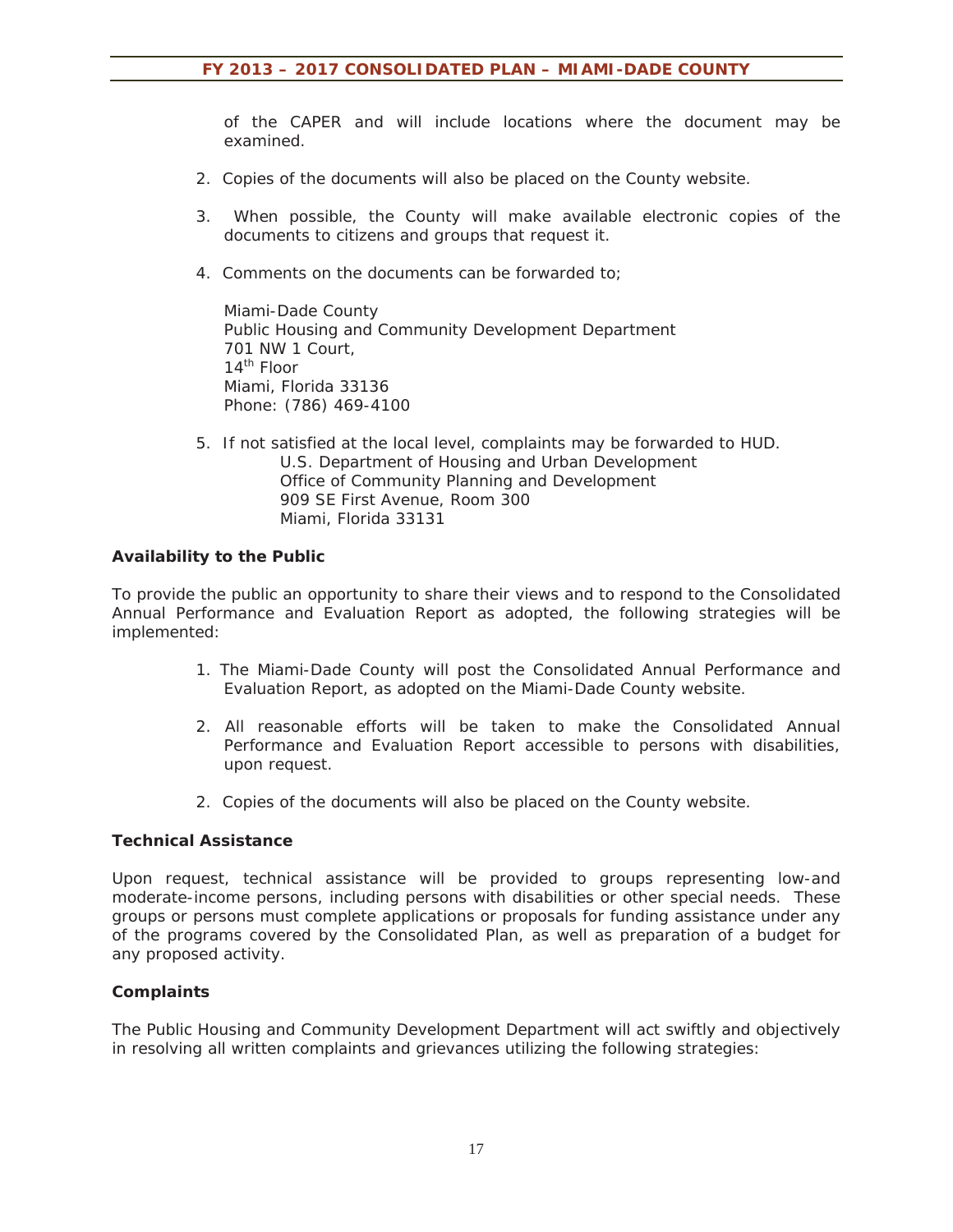- 1. The Public Housing and Community Development Department will respond to citizen complaints/grievances within fifteen business (15) days. The Director's response will indicate the avenue(s) of appeal to the complainant.
- 2. Citizens may, at any time during the complaint resolution process, contact the U.S. Department of Housing and Urban Development (HUD) directly at the following address:

 U.S. Department of Housing and Urban Development Office of Community Planning and Development 909 SE First Avenue, Room 300 Miami, Florida 33131-3028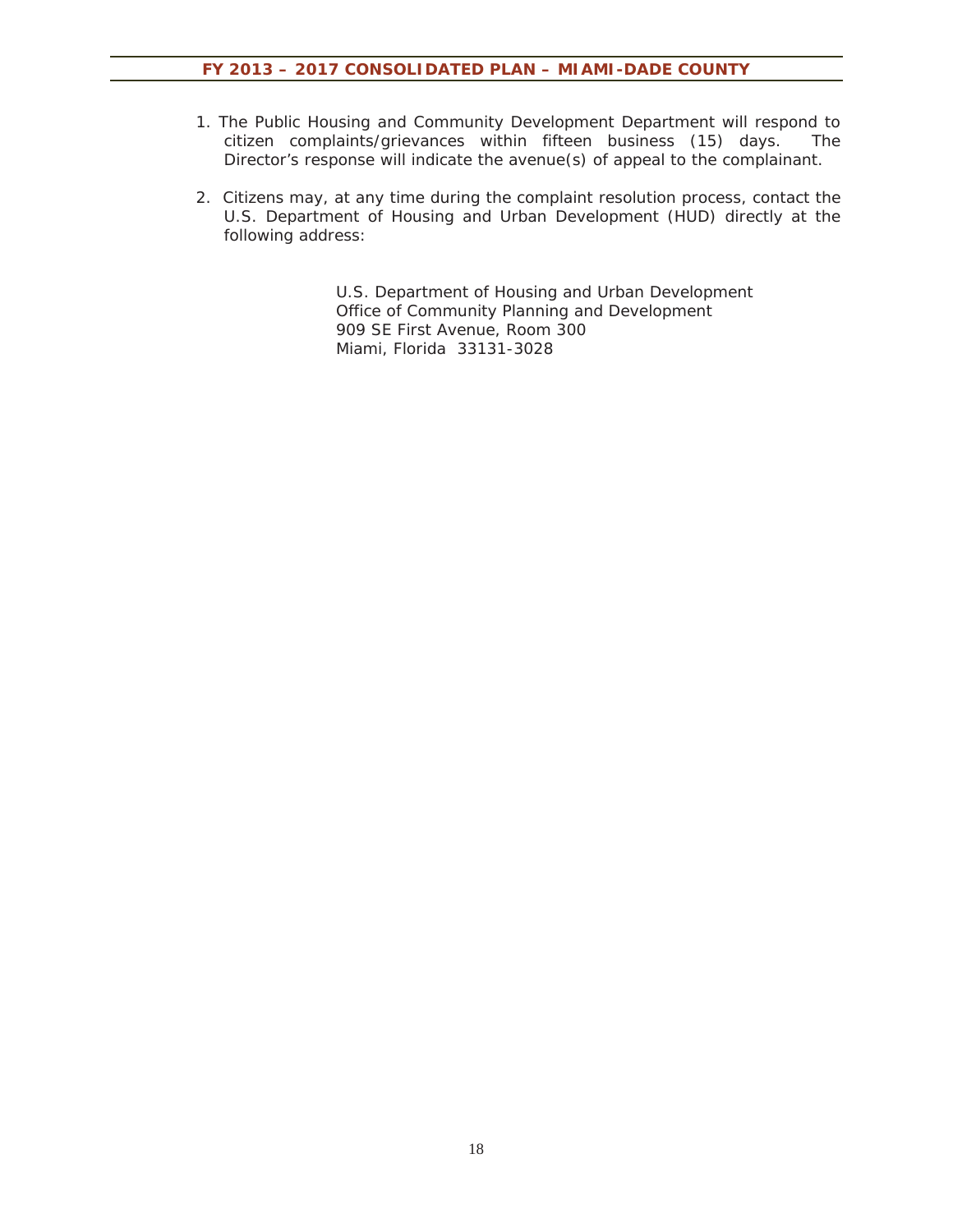#### **PART II:**

#### **COMMUNITY ACTION AND HUMAN SERVICES DEPARTMENT CITIZEN PARTICIPATION PLAN**

#### **Overview of Community Action And Human Services Department (CAHS) And Community Action Board (CAB)**

Community Action and Human Services Department (CAHSs) are private non-profit or public organizations that were created by the federal government in 1964 to combat poverty in geographically designated areas. Status as a CAHS is the result of an explicit designation by local or state government. A CAHS has a tripartite board structure that is designed to promote the participation of the entire community in the reduction or elimination of poverty. The Community Action and Human Services Department seeks to involve the community, including elected public officials, private sector representatives and especially low-income residents in assessing local needs and attacking the causes and conditions of poverty.

#### PURPOSE AND MISSION

The core funding for CAHS's comes from the Community Services Block Grant (CSBG), which was created in 1981 by the Omnibus Budget Reconciliation Act.

The purpose of the CSBG Act as amended by the Coats Human Services Act of 1998 is "to provide assistance to States and local communities, working through a network of CAHS's and other neighborhood based organizations, for the reduction of poverty, the revitalization of low-income communities and the empowerment of low-income families and individuals in rural and urban areas to become fully self-sufficient".

A CAHS carries out its mission through a variety of means including: (a) community-wide assessments of needs and strengths, (b) comprehensive anti-poverty plans and strategies, (c) provision of a broad range of direct services, (d) mobilization of financial and nonfinancial resources, (e) advocacy on behalf of low-income people and (f) partnerships with other community-based organizations to eliminate poverty. A CAHS involves the lowincome population it serves in the planning, administering and evaluation of its programs.

Six national goals were developed by the U.S. Department of Health and Human Services in 1994 for community action. Those goals are:

- Goal 1 Low-income people become more self-sufficient.
- Goal 2 The conditions in which low-income people live are improved.
- Goal 3 Low-income people own a stake in their community.
- Goal 4 Partnerships among supporters and providers of services to low income people are achieved.
- Goal 5 Agencies increase their capacity to achieve results.
- Goal6 Low-income people, especially vulnerable populations, achieve potential by strengthening family and other supportive systems.

#### STRUCTURE AND SCOPE (CAC/CAB)

Through the formation of citizen organizations, residents are empowered to effectively speak directly on behalf of their interests and views within their immediate areas and within the broader community while working together to reach solutions to problems. Central to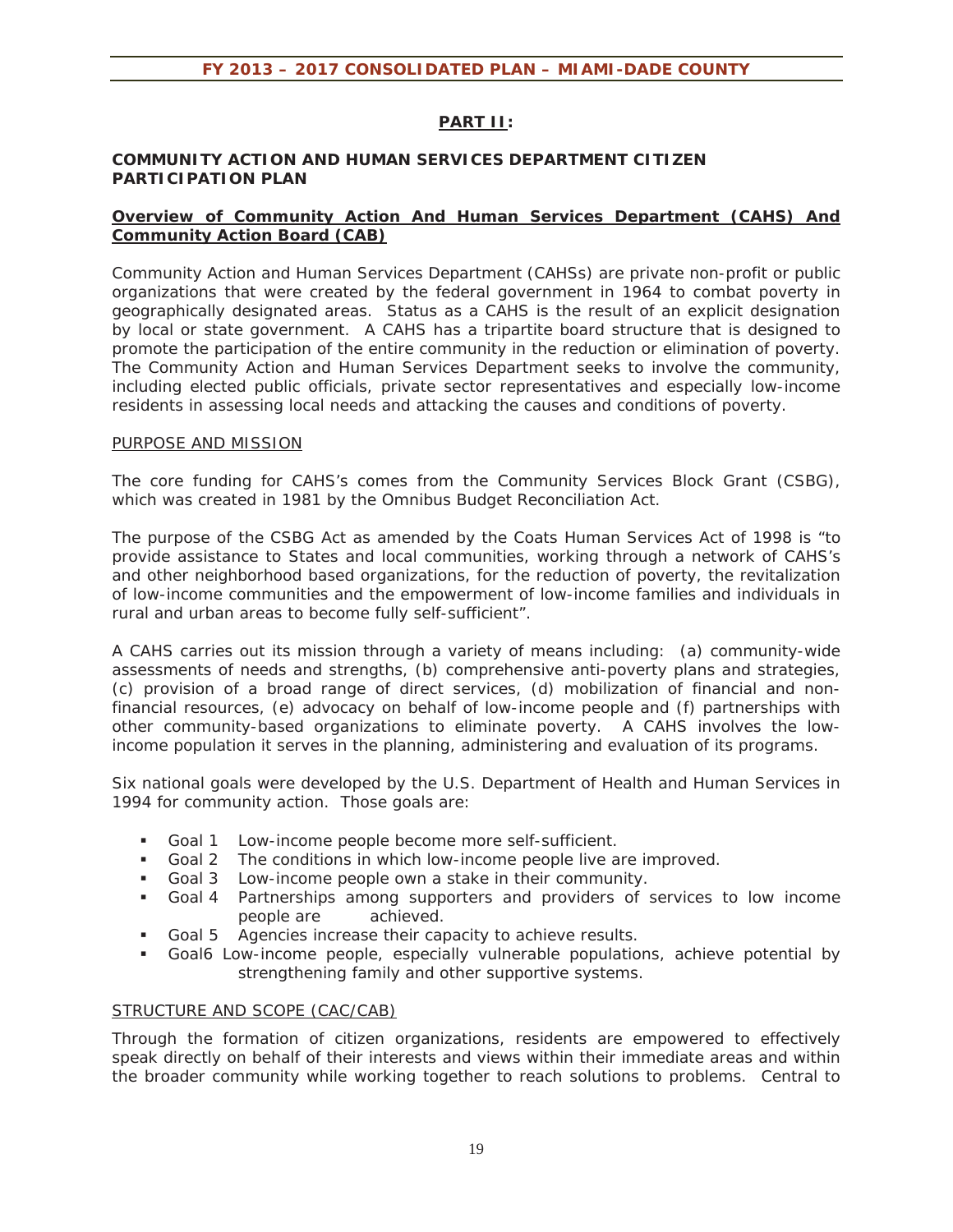the plan is the establishment of two citizen participation structures; one the neighborhood level; and one a countywide level.

To better maximize the use of local resources, the Community Advisory Committees (CAC's) must develop and nurture positive relationships with private and public sector entities to improve the quality of life in low-income neighborhoods.

(1) The neighborhood structure exists in the form of Community Advisory Committees (CAC).

(2) The countywide structure exists in the form of a Community Action Board (CAB).

The Community Action Board By-Laws Article 16 mandates that:

- There shall be a Community Advisory Committee in each of the identified target areas as established by Citizen Participation Guidelines of the Agency and adopted by the County Commission.
- Each Community Advisory Committee shall serve in an advisory capacity to the Board and shall have the opportunity to recommend, plan and conduct neighborhood projects.
- **Each Community Advisory Committee may establish subcommittees deemed** necessary to carry out the neighborhood projects.
- Guidelines for community advisory committees, established by the Agency and adopted by the Board of County Commissioners, shall govern the Community Advisory Committees.

Miami-Dade Community Action and Human Services Department (CAHS) Strategy and Approach

The CSBG requires the formation and maintenance of a tripartite board, for a private, nonprofit Community Action and Human Services – a CAHS, as the critical structure to assure decision-making and participation by low-income individuals in the development, planning, implementation and evaluation of programs funded under the Block Grant. The board must be constituted such that:

- One-third of the members of the board are elected public officials, holding office on the date of selection, or their representatives;
- Not fewer than one-third of the members are persons chosen in accordance with Democratic selection procedures adequate to assure that these members are representatives of low-income individuals and families in the neighborhood served; and
- The remainder of the members are officials or members of business, industry, labor, religious, law enforcement, education or other major groups and interests in the community served.

The Community Action and Human Services Department (CAHS), as the representative of the Board of County Commissioners, is duly responsible to ensure the involvement of all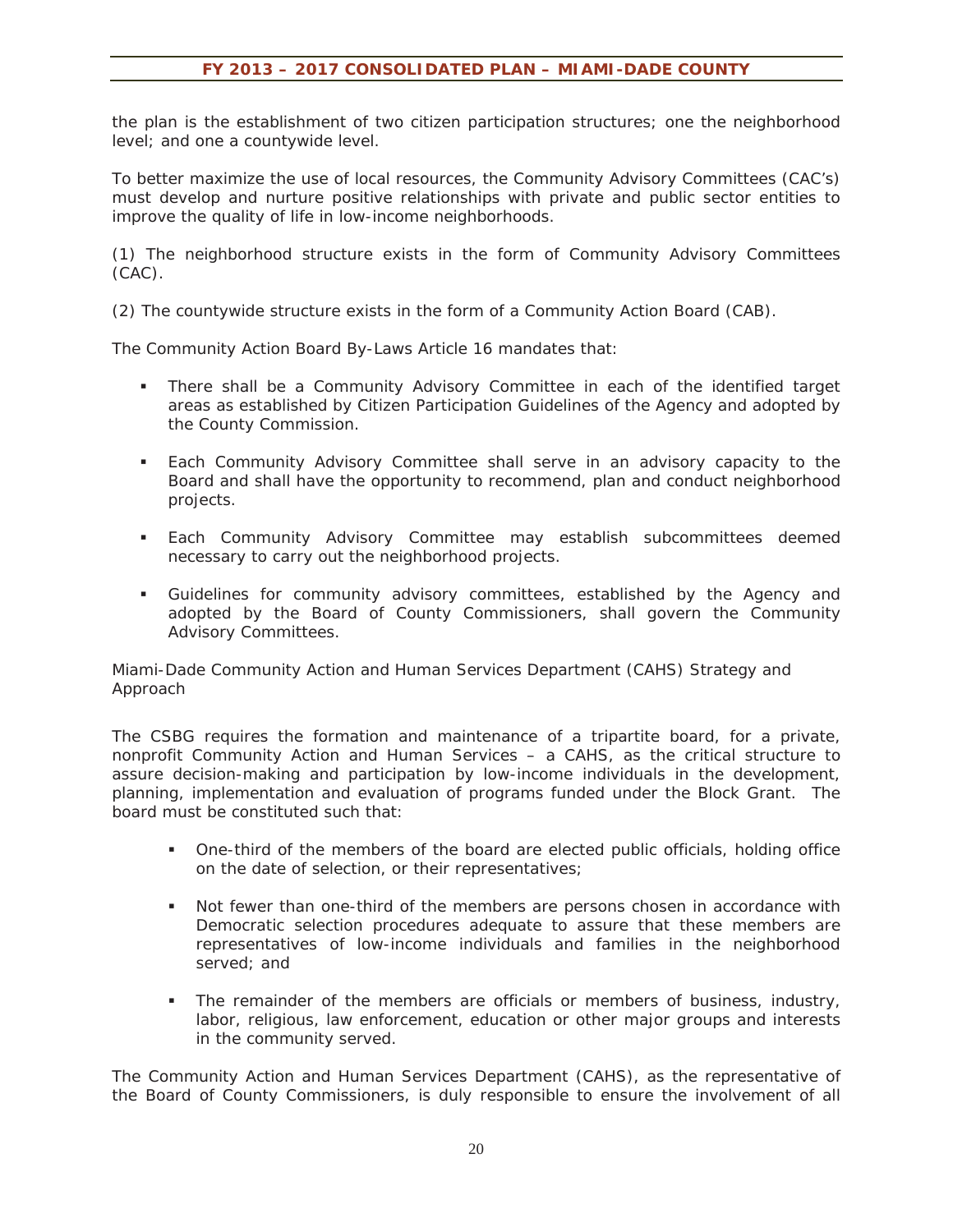three sectors in advocacy, resource mobilization and service delivery to impact the incidence of poverty in Miami-Dade County. While the State has the option to come up with a different mechanism for public CAHS's, it has opted to utilize the requirements cited above as the framework for public CAHS's as well.

Recognizing the magnitude of the geography of the Miami-Dade County, the formation of Community Advisory Committees (CAC's) in targeted communities provides CAHS with an enhanced opportunity to maximize representation of the low-income, to reduce isolation of those communities and to present a unified voice to address community attitudes and practices toward the poor and to impact the allocation of public and private resources for the reduction or elimination of poverty.

CAHS, in its desire to fully engage the community, employs a two-tiered approach to the engagement of the community.

**First,** CAHS Community Advisory Committees that focus on social concerns impacting their neighborhoods.

**Secondly,** in communities where CAHS and PHCD share the same boundaries, the CAHS Community Advisory Committees and PHCD Community Advisory Committees, in addition to social concerns, focus on issues related to the community and economic development of their neighborhoods.

#### **LEADERSHIP DEVELOPMENT OF COMMUNITY ADVISORY COMMITTEES**

Critical to the Community Action and Human Services' (CAHS) philosophy is the need for residents of low-income communities to become their own advocates and to play a central role in public policy initiatives and programs that have a direct impact on their environment. The CAHS's objective is to reduce the isolation of the poor and to improve communication between them and the policy-makers. The ultimate objective is not to speak for the people, but rather to enable them to speak for themselves. To better equip the Community Advisory Committees (CAC's) in fulfilling their advocacy mission and making sound decisions, the CAHS must provide the CAC members with capacity building and leadership development training to support their building of better communities.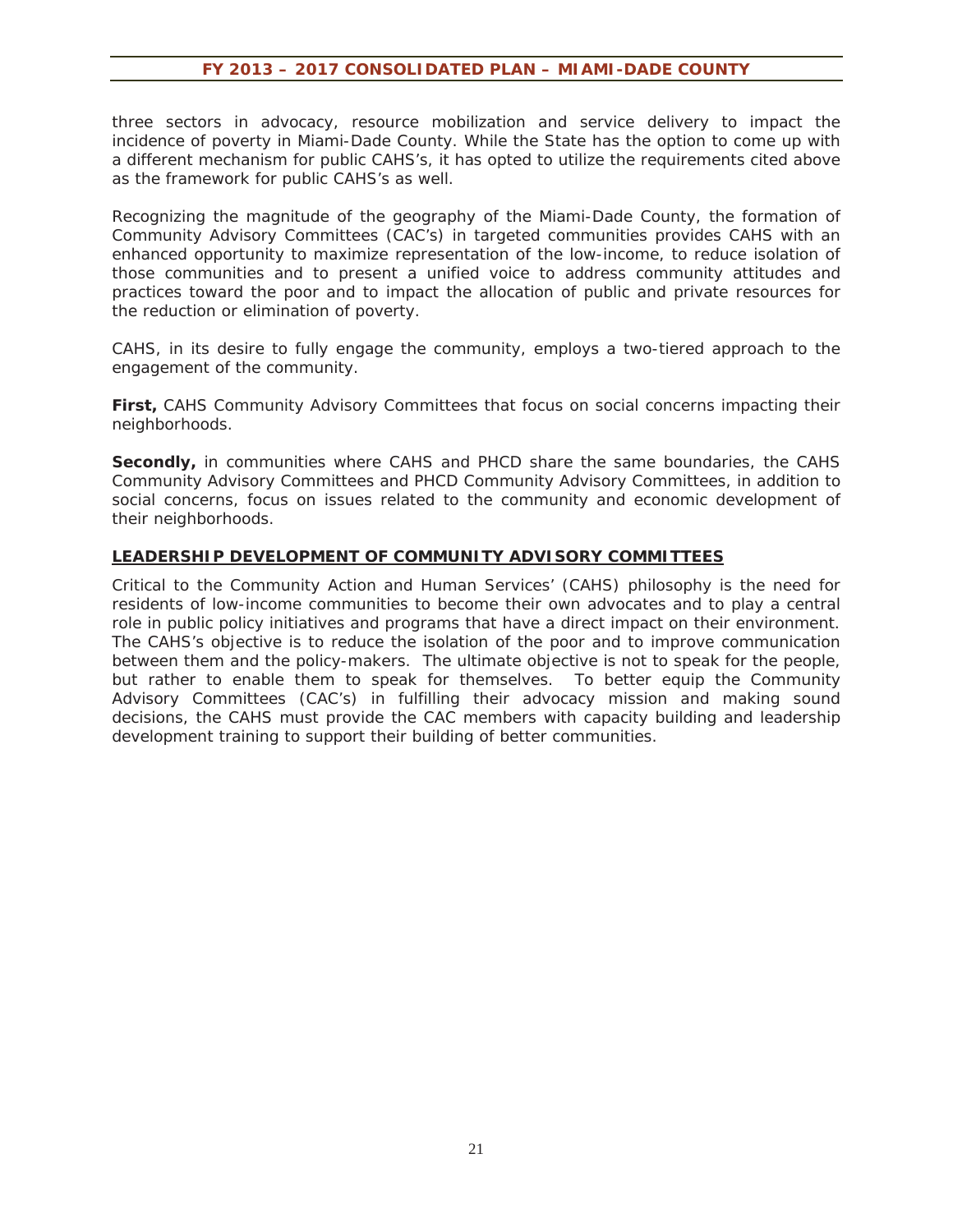#### **PART III:**

#### **COMMUNITY ADVISORY COMMITTEE (CAC) GUIDELINES**

Each Community Advisory Committee (CAC) will be identified by the name of its Target Area. The committee will represent the Target Area whose boundaries are recognized by the Board of County Commissioners or its Designee.

#### **MEMBERSHIP - Overall**

The Community Advisory Committee (CAC) will consist of residents and area stakeholders. Stakeholders are those individuals who may be impacted by the outcome of the initiatives that will be developed in the Target Area. Stakeholders are defined as residents, property owners, business owners or persons employed in the Target Area.

#### **a- COMMUNITY ADVISORY COMMITTEE COMPOSITION**

- 1-Public Housing and Community Development Department Community Advisory Committee
- 2- Community Action and Human Services Community Advisory Committee

#### **1- Public Housing and Community Development Department Community Action Committee (PHCD CAC)**

#### **Composition of Committees:**

The Public Housing and Community Development Department's Neighborhood Revitalization Strategy Area Community Advisory Committees shall be composed of thirteen (13) elected representatives from the designated county target areas. Those representatives can be residents, business owners, individuals employed in the area or property owners. In order to serve as a member of the committee candidates must:

- Be at least eighteen (18) years of age and a registered voter in Miami-Dade County.
- Miami-Dade County staff employed by Public Housing and Community Development Department are ineligible to be committee members. They may, however, participate in discussions at meetings of the Committee. Any person who works for an agency that receives funds from Public Housing and Community Development Department may serve as a member of the Committee but must adhere to rules of conflict of interest.
- Miami-Dade County staff employed by other Miami-Dade County departments may serve as Committee members provided they reside within the target area. However, they are not eligible if they merely work, own property, or operate a business in the neighborhood.

#### **General Responsibilities of Members and Officers**

Members are expected to: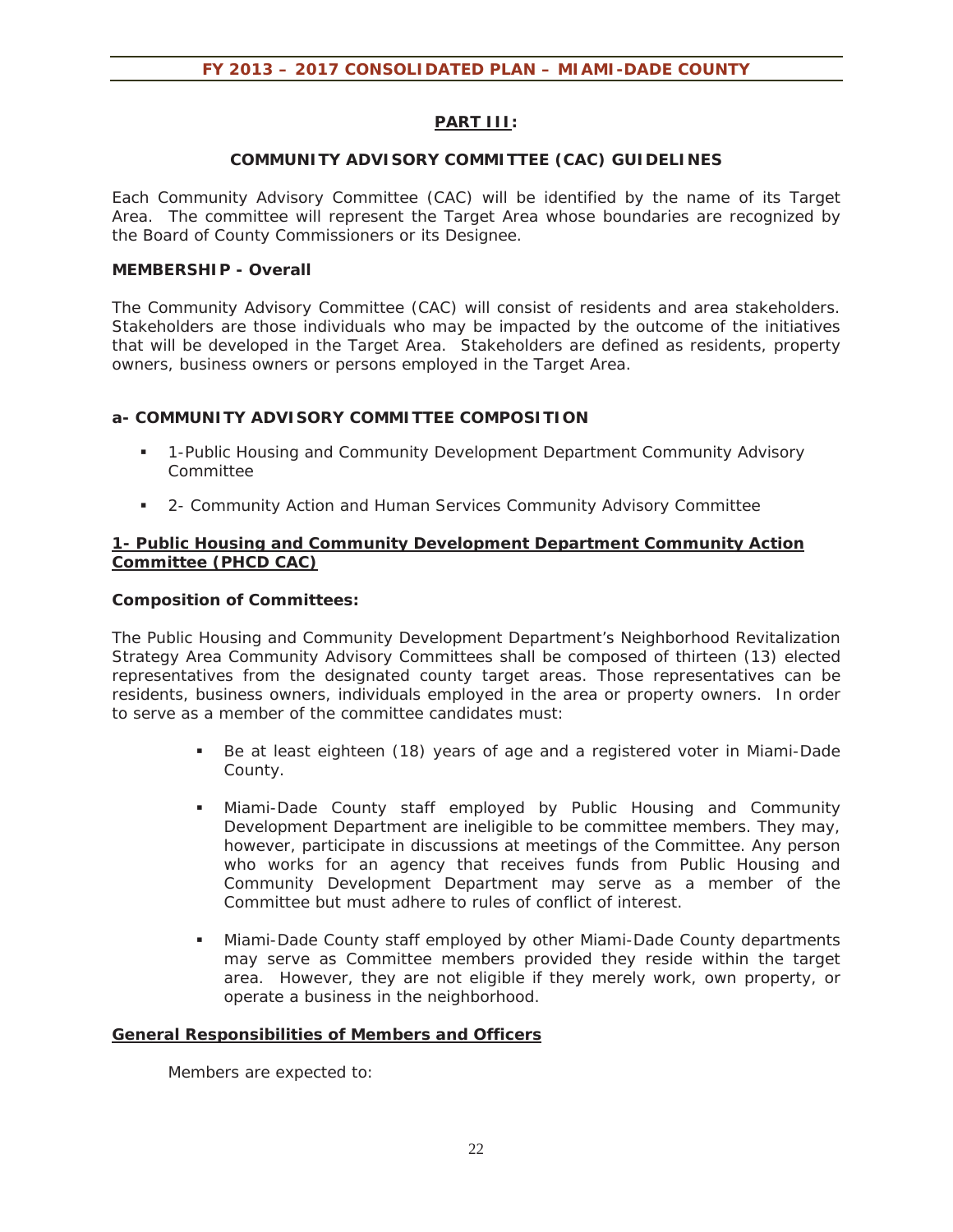- Support the missions of the Public Housing and Community Development Department;
- Solicit input from the community at large;
- Attend meetings regularly; and
- **Represent the views of the majority of the residents of the area.**

#### **Officers: PHCD Community Advisory Committee**

The Public Housing and Community Development Department Community Advisory Committees will have four members who will serve as officers. The officers will consist of the Chairperson, Vice Chair, Secretary and Parliamentarian. The officers will select from among the entire committee.

- **Chairperson** The Chairperson will preside at all Committee meetings. They will provide subcommittees the opportunity to form and present their recommendations to the membership for action, will reflect action approved by the full membership rather than action of individual members and will assist the staff in the preparation of agendas;
- **Vice-Chairperson** The Vice-Chairperson will, in the absence of the Chairperson, become Acting Chairperson of the committee with all the rights, privileges, and powers afforded to the Chairperson. In the case of a lack of attendance, resignation, recall or death of the Chairperson, the Vice-Chairperson will automatically become the Chairperson.
- **Secretary** The Secretary will be responsible for drafting Committee correspondence and recording all minutes and other records of the Committee. In the absence of the Chairperson and Vice-Chairperson, the Secretary will temporarily assume the duties of Chairperson. In the case of a lack of attendance, resignation, recall or death of the Vice-Chairperson, the Secretary will automatically become the Vice-Chairperson. In the case of a lack of attendance, resignation, recall or death of the Secretary, the Committee will nominate and elect a new Secretary by secret ballot at a regularly scheduled meeting.
- **Parliamentarian** The Parliamentarian's responsibility is to ensure that the meeting is conducted in a respectful manner and in accordance with Robert's Rules of Order Revised. In the case of a lack of attendance, resignation, recall or death of the Parliamentarian, the Committee will nominate and elect a new Parliamentarian by secret ballot at a regularly scheduled meeting
- The combined PHCD/CAHSD Advisory Committees will consist of five (5) Officers and eight (8) Members. Of the eight members, each CAHSD Advisory Committee may have two (2) non-resident, non-stakeholder members that shall be appointed by the CAHSD Advisory Committees. The remaining eleven (11) members shall be duly elected. The configuration of the PHCD/CAHSD Advisory Committee shall be as follows:
	- Chairperson
	- Vice-chairperson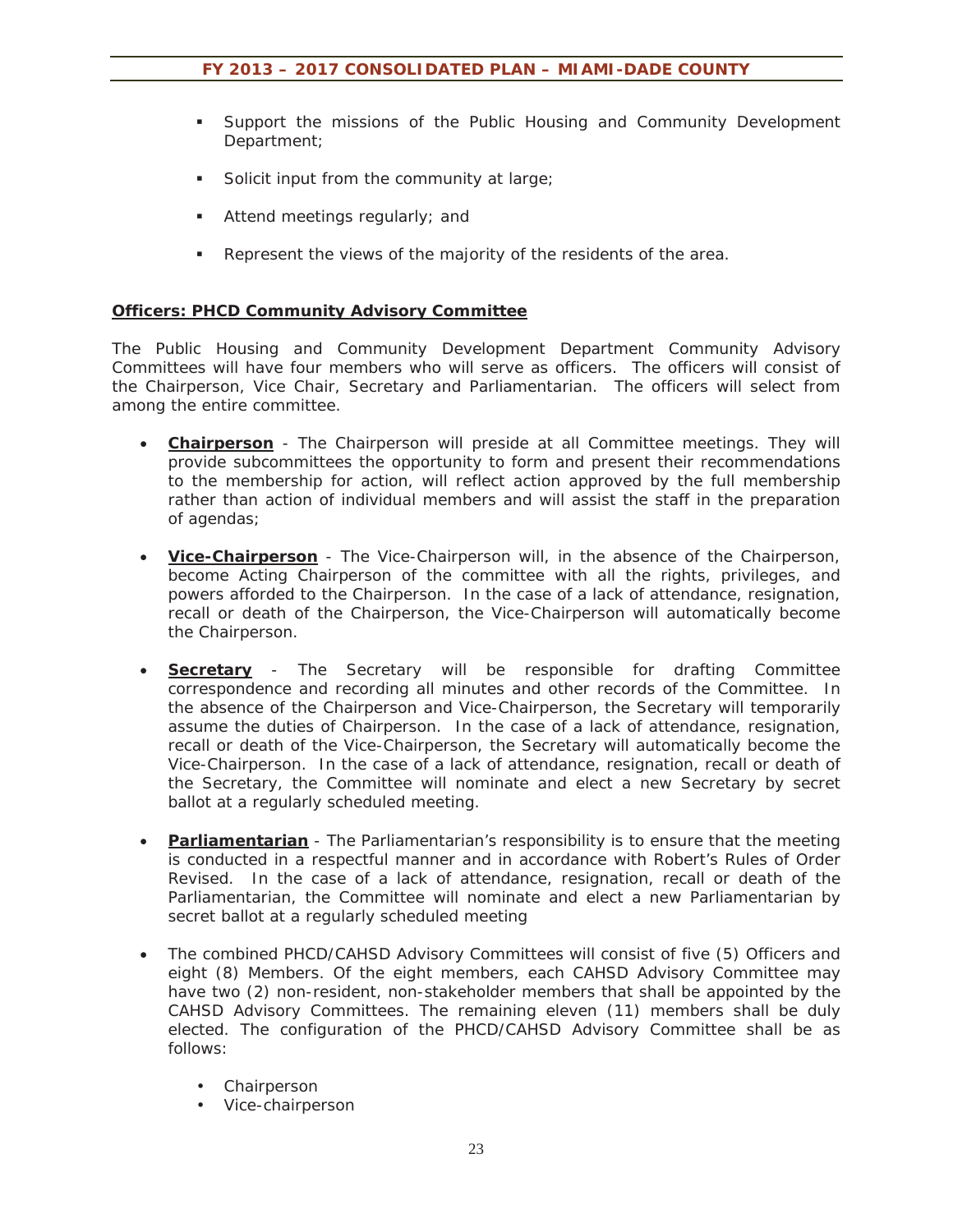- Secretary
- Parliamentarian
- CAA Board Representative Alternate
- 8 Members

#### Term of Office

Members and Officers of the PHCD Community Advisory Committee will be elected for three (3) year terms.

#### Vacancies

A vacancy on the Committee will be determined to exist under the following conditions:

- Absence from three (3) consecutive meetings without proper notification.
- Recall or removal in accordance with the Citizen Participation Guidelines.
- Upon resignation.

If a vacancy occurs on the PHCD Community Advisory Committee(s), the replacement will be filled based on the nature of their selection to the Committee.

Attendance will be verified by a sign-in sheet. Only communication with PHCD staff in advance of the meeting will be accepted as "proper notification" for an excused absence. An excused absence includes, sickness, travel, family emergency, or significant commitments, such as work related commitments. At the subsequent Committee meeting the CAC will consider and vote whether to approve the request for the excused absence.

If a member has two (2) unexcused absences within a calendar year, a warning letter will be sent from the Chair of the CAC to the member. When a member attains three (3) unexcused absences within a calendar year, a letter will be sent to the member from the Chair of the Committee indicating that they are no longer on the CAC at which point the Committee may take a vote to remove the Board member. If the member is not present at any of the aforementioned Committee meetings, the Committee may request for a County staff to send the letter(s) to the member.

When for any reason, a vacancy occurs; the PHCD Community Advisory Committee will nominate and elect a new member by secret ballot at the next regularly scheduled meeting. The new member shall be subject to the eligibility requirements for CAC members and must provide the required documentation. If a replacement is not made within thirty (30) days from the date of the letter, the seat shall be deemed vacant and non-voting. The size of the Committee will be reduced for the remaining months in the Committee's calendar year so that the quorum is not affected.

#### **Eligibility for Members and Officers**

All candidates for membership must submit documentation supporting their qualifications to serve on the Advisory Committee. Additionally, each candidate must have current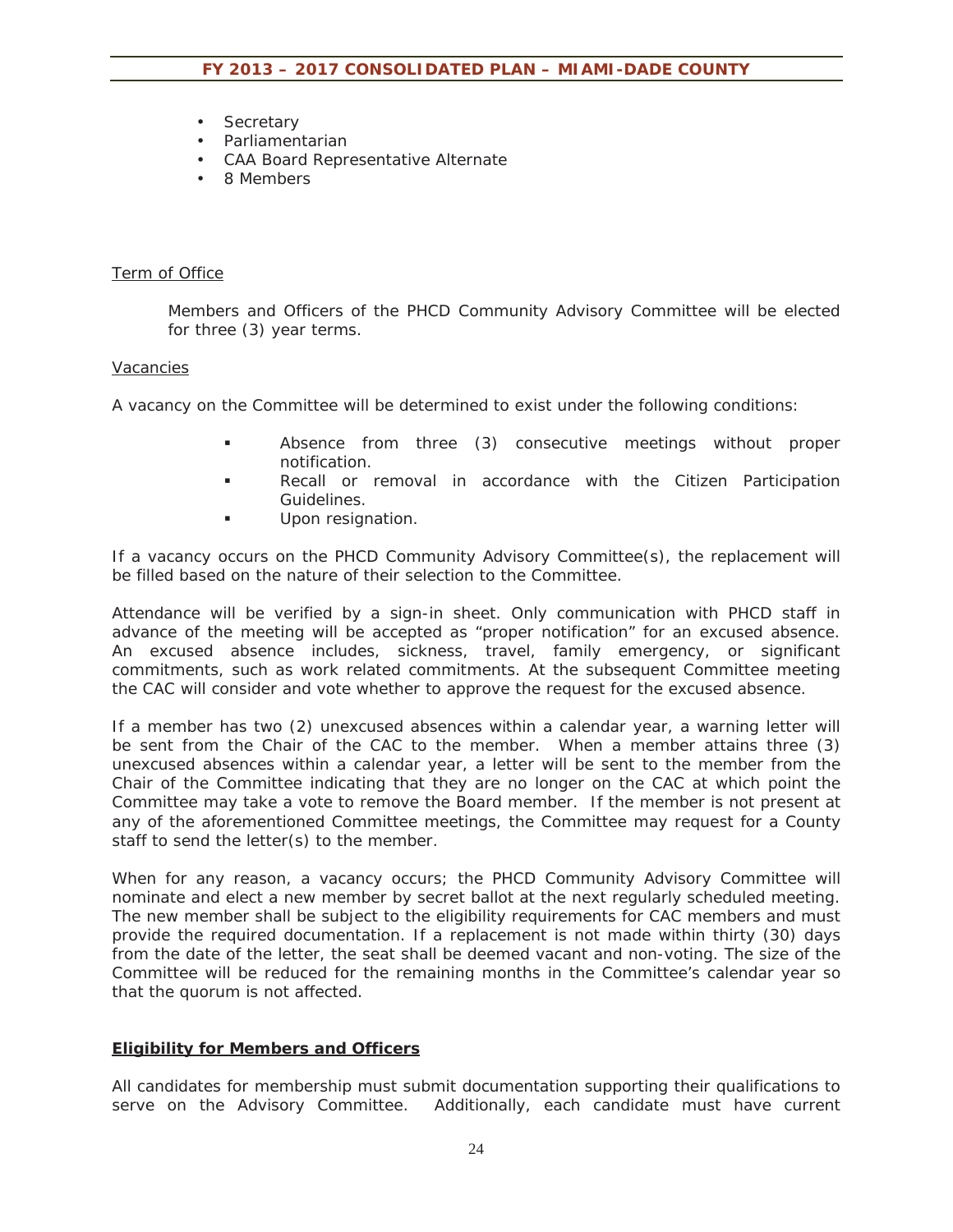documentation, which consists of a photo identification issued by a governmental agency as proof of identity. Depending on which eligibility category you are registering under, you will need to submit one of the following:

**Resident** 

Residents who wish to serve as a Member or an Officer must submit proof of residency within the Target Area. Proof of residency may include:

- A current utility bill with the candidate's name at an address within the Target Area;
- Deeds, mortgages or homestead exemption documentation with the candidate's name and an address within the Target Area/; or
- Official correspondence from a governmental agency indicating the candidate's name and an address within the Target Area.
- **Property Ownership**

Property owners who wish to serve as a Member must submit property records consisting of deeds, mortgages and/or mortgage payment documentation with the owners name and address showing ownership and proof that the property in question is located within the Target Area.

**Business Ownership** 

Business owners who wish to serve as a Member must submit documentation consisting of corporate records and evidence that the business is located within the Target Area.

**Employment in Target Area** Employees in the Target Area who wish to serve as a Member must submit a letter or documentation from the employer stating that the candidate's work location is within the boundaries of the Target Area.

#### **MEMBER AND OFFICER ELIGIBILITY QUALIFICATION AFFIDAVIT**

All candidates for the Public Housing and Community Development Community Advisory Committee member positions are required to complete the Eligibility Qualification Affidavit (see Attachment A) attesting that they have fulfilled the qualifying criteria and are eligible to serve as a Member. This Affidavit will also serve as temporary proof of eligibility for individuals wishing to seek membership on the Committee who are unable to provide the documentation cited above at the time of registration for candidacy. Completion of the Eligibility Qualification Affidavit will allow an individual to seek membership, pending validation of the information by Miami-Dade County staff.

This Affidavit must be filed with the Executive Director of the Public Housing and Community Development Department or their Designee. Staff will have a period of up to 30 days to review the information. If upon review the Miami-Dade County staff finds that the information attested to in the Eligibility Qualification Affidavit is false or unsubstantiated, this may result in immediate removal from the Member position on the Committee.

#### **DUTIES AND RESPONSIBILITIES OF STAFF**

Public Housing and Community Development staff will provide notices of all Advisory Committee meetings and meeting agendas to each Committee member in writing at least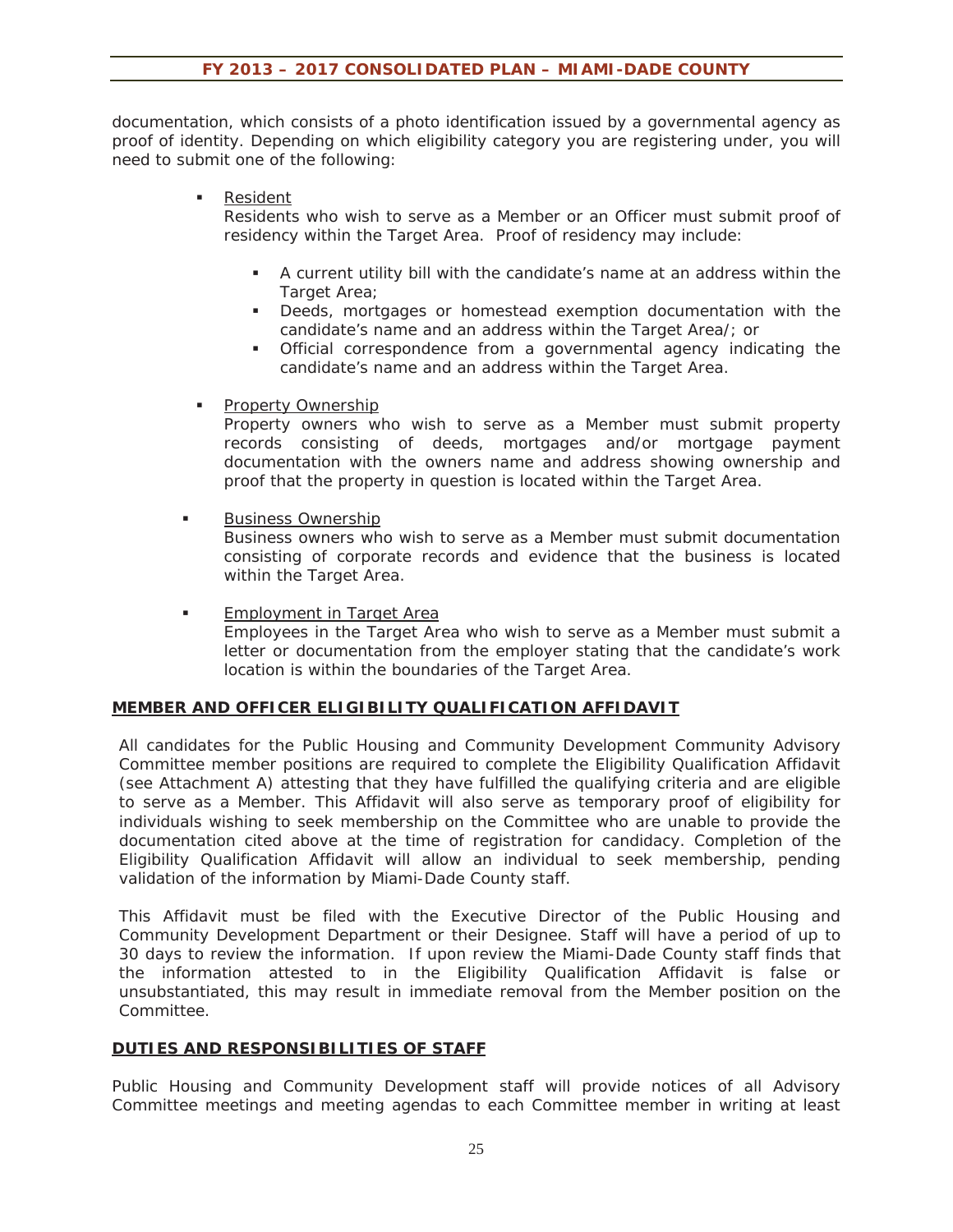five working (5) days in advance of the meeting. Notices and agendas will also be given to the local public media and posted in local Community Service Centers.

The Secretary of each Advisory Committee will be responsible for insuring that minutes of all Committee meetings are prepared and that all official request/actions/motions taken by the Community Advisory Committee are included. Minutes will be sent to the Public Housing and Community Development Department within 4 days of the meeting for review. Minutes will be forwarded to all members prior to the next scheduled meeting and available for public inspection upon request.

In communities where there are numerous non-English speaking residents, meeting notices, agendas and summaries of minutes will be provided in the language(s) represented in the communities. Appropriate interpreters will be available during meetings, if possible. At least once a year, a training session for Community Advisory Committee members will be held by a The Public Housing and Community Development Department. The areas of training will include: Policies and Guidelines, Community Advocacy, Leadership Development, and Project Planning and Evaluating.

#### **DUTIES, RIGHTS AND RESPONSIBILITIES OF MEMBERSHIP**

There are certain duties, rights and responsibilities that all members of the Community Advisory Committee must observe. There are also restrictions that govern the activities of Advisory Committee members. They are as follows:

#### **QUORUM ADVISORY COMMITTEE(S)**

The Quorum required for any meeting of the Department of Public Housing and Community Development Advisory Committee shall be fifty percent (50%) plus one of the current members.

#### **PARTICIPATION**

Participation at Community Advisory Committee meetings, excluding voting, will be open to all interested persons. Voting, however, will be restricted to the members of the Advisory Committee. Each Committee member will have one vote. Voting by proxy or absentee ballot will not be permitted. Provided a quorum is present, a simple majority of those voting will be sufficient to take to take action on those issues that are in support of the missions of the Department of Public Housing and Community Development.

#### **OBJECTIVES OF THE ADVISORY COMMITTEE**

It will be the responsibility of the Advisory Committee to initiate and to assume a leadership role in the Target Area in order to address the following objectives:

- Support the missions of the Public Housing and Community Development Department.
- **Conduct Target Area meetings.**
- Involve all persons who have an interest in the Target Area/NRSAs.
- Make people aware of Target Area conditions and encourage the improvements of those conditions.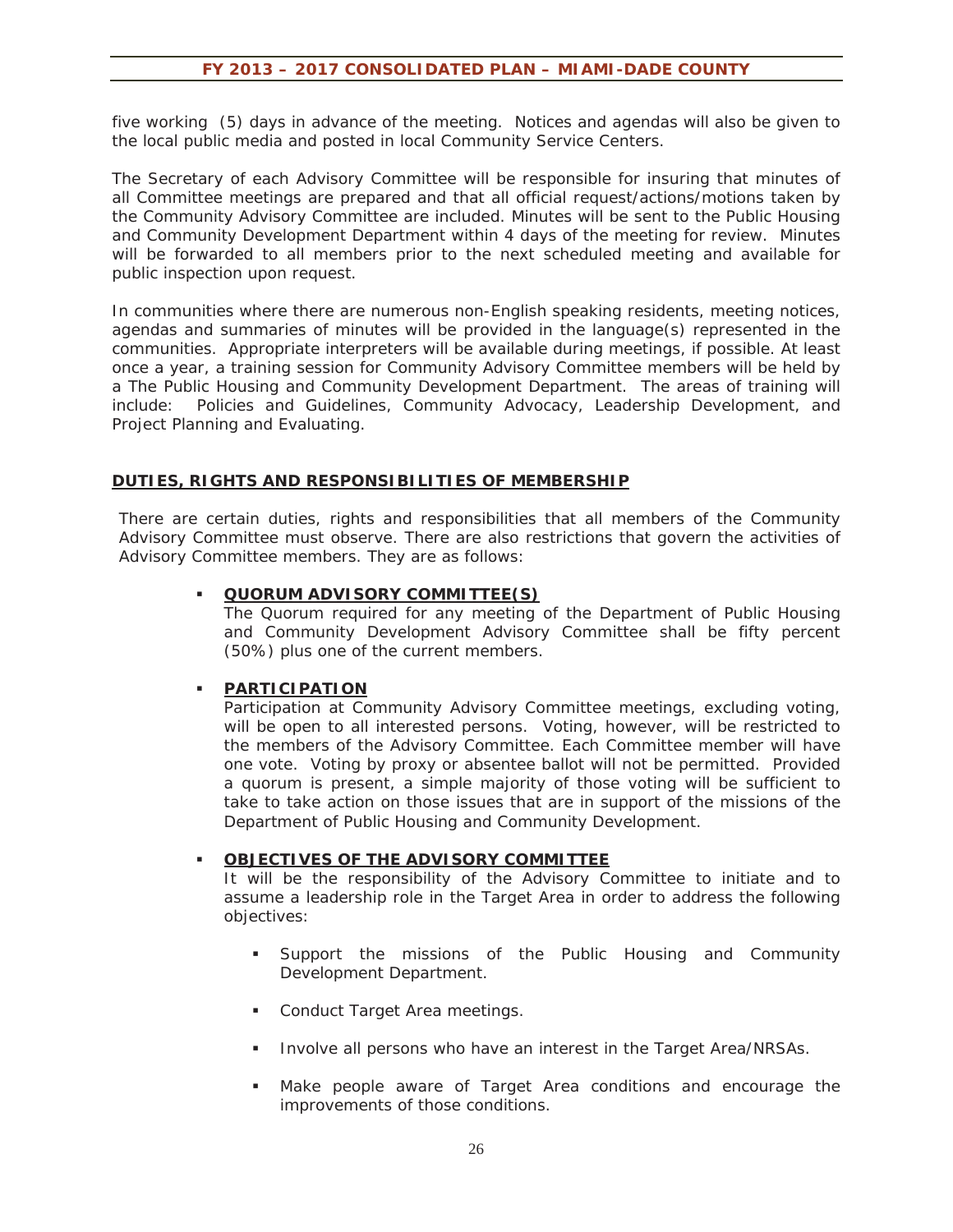- **IDENTIFY FROM ISSUES IN THE TARGET AREAS/NRSAS.**
- Identify alternative projects.
- Facilitate two-way communication with government representatives and Target Area residents.
- Recommend priorities within the purview of the Department.
- Provide an opportunity for the discussion of Target Area problems and related issues.
- Review the progress of Target Area activities

#### **DISCLOSURE**

All Advisory Committee members are required to disclose any affiliations they have with any agency that may have business before the Advisory Committee. Upon election, at the first meeting, each member shall disclose, for the record, these affiliations. In the event, the member becomes affiliated with an agency during his/her tenure, after the first meeting, this must be disclosed at the next scheduled meeting.

#### **ORDER OF BUSINESS**

The order of business for Committee meetings may constitute the following:

- **Acceptance of Agenda**
- **Minutes of Preceding Meeting**
- **Reports of Officers**
- **Reports of Subcommittees**
- Reports of Staff
- Unfinished Business
- **New Business**
- **Announcements**
- Adjournment

#### **SPECIAL MEETINGS**

Special meetings may be held under the following conditions:

- When requested at a regular meeting by a majority vote of the members present.
- When requested in writing by one-third of the members of the Committee.
- When called by Miami-Dade County staff.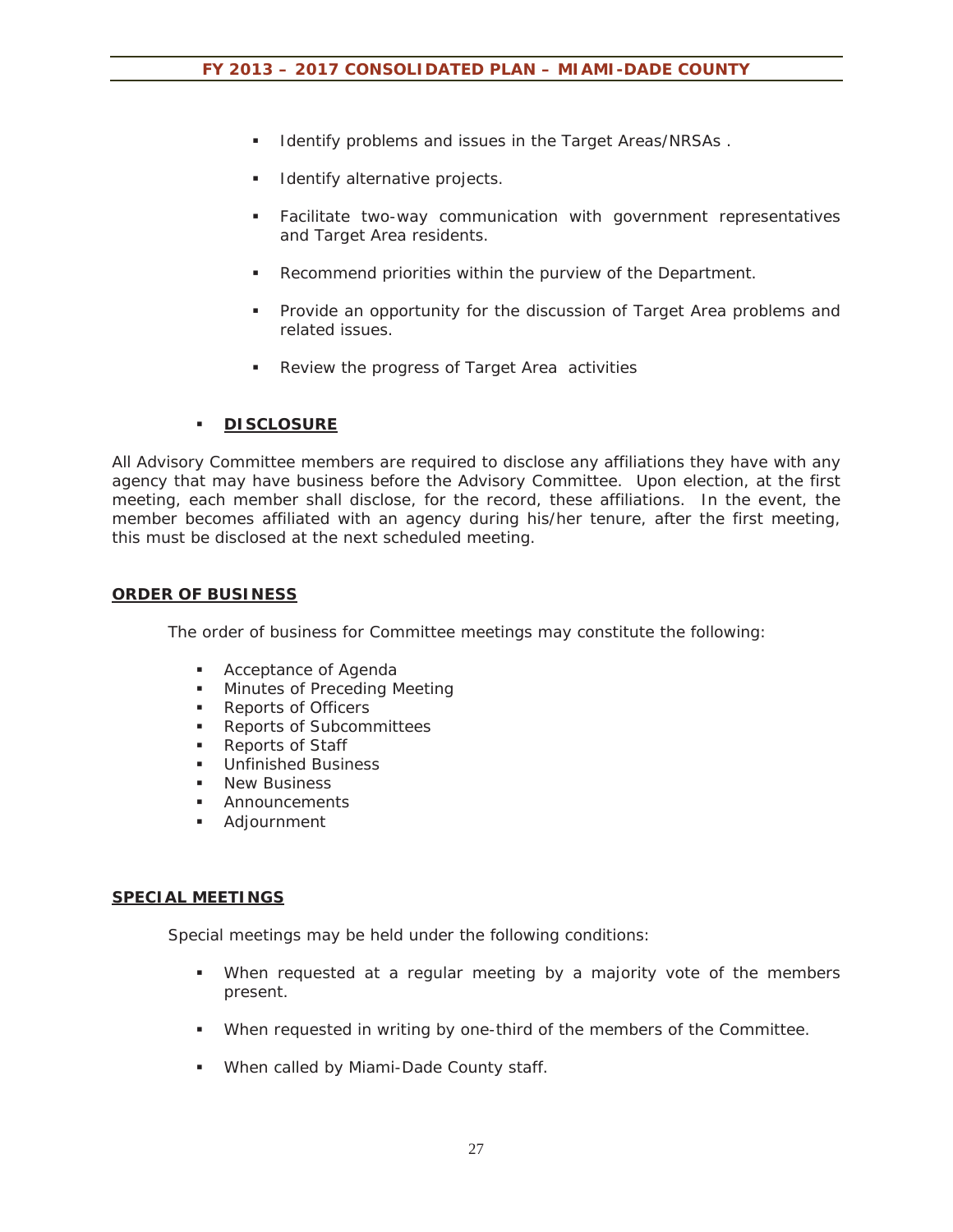#### **DUTIES OF THE ADVISORY COMMITTEE**

In pursuit of the objectives indicated above, the Advisory Committee will:

- Convene to establish the regular meeting time and schedule of the Advisory Committee that will allow for maximum citizen participation.
	- Hold all meetings in a facility, which is accessible and amenable to community residents.
	- Assist in providing sufficient notice of meetings to community residents.
	- Establish subcommittees consisting of members and non-members as necessary and appropriate.
	- Review and take official action on sub-committee reports.
	- Make every effort to address and resolve Target Area concerns within the Target Area prior to being referred to the departmental level. Only matters approved by the majority vote of the members present can be referred to any other level.
- The Advisory Committee participates in program planning, monitoring, and evaluation of activities and programs within its community. In performance of this duty the Advisory Committee will:
	- **Provide an opportunity for residents to identify needs or problems in** their community as they relate to Departments missions.
	- Encourage residents to propose viable solutions to identified needs and problems in their community as they relate to Departments missions.
	- Elicit the recommendation and set program or neighborhood priorities from the Target Area residents.
	- Review progress of activities within the Target Area.
	- **Enhance community input in planning Section 3 Programs and** compliance activities and increase community participation in Section 3 economic activities geared toward Section 3 residents and businesses by placing Section 3 items on monthly meeting agendas for discussion.

#### **V**. **RESTRICTIONS ON ADVISORY COMMITTEE MEMBERS**

No Advisory Committee member shall have the authority to change actions as voted upon by the Advisory Committee as a whole; all recommendations submitted will reflect the vote of the majority. No Advisory Committee member may represent themselves as a spokesperson for the Public Housing and Community Development Advisory Committee on ideas, issues or proposals, unless it has been pre-approved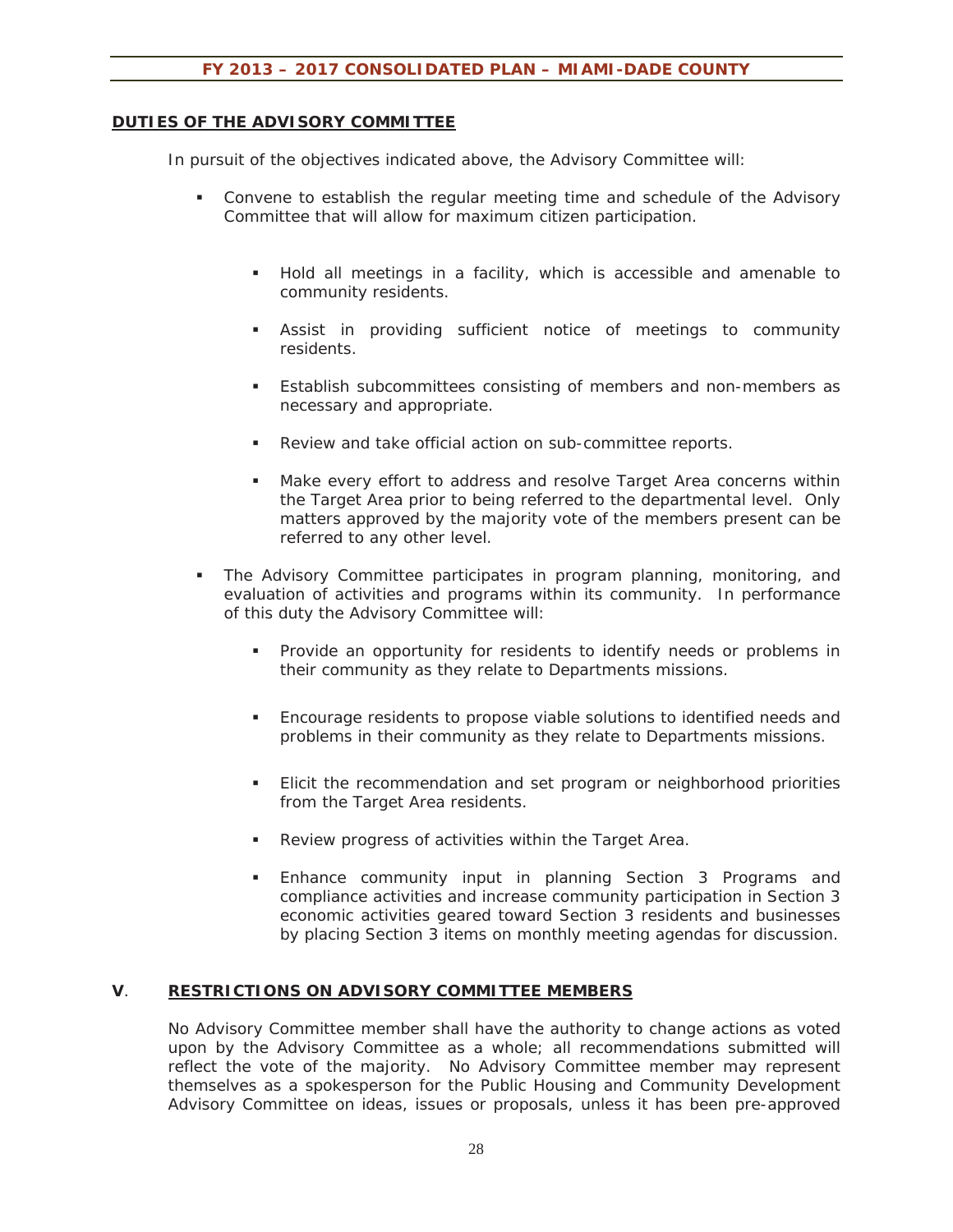and authorized by the Advisory Committee as a whole. Nor may any Advisory Committee member appear before official public bodies, as a representative of the Advisory Committee (i.e. County Commission, City Commission, School Board, etc.) unless authorization to represent the Advisory Committee has been voted upon by a majority of the Community Advisory Committee. Any willful violation of the provisions of this section by a member of the Advisory Committee will be grounds for recall.

#### **W**. **CONFLICT OF INTEREST**

Any member who holds a board position or is employed by any agency receiving funds from CAHS or PHCD shall be able to retain or run for a position on a Community Advisory Committee as long as the following conditions are adhered to:

- A member must recuse him/herself and physically leave the room while any discussion arises that involves funding decisions related to that agency or any discussion about that agency in general.
- The records of the meeting must reflect the above-required actions of the member.

An Advisory Committee member whose immediate family (defined as a spouse, parent and/or children of the person involved) receives a financial benefit or serves as a Board member of an organization that may benefit as a result of action before that Advisory Committee will make known that interest and must refrain from voting and follow the process for recusing him/herself from the meeting.

The Advisory Committee Chairperson, shall inform the Public Housing and Community Development Department, should any committee member be found to have violated of the conflict of interest policy. In the event the Chairperson is the member who has violated the policy, the next highest-ranking Committee member shall inform the Department. The Department and the Advisory Committee Chairperson will act in concert regarding the remove the member found to have a violation of the conflict of interest policy.

#### **2- Community Action and Human Services (CAHS) Community Advisory Committees**

#### **Types of Membership of the Community Action and Human Services Community Advisory Committee (CAHS CAC)**

There are two types of membership in the CAHS Community Advisory Committee, Member and Officer.

#### **MEMBERS**

• A Member of the Community Advisory Committee must be a stakeholder in the Target Area.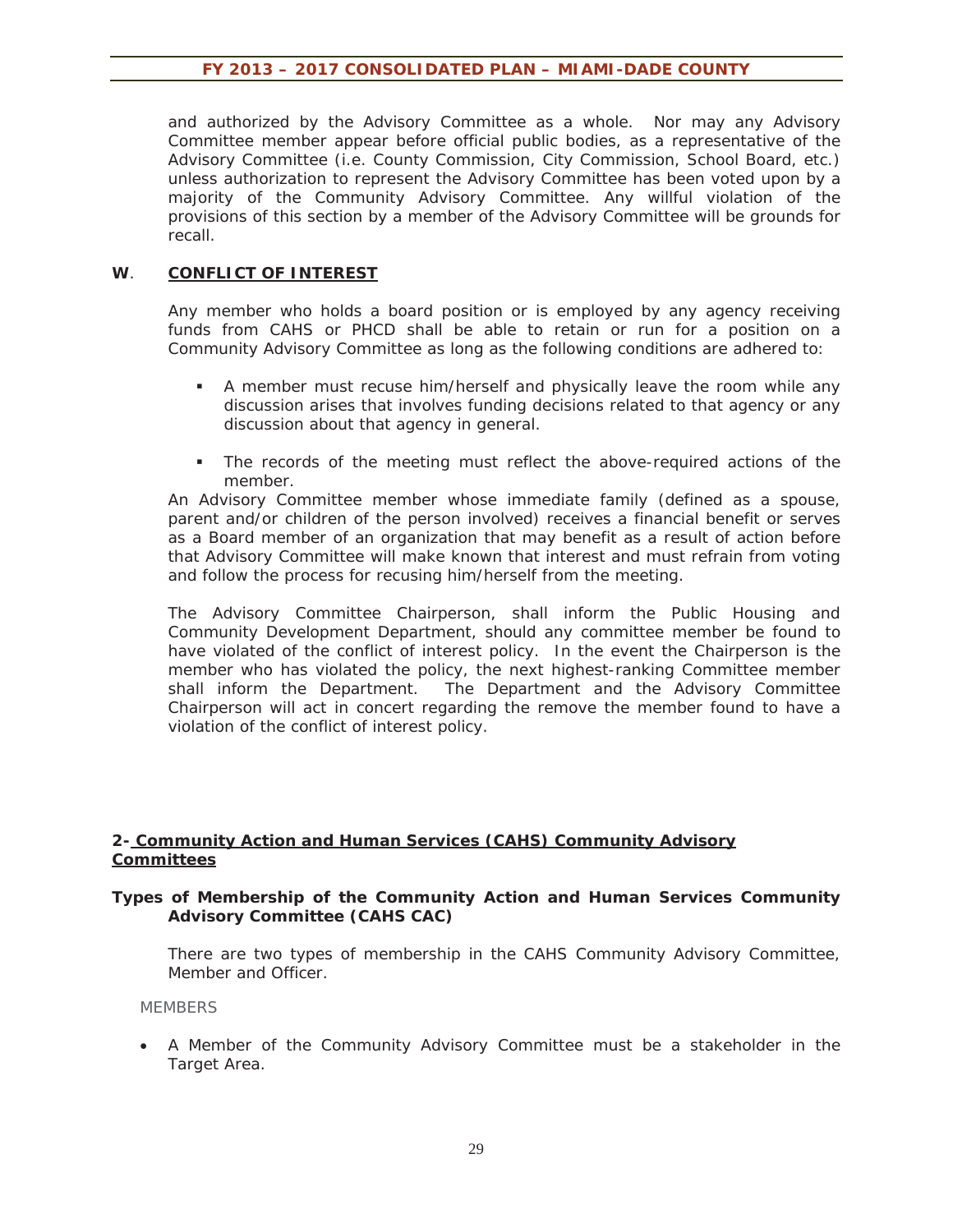- The Community Action and Human Services (CAHS) Community Advisory Committee will consist of thirteen (13) members. Members must be residents, property owners, business owners, or employed in the Target Area.
- Miami-Dade County staff employed by PHCD or CAHS are ineligible to be Community Advisory Committee members. They may, however, participate in discussions at meetings of the Committee. Any person who works for an agency that receives funds from PHCD/CAHS may serve as a member of the Community Advisory Committee but must adhere to rules of conflict of interest.
- Miami-Dade County staff employed by other Miami-Dade County departments may serve as Community Advisory Committee members provided they ONLY reside within the target area, however they are not eligible if they only work, own property, or operate a business in the neighborhood.
- Members must be residents, property owners, business owners, or employed in the Target Area.
- Miami-Dade County staff employed by PHCD or CAHS is ineligible to be Community Advisory Committee members. They may, however, participate in discussions at meetings of the Committee. Any person who works for an agency that receives funds from PHCD/CAHS may serve as a member of the Community Advisory Committee but must adhere to rules of conflict of interest.
- x Miami-Dade County staff employed by other Miami-Dade County departments may serve as Community Advisory Committee members provided they ONLY reside within the target area, however they are not.
- The committee may consider using one (1) parent of a child currently enrolled in Head Start/Early Head Start who will represent Head Start and one (1) young adult representative (age 18 – 25). However, this is not a requirement.

#### **OFFICERS: CAHS Community Advisory Committee**

The elected Members will select from among themselves, the Officers of the CAHS Community Advisory Committee. Officers of the Advisory Committee will include:

- **Chairperson** The Chairperson will preside at all Committee meetings. They will provide subcommittees the opportunity to form and present their recommendations to the membership for action, will reflect action approved by the full membership rather than action of individual members and will assist the staff in the preparation of agendas;
- **Vice-Chairperson** The Vice-Chairperson will, in the absence of the Chairperson, become Acting Chairperson of the committee with all the rights, privileges, and powers afforded to the Chairperson. In the case of a lack of attendance, resignation, recall or death of the Chairperson, the Vice-Chairperson will automatically become the Chairperson.
- **Secretary** The Secretary will be responsible for drafting Committee correspondence and recording all minutes and other records of the Committee. In the absence of the Chairperson and Vice-Chairperson, the Secretary will temporarily assume the duties of Chairperson. In the case of a lack of attendance, resignation, recall or death of the Vice-Chairperson, the Secretary will automatically become the Vice-Chairperson. In the case of a lack of attendance, resignation, recall or death of the Secretary, the Committee will nominate and elect a new Secretary by secret ballot at a regularly scheduled meeting.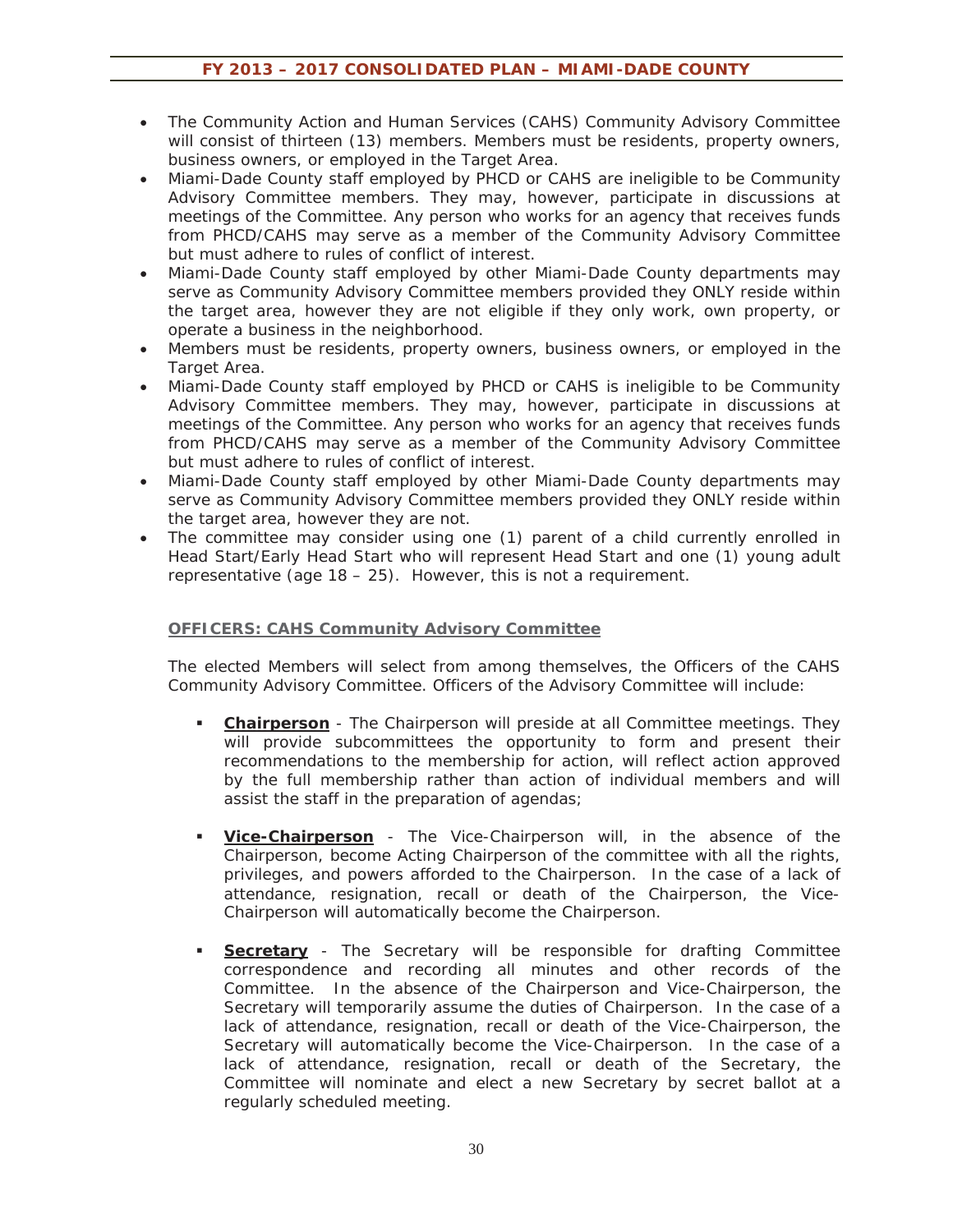- **Parliamentarian** The Parliamentarian's responsibility is to ensure that the meeting is conducted in a respectful manner and in accordance with Robert's Rules of Order Revised. In the case of a lack of attendance, resignation, recall or death of the Parliamentarian, the Committee will nominate and elect a new Parliamentarian by secret ballot at a regularly scheduled meeting
- **Community Action Board Representative -** The Committee's representative to the Community Action Board (CAB) will serve as a liaison between the CAHS Community Advisory Committee (CAHS CAC) and the Board (CAB). They will be responsible for attending all Board Meetings, reporting to the Committee (CAHS CAC) all Board actions that might affect and/or be beneficial to their target area, bringing to the Board (CAB) concerns and recommendations from the Community Advisory Committee (CAHS CAC), and assuming an advocacy position on behalf of their target area in Board decisions. The Community Action Board Representative must reside in the target area that they represent. In case of a lack of attendance at CAHS Community Advisory Committee and/or Community Advisory Board (CAB) meetings, resignation, recall or death of the Community Action Board Representative, the Committee will nominate and elect a new Community Action Board Representative by secret ballot at a regularly scheduled meeting.

#### Term of office-

Members and Officers of the PHCD Community Advisory Committee will be elected for three (3) year terms.

#### Vacancies-

A vacancy on the Committee will be determined to exist under the following conditions:

- Absence from three (3) consecutive meetings without proper notification.
- **Recall or removal in accordance with the Citizen Participation** Guidelines.
- Upon resignation.

Attendance will be verified by a sign-in sheet. Only communication with CAHSD or PHCD staff in advance of the meeting will be accepted as "proper notification" for an excused absence. An excused absence includes, sickness, travel, family emergency, or significant commitments, such as work related commitments. At the subsequent Committee meeting the CAC will consider and vote whether to approve the request for the excused absence.

If a member has two (2) unexcused absences within a calendar year, a warning letter will be sent from the Chair of the CAC to the member. When a member attains three (3) unexcused absences within a calendar year, a letter will be sent to the member from the Chair of the Committee indicating that they are no longer on the CAC at which point the Committee may take a vote to remove the Board member. If the member is not present at any of the aforementioned Committee meetings, the Committee may request for a County staff to send the letter(s) to the member.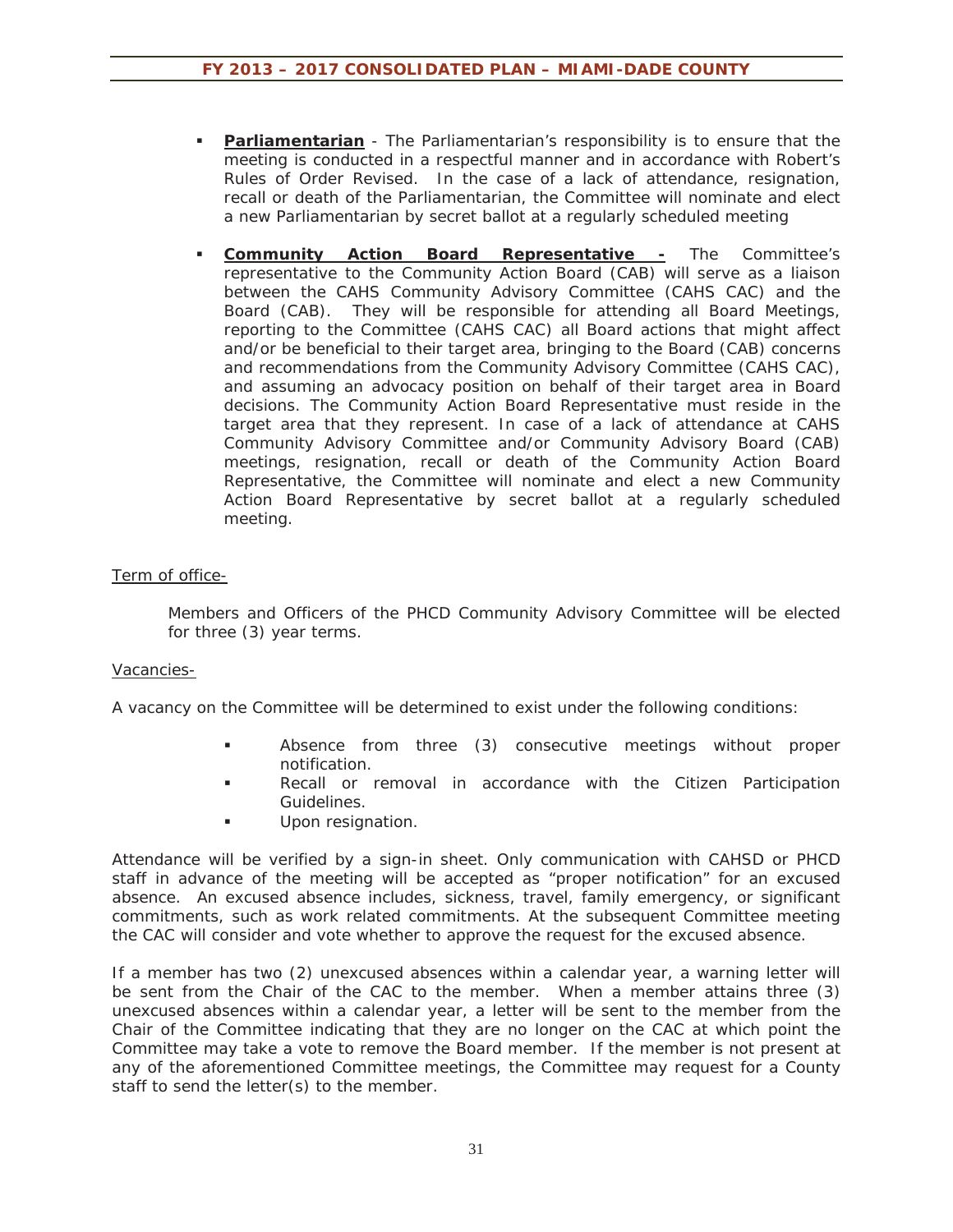When for any reason, a vacancy occurs; the CAHS Community Advisory Committee will nominate and elect a new member by secret ballot at the next regularly scheduled meeting. The new member shall be subject to the eligibility requirements for CAC members and must provide the required documentation. If a replacement is not made within thirty (30) days from the date of the letter, the seat shall be deemed vacant and non-voting. The size of the Committee will be reduced for the remaining months in the Committee's calendar year so that the quorum is not affected.

#### GENERAL RESPONSIBILITIES OF MEMBERS AND OFFICERS of the CAHS CAC

Members and Officers are expected to:

- Support the missions of the Community Action and Human Services (CAHS) Department;
- Solicit input from the community at large;
- Attend meetings regularly; and
- Solely represent the views of the majority of the residents of the area.

#### ELIGIBILITY FOR MEMBER AND OFFICER

All candidates for membership must submit documentation supporting their qualifications to serve on the Community Advisory Committee. Additionally, each candidate must have current documentation, which consists of a photo identification issued by a governmental agency as proof of identity. Depending on which eligibility category you are registering under, you will need to submit one of the following:

Resident

Residents who wish to serve as a Member or an Officer must submit proof of residency within the Target Area. Proof of residency may include:

- A current utility bill with the candidate's name at an address within the Target Area;
- Deeds, mortgages or homestead exemption documentation with the candidate's name and an address within the Target Area/; or
- Official correspondence from a governmental agency indicating the candidate's name and an address within the Target Area.

**Property Ownership** 

Property owners who wish to serve as a Member must submit property records consisting of deeds, mortgages and/or mortgage payment documentation with the owners name and address showing ownership and proof that the property in question is located within the Target Area.

Business Ownership

Business owners who wish to serve as a Member must submit documentation consisting of corporate records and evidence that the business is located within the Target Area.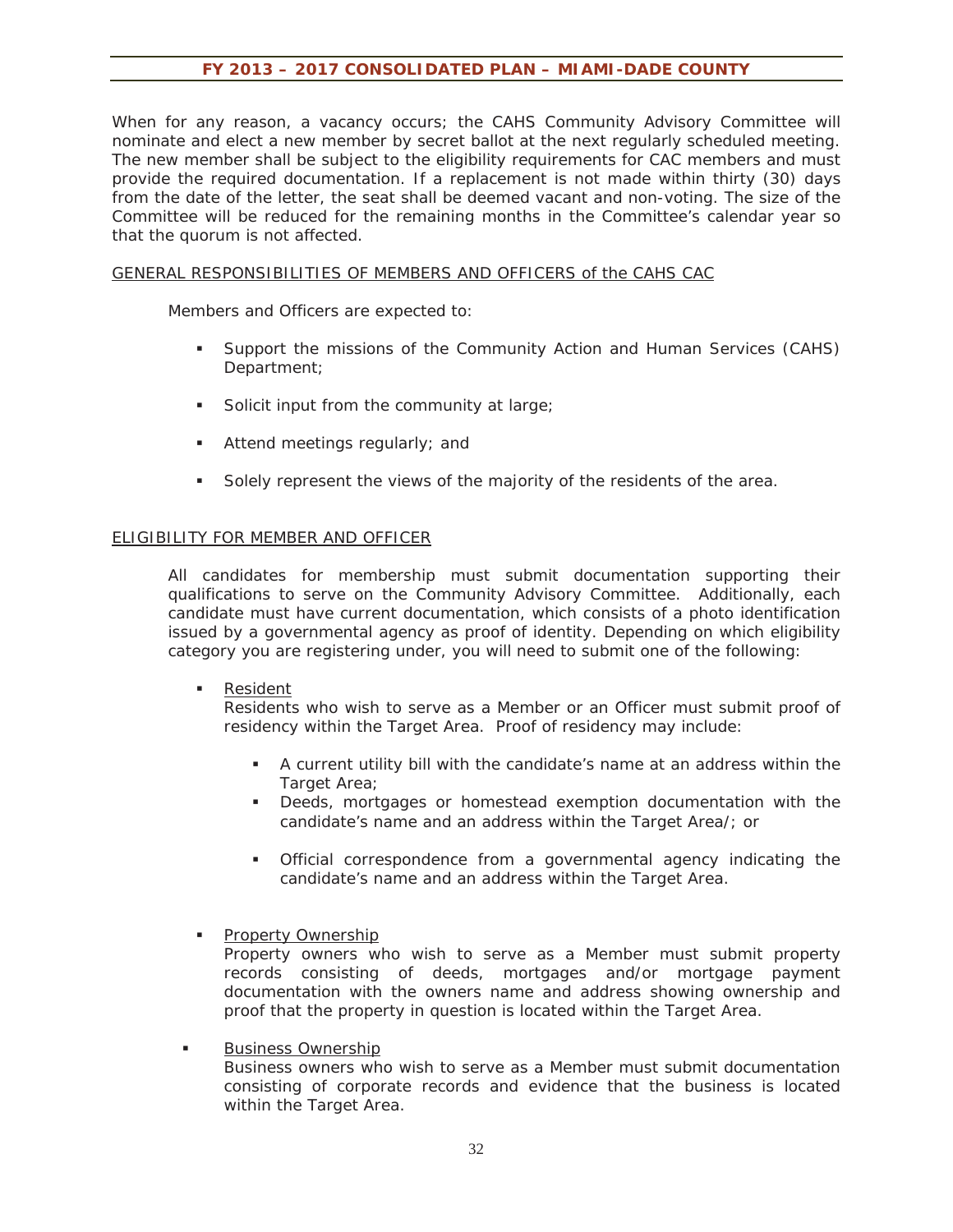**Employment in Target Area** Employees in the Target Area who wish to serve as a Member must submit a letter or documentation from the employer stating that the candidate's work location is within the boundaries of the Target Area.

#### **MEMBER AND OFFICER ELIGIBILITY QUALIFICATION AFFIDAVIT**

All candidates for the Community Action and Human Services Community Advisory Committee member position are required to complete the Eligibility Qualification Affidavit (see Attachment A) attesting that they have fulfilled the qualifying criteria and are eligible to serve as a Member. This Affidavit will also serve as temporary proof of eligibility for individuals wishing to seek membership on the Community Action and Human Services Community Advisory Committee who are unable to provide the documentation cited above at the time of registration for candidacy. Completion of the Eligibility Qualification Affidavit will allow an individual to seek membership, pending validation of the information by Miami-Dade County staff. This Affidavit must be filed with the Executive Director of the Community Action and Human Services Department or their Designee. Staff will have a period of up to 30 days to review the information. If upon review the Committee or Miami-Dade County staff finds that the information attested to in the Eligibility Qualification Affidavit is false or unsubstantiated, this may result in immediate removal from the Member position on the Committee.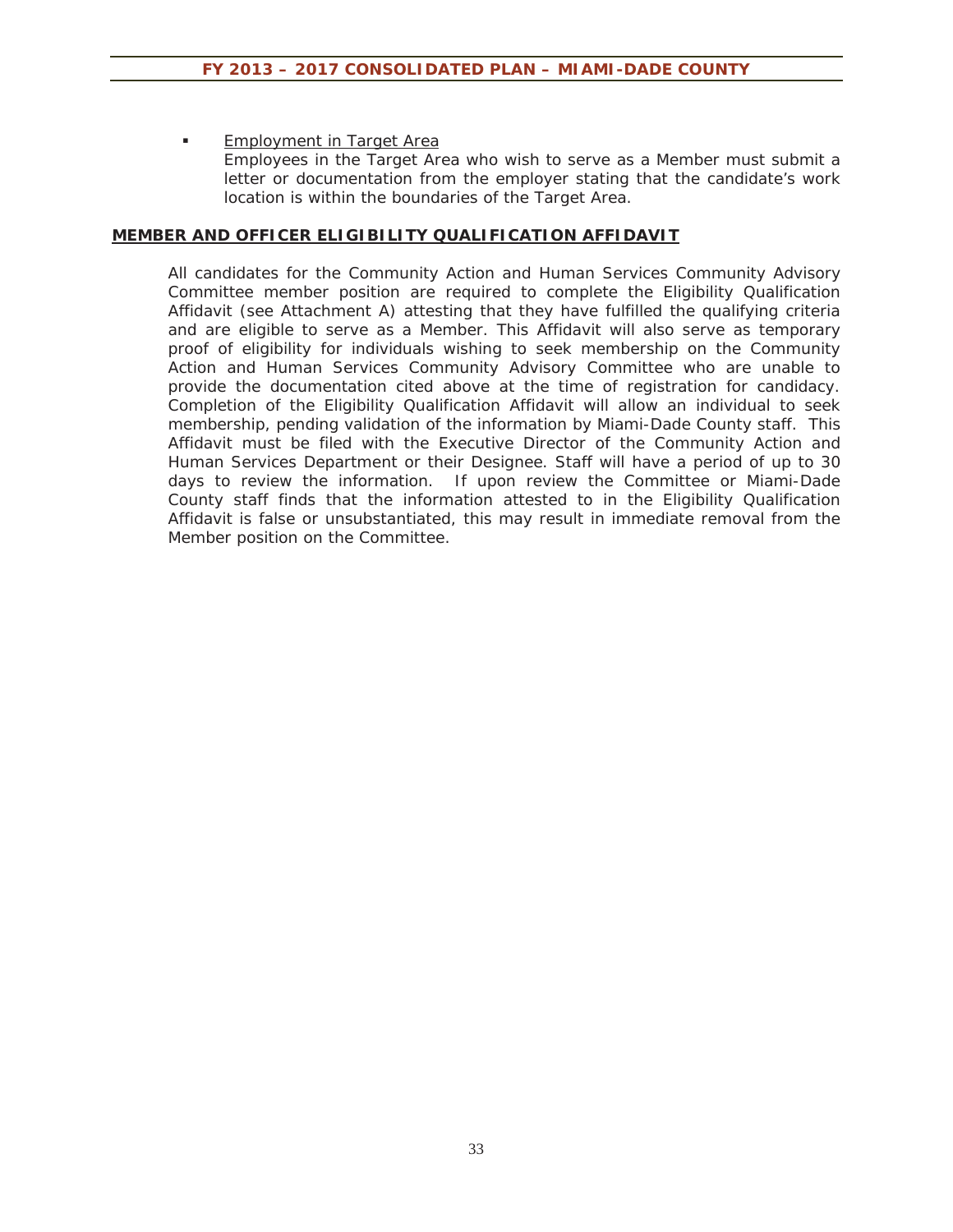#### **PART IV***:*

#### **RULES AND PROCEDURES GOVERNING THE VOTER REGISTRATION AND ELECTION PROCESS**

#### **ELECTION ORIENTATION PUBLIC MEETING**

In order to familiarize residents and stakeholders with the election process, staff will conduct an Election Orientation Public Meeting within each Target Area. It is a requirement that at these meetings a minimum of 15 of the respective Target Area residents and/or stakeholders be present. In the event that the resident attendance requirement is not met, another Election Orientation Public Meeting shall be automatically scheduled. If, at the second Election Orientation Public Meeting, the resident attendance requirement has still not been met the presiding Community Advisory Committee will remain in office until the next election cycle.

Notification of the Election Orientation Public Meetings will be made 10 days in advance and will include the date, time, location and the purpose of the meetings. Public Notification regarding the Election Orientation Public Meetings will occur using various methods of communication (i.e. newspaper, flyer, radio and email) to ensure inclusion and facilitate maximum participation from the impacted neighborhood. At these meetings, staff will explain to the participants the voting registration, candidate qualifications and the election process for the Community Advisory Committees. The Election Guidelines and Procedures will be provided to individuals registering for candidacy during and after the Election Orientation Public Meeting. Community Action and Human Services Department/Public Housing and Community Development Department Election Staff will also provide a schedule of office hours for the following activities:

- Registration for candidates and voters;
- **Submission of poll watcher designation**

#### **ELECTION DATE**

The date and location of the election will be set by Miami-Dade County staff at the Election Orientation Public Meeting and will be scheduled within a period of no earlier than ten (10) and no later than twenty (20) working days after the Election Orientation Public Meeting.

#### **REGISTRATION FOR CANDIDACY**

All candidates seeking a position as a Community Advisory Committee Member must meet eligibility criteria. Registration for all candidates and voters will begin at the Election Orientation Public Meeting and will last for a period of five (5) working days. All candidates must be pre-registered to appear on the ballot and be considered for election. No write-in candidates will be accepted.

#### **CANDIDATE NOTIFICATION**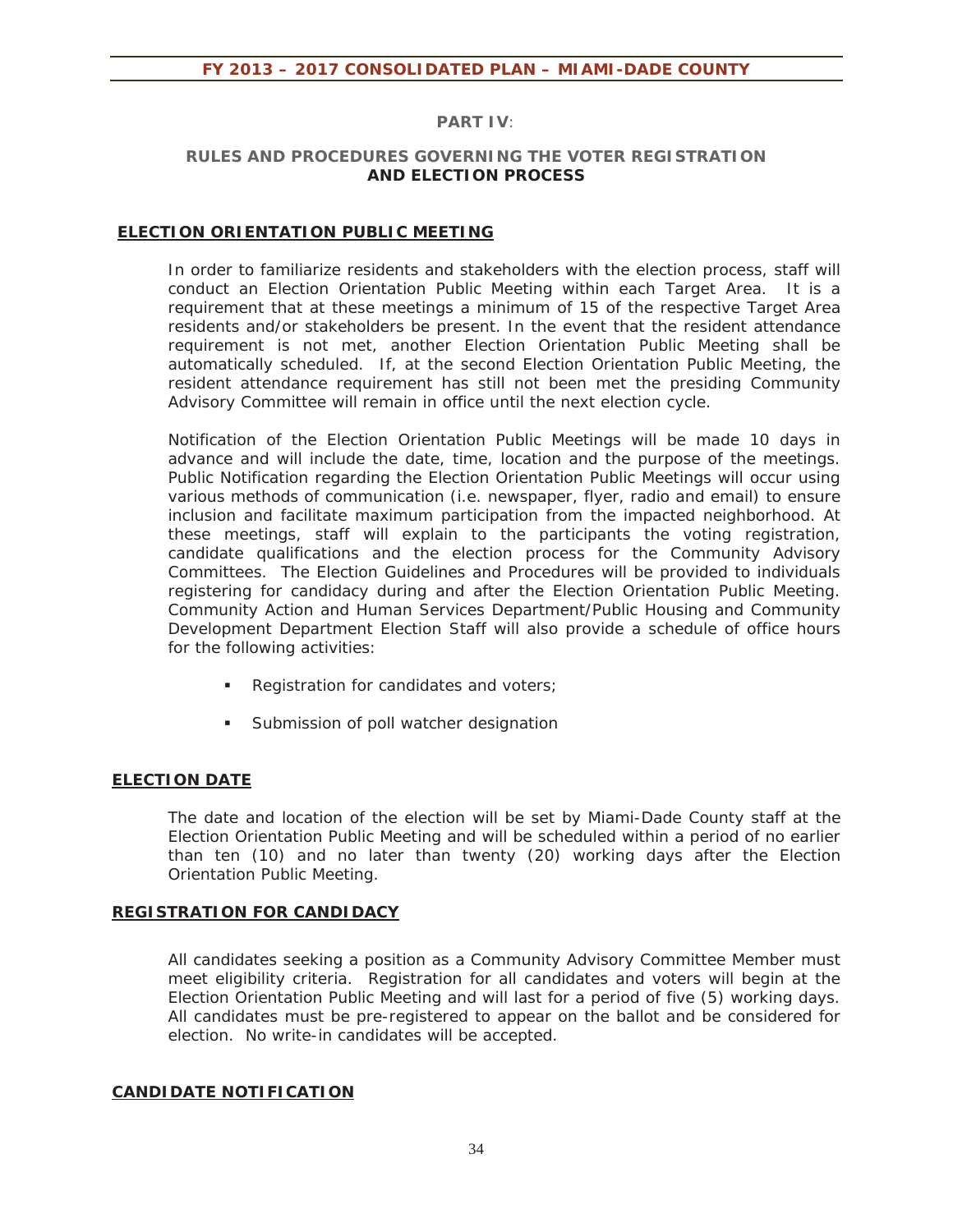After the closing of the registration period, CAHS/PHCD Election Staff will:

- Notify candidates of their eligibility within five (5) working days following the close of the registration period.
- Upon request, provide a list of candidates who have (to date) registered to be placed on the ballot.

#### **TARGET AREA VOTERS**

Participation in the Target Area elections will allow community residents and stakeholders the opportunity to contribute to a process that provides input on projects and issues that affect the social and economic well being of their Target Area. This section will inform residents and stakeholders on how to qualify and register to vote in their area elections.

#### **VOTER ELIGIBILITY**

Community Advisory Committee Members are elected by individuals who have been verified to be eligible voters in the Target Area Community Advisory Committee election. Only those individuals who have been verified, and deemed qualified will be eligible to vote. Each voter in the Community Advisory Committee (CAC) elections must be at least 18 years of age and must be either a resident, property owner, business owner or employed in the Target Area. Other types of individuals that are eligible to vote are outlined in the appropriate section in this document (Community Action and Human Services Department Committee Advisory Committee or the Public Housing Community Development Committee Advisory Committee).

#### **VOTER QUALIFICATIONS**

In order to qualify as an eligible voter, a person will need to present a current photo identification issued by a government agency as proof of identity and one of the following:

#### ■ Resident

Residents who wish to vote must submit proof of residency within the Target Area. Proof of residency may include:

- A current utility bill with the candidate's name at an address within the Target Area;
- Deeds, mortgages or homestead exemption documentation with the candidate's name and an address within the Target Area; or
- Official correspondence from a governmental agency indicating the candidate's name and an address within the Target Area.
- **Property Ownership**

Property owners who wish to vote must submit property records consisting of deeds, mortgages and/or mortgage payment documentation with the owners name and address showing ownership and proof that the property in question is located within the Target Area.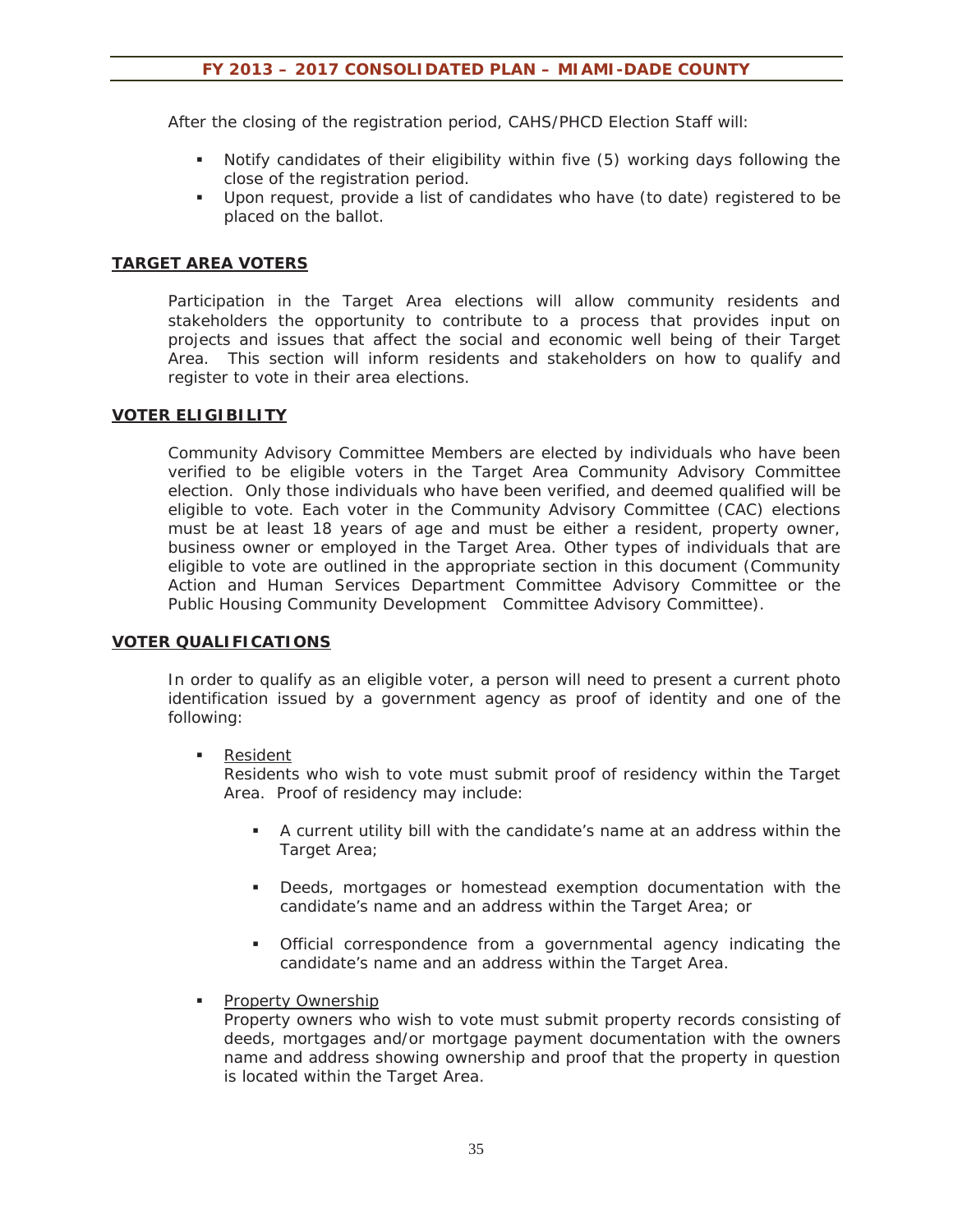Business Ownership

Business owners who wish to vote must submit documentation consisting of corporate records and evidence that the business is located within the Target Area.

**Employment in Target Area** Employees in the Target Area who vote must submit a letter or documentation from the employer stating that the voter's work location is within the boundaries of the Target Area.

#### **VOTER REGISTRATION**

Registration of voters will begin at the Election Orientation Public Meeting and will last for a period of five (5) working days. Voter registration must be done in person. During the voter registration period, those individuals wishing to vote in the Community Advisory Committee Election must register with Miami-Dade County staff at the Target Area office and complete a voter registration form (see Attachment B).

#### **Registration will not reopen on the day of election.**

At the end of the voter registration period, the Community Action and Human Services Department and the Public Housing and Community Development Department staff(s) will review the voter registration form and the supporting documents for accuracy. Staff will then do the following:

- Develop the roster of qualified voters;
- Compile the registration forms of all qualified voters; and
- **Provide the qualified voters list to Community Action and Human Services** and the Public Housing and Community Development Department Election Staff to use on election day.

#### **ELECTION PROCEDURES**

#### **Public Housing Community Development (PHCD):**

If there are more than thirteen (13) qualified candidates, an election will take place no earlier than ten (10) and no later than twenty (20) working days after the Election Orientation Public Meeting. If there is only one (1) qualified candidate in the election, the candidate will be declared a winner without a formal election process. The PHCD Election Staff will send the roster of the candidates to the Director of the Department of Public Housing and Community Development or their designee for certification.

#### **Community Action and Human Services Department (CAHS):**

If there are more than eleven (11) qualified candidates, an election will take place no earlier than ten (10) and no later than twenty (20) working days after the Election Orientation Public Meeting. If there are eleven (11) or less qualified candidates in the election, each candidate will be declared a winner without a formal election process. The Community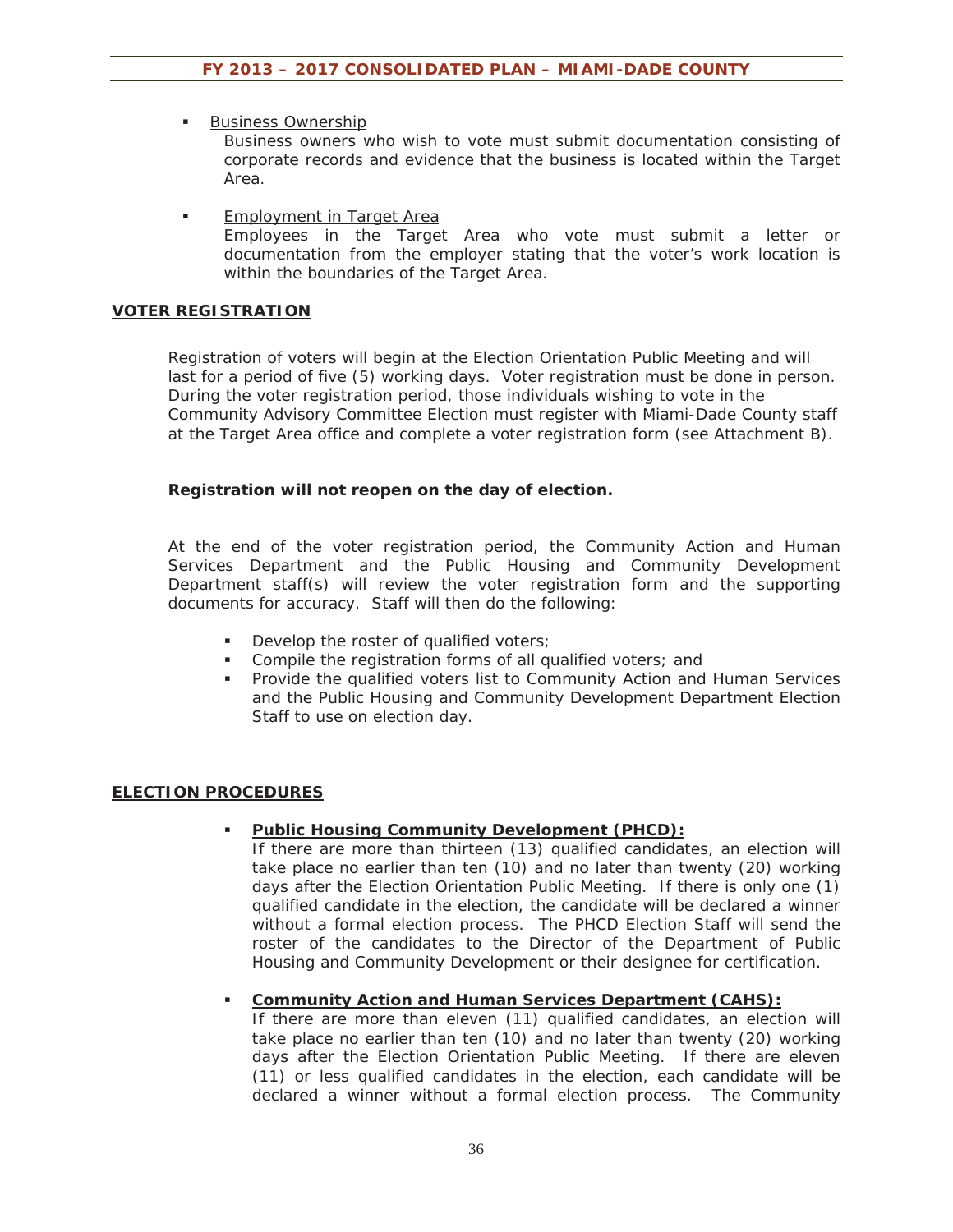Action and Human Services Department Election Staff will send the roster of the candidates to the Executive Director of the Community Action and Human Services Department or their designee for certification.

#### **ELECTION PROCESS**

This section will address the procedures and process by which the election will be carried out in each Target Area. The Executive Directors of the Miami-Dade Community Action and Human Services Department and the Director of Public Housing and Community Development Department will appoint staff members to oversee the election process.

#### **POLLING HOURS**

Each polling place will be open on the day of election from 10 a.m.  $-7$  p.m. Voters will only be permitted in the polling place at the time that they are casting their vote. Individuals in line to vote in the election at 7 p.m. will be allowed to vote.

#### **PROCEDURES BEFORE POLLS OPEN:**

#### **Voting Booths**

Two voting booths will be provided in each Target Area polling place.

#### **Certification of the Ballot Box**

The ballot box will be inspected by staff and witnesses to insure that it is empty and sealed with a numbered seal. The seal number is recorded on the election certificate, which is then signed by the CAHS/PHCD Election Staff.

#### **Qualified Voters List**

CAHS/PHCD Election Staff must have a roster of qualified voters at the election table.

#### **Ballots**

CAHS/PHCD Election Staff must ensure that they have a sufficient quantity of ballots.

#### **POLL WATCHERS**

Each candidate requesting to have poll watchers will designate, in writing, poll watchers for the local polling place. A list of watchers must be submitted to the designated staff person at least twenty-four (24) hours prior to the day of the election. The schedules of each Target Area office hours for poll watcher designation will be provided at the Election Orientation Public Meeting. There is a maximum of three (3) poll watchers per candidate. Each candidate may have only one poll watcher in the polling place at any one time during the election. If a candidate submits the names of more than one poll watcher for any polling place, the list must also contain the time periods in which each watcher is to be present in the polling place. Substitutions will not be permitted once the list is submitted.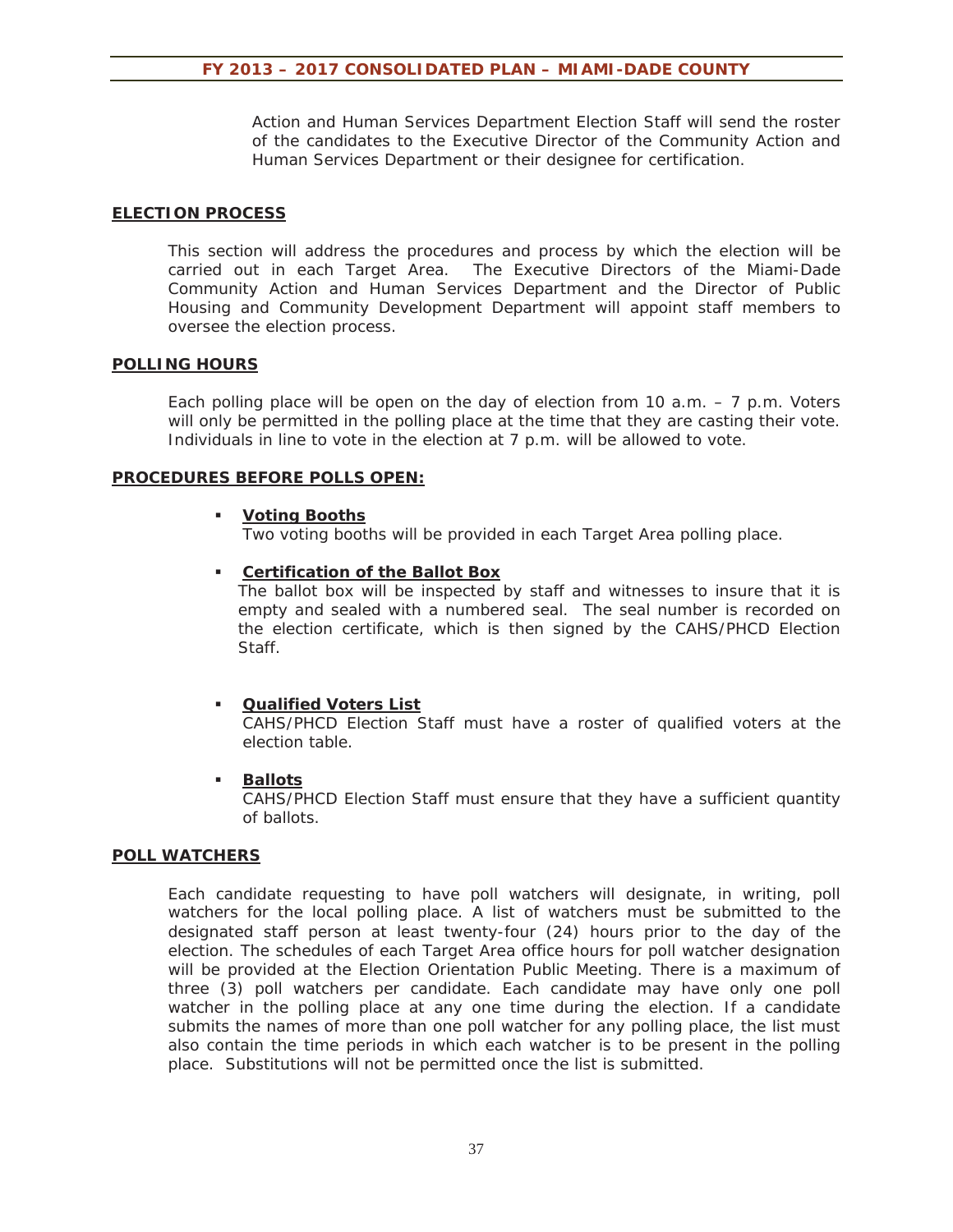- Each poll watcher must be a qualified and registered voter in the Target Area in which the candidate is running for membership. No candidate or member of his immediate family, to include parents, brothers, sisters, spouse, or children, shall be designated as a poll watcher. Poll watchers must adhere to the direction of CAHS/PHCD election staff.
- The purpose of a poll watcher is to observe the conduct of the election. If a poll watcher witnesses election irregularities or violations of the election that do not comply with these guidelines, they must inform staff. If the staff person is the one at fault, the poll watcher may call the office of the Executive Director of the Miami-Dade County Community Action and Human Services Department or the Director of Public Housing and Community Development.
- Poll watchers are not to speak to or interfere in any way with any poll worker or any voter, with the exception of when entering the polling place. The poll watcher must give their name and provide current photo identification, issued by a government agency, as proof of identity to staff. Such will be used to verify that they have been designated to serve as a poll watcher at that polling place.
- Poll watchers are not allowed in the registration and check-in areas at any time.

#### **ELECTIONEERING**

The following activities are not permitted within a polling place or the building in which it is located on the day of election:

- Distribution of any political or campaign material;
- Solicitation of any vote, opinion, or contribution for any purpose;
- Solicitation of a signature on any petition or;
- The sale of any item except in an established place of business;
- Campaign material or literature shall not be posted within a polling place or the building in which it is located;
- Candidates are not permitted within a polling place or the building in which it is located during the hours of voting on the day of any election except for the purpose of casting their vote. This provision does not apply to candidates whose regular place of employment is within the confines of the building in which the polling place is located, nor to clients participating in activities or services provided within the building. However, in neither case are they allowed in the designated polling place except to vote.
- No person who is not in line to vote may come into any polling place from the opening to the closing of the polls, except the officially designated poll watchers, and CAHS/PHCD election staff.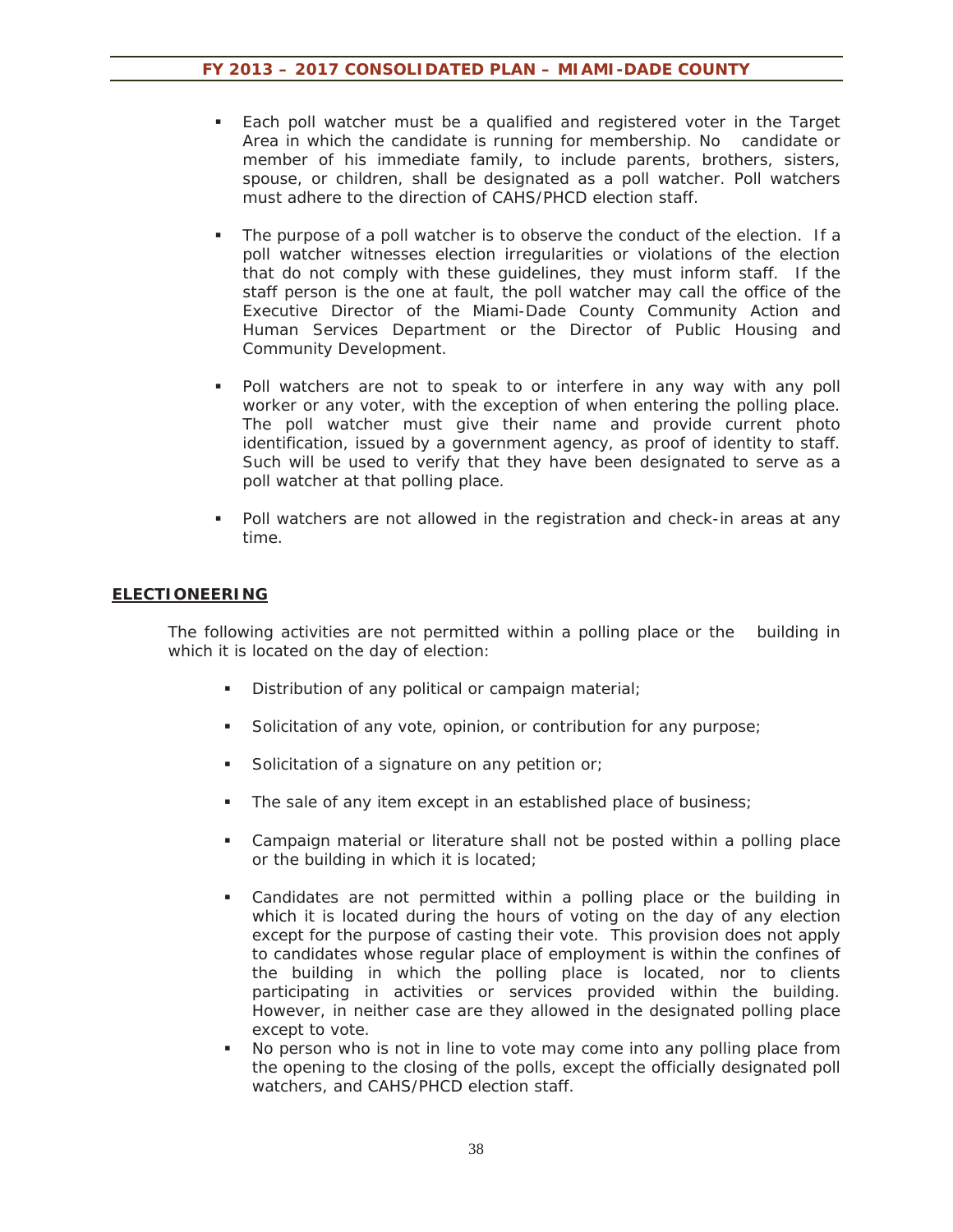Voters who come to cast their ballot are allowed to wear campaign material.

#### **VOTING PROCEDURE**

Upon entering the polling place, the voter will be directed to the registration check-in table, where they will provide current photo identification, issued by a government agency, as proof of identity to the CAHS/PHCD Election Staff. The election staff will locate the voter's name in the roster of qualified voters and will ask the voter to sign their name in the designated space on the roster. If the voter is unable to write, they will sign with a mark, which will be initialed by staff. Staff will then compare the signature on the voter roster with the signature on the voter's registration form, and, if necessary, require other identification. Staff will then issue, to the voter, the ballot and direct them to one of the voting booths. CAHS/PHCD Election Staff will provide at each polling place a fictitious sample ballot (Attachment C-CAHS Only & Attachment D-PHCD Only) to be used in instructing voters on how to vote. Upon request, staff may provide individual voters further instruction by using the sample ballot. The voter will, without leaving the polling place, retire alone to a voting booth and must proceed to cast their ballot in secret.

#### **BALLOTS**

#### **Spoiled Ballots**

Any voter, who spoils a ballot, will return it to the inspector who will immediately destroy it without examination, and give the voter another ballot. In no case will a voter be furnished with more than three ballots. The inspector will keep a record of all ballots destroyed.

#### **Ballot Assistance**

Any voter who registers to vote in any election and is unable to read or write or because of some physical disability, needs assistance in voting, may request assistance of election officials or some other person during the election, to assist them in casting their vote. After the voter requests the aid of CAHS/PHCD Election Staff, or the person of their choice, they will retire to the voting booth for the purpose of casting their vote.

After voting, the voter will fold and insert their ballot into the ballot box. Custody of the ballot will remain with the voter at all times until they place their ballot into the ballot box.

#### **CLOSING THE POLLS**

At 7:00 p.m., CAHS/PHCD election staff will make a public announcement that the last voter in line at that time will be the last person permitted to vote. Those voters standing in line at 7:00 p.m. will be allowed to cast their ballot.

After the last vote has been cast, the CAHS/PHCD Election Staff will declare the polls closed. At that time, all candidates, poll watchers, and members of the news media may enter the polling place to witness the breaking of the seal on the ballot box.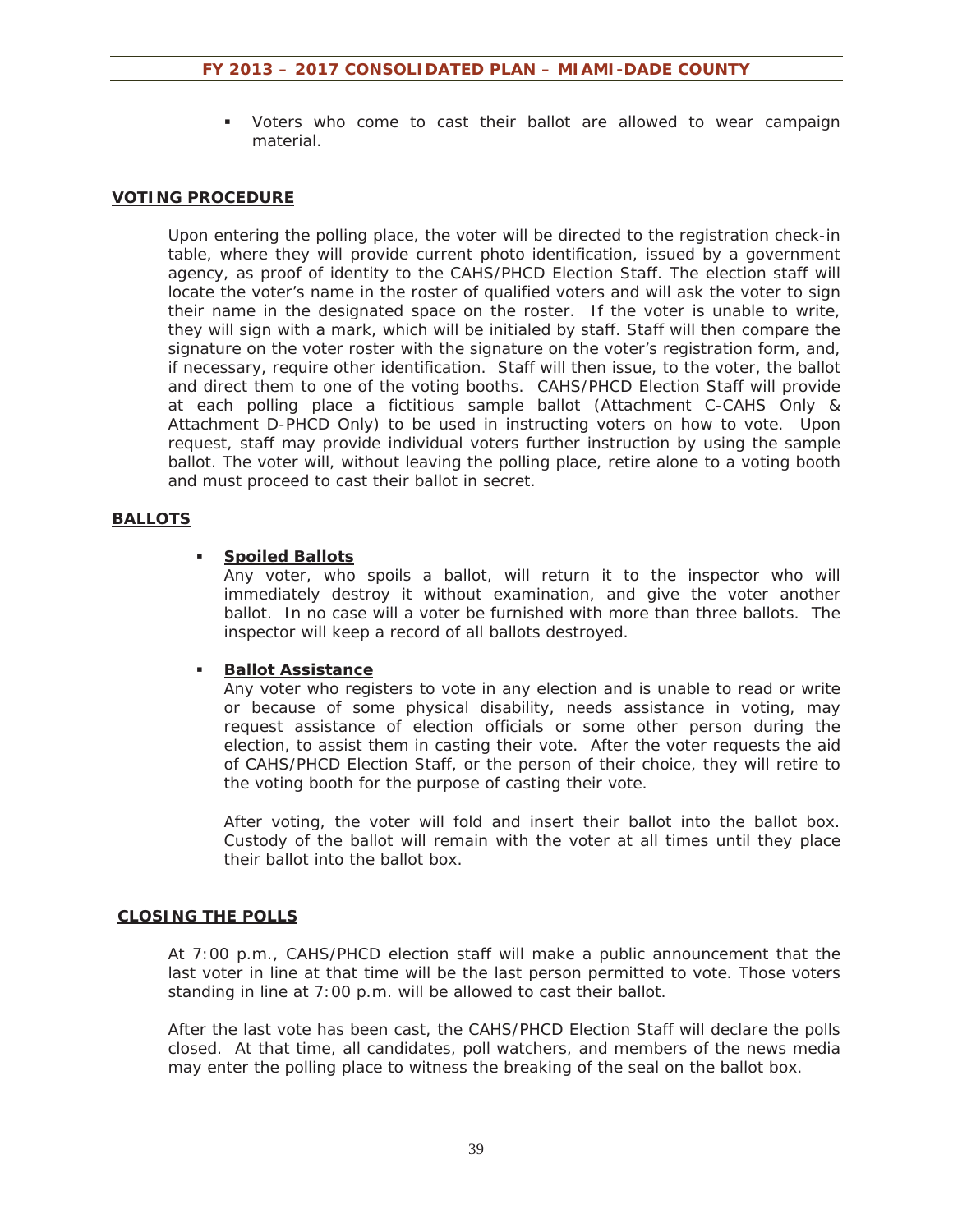#### **VOTE TABULATION**

After all eligible voters have cast their ballots and the polls are officially declared to be closed, the vote tabulation of the Community Advisory Committee election will proceed as follows:

- Before the tabulation begins, staff may request witnesses to designate two individuals to assist in witnessing the reading of the names and the recording of the votes on the tally sheet. In addition, these witnesses will also sign the election certificate certifying the results of the election;
- The seal on the ballot box is verified against the number entered on the Election Certificate (see Attachment E). Staff will break the seal and remove all of the ballots from the ballot box. The witnesses will then verify that all ballots have been removed from the ballot box;
- CAHS/PHCD Election Staff will then tabulate the results by one staff person calling out the name on each ballot and another staff person recording the vote. The eleven candidates for CAHS- Community Advisory Committees and one candidate for PHCD - Community Advisory Committees with the highest number of votes will be elected.
- **The CAHS/PHCD Election Staff will certify and issue a preliminary certification of** the election results;
- Each member of the CAHS/PHCD election staff and the designated witnesses will then sign the election certificate; and
- In the event of a tie, a runoff election will take place at the next regular Community Advisory Committee meeting following the Target Area election. A notice of the runoff election will be sent to all registered voters of the specific Target Area. A vote by secret ballot will be held to decide the outcome of the runoff election.

#### **N**. **PROTEST OF ELECTION RESULTS**

Any candidate or voter registered and qualified to vote in the election will have the right to protest the results as being erroneous by filing with the Executive Director of the Community Action and Human Services Department or Director of Public Housing and Community Development a sworn, written protest within five (5) business days following the day the election is held.

#### **O**. **ELECTION CERTIFICATION**

The Executive Director of the Community Action and Human Services Department or Director of Public Housing and Community Development will certify the results of the Election within five (5) business days following the date of the election (barring a protest of the election results). Prior to certifying the results, the Executive Director of the Community Action and Human Services Department or Director of Public Housing and Community Development will have reviewed all letters of protest, investigated the allegations, and taken any action deemed necessary. The Executive Director/Designee will notify the candidates of the election results via U.S. mail.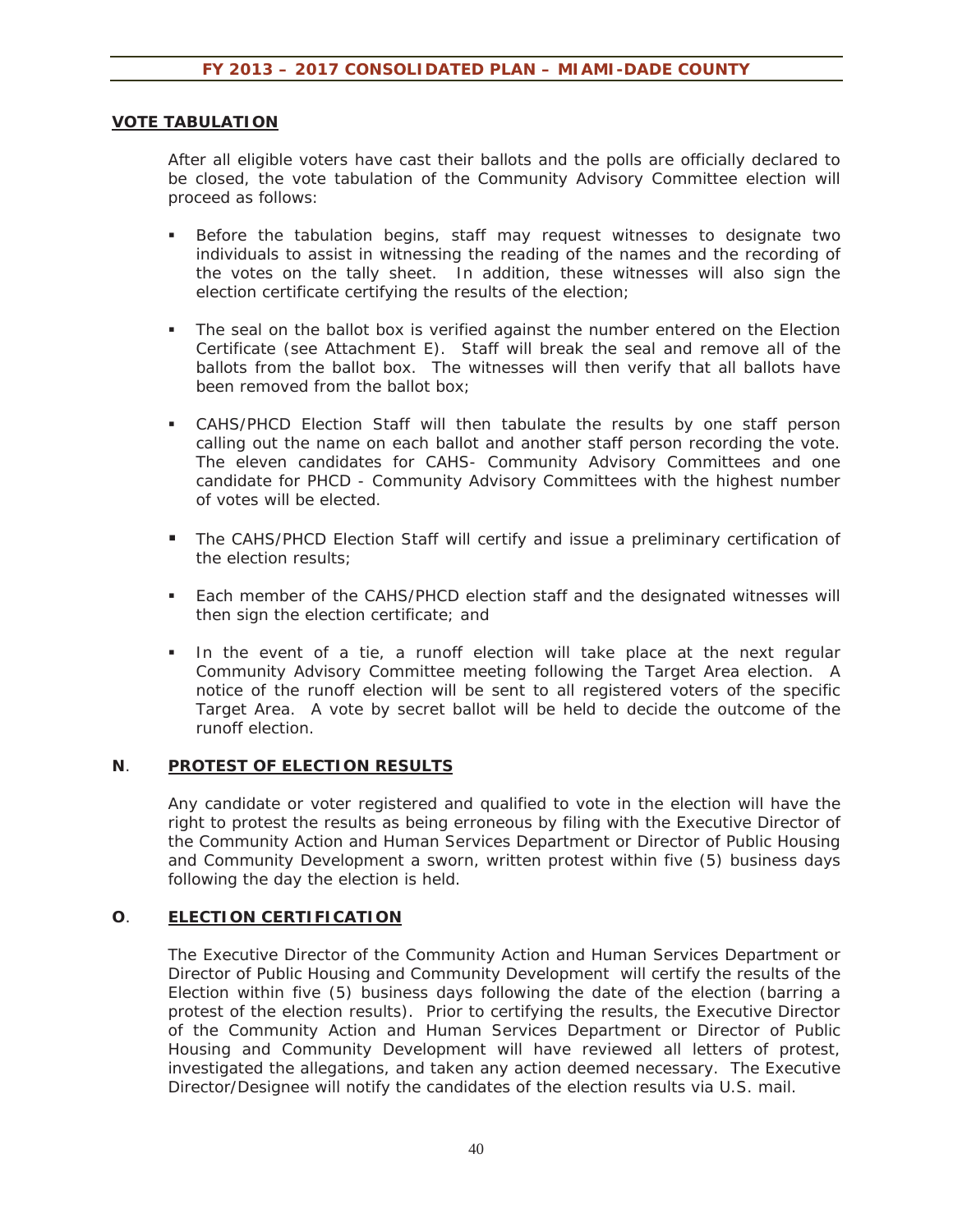#### **P**. **ELECTION OF OFFICERS (COMMUNITY ACTION AND HUMAN SERVICES DEPARTMENT CAC & PUBLIC HOUSING AND COMMUNITY DEVELOPMENT CAC)**

Election of Officers shall be held within 30 calendar days following the final certification of the members. Miami-Dade County staff will convene the newly elected Community Advisory Committees to elect from among themselves, the Officers of the Community Advisory Committee. The nomination and election of the Officers will take place by secret ballot. In case of a tie, the election process will be repeated. If the tie is not broken following the second ballot, the tie shall be broken by the toss of a coin.

#### **Q**. **DUTIES AND RESPONSIBILITIES OF STAFF**

CAHS/PHCD staff will provide notices of all Community Advisory Committee meetings and meeting agendas to each Community Advisory Committee member in writing at least five working (5) days in advance of the meeting. Notices and agendas will also be given to the local public media and posted in all CAHS Department Community Service Centers. CAHS staff will be responsible for insuring that minutes of all Committee meetings are prepared and that all official action taken by the CAHS Community Advisory Committee is included. Minutes will be forwarded to all members prior to the next scheduled meeting and available for public inspection upon request. In communities where there are numerous non-English speaking residents, meeting notices, agendas and summaries of minutes will be provided in the language(s) represented in the communities. Appropriate interpreters will be available during meetings, if possible. At least once a year, a training session for Community Advisory Committee members will be held by a training team of the Community Action and Human Services Department. The areas of training will include: HHS Policies and Guidelines, Community Advocacy, Leadership Development, and Project Planning and Evaluating.

#### **HISTORY OF DOCUMENT CREATION/REVISIONS**

Document was created on July 7, 1981

Previous amendments/reviews were made on:

- October 1983
- **June 1989**
- May 1990
- October 2001
- **August 2005**
- $\blacksquare$  April 2008
- December 2009
- June 2012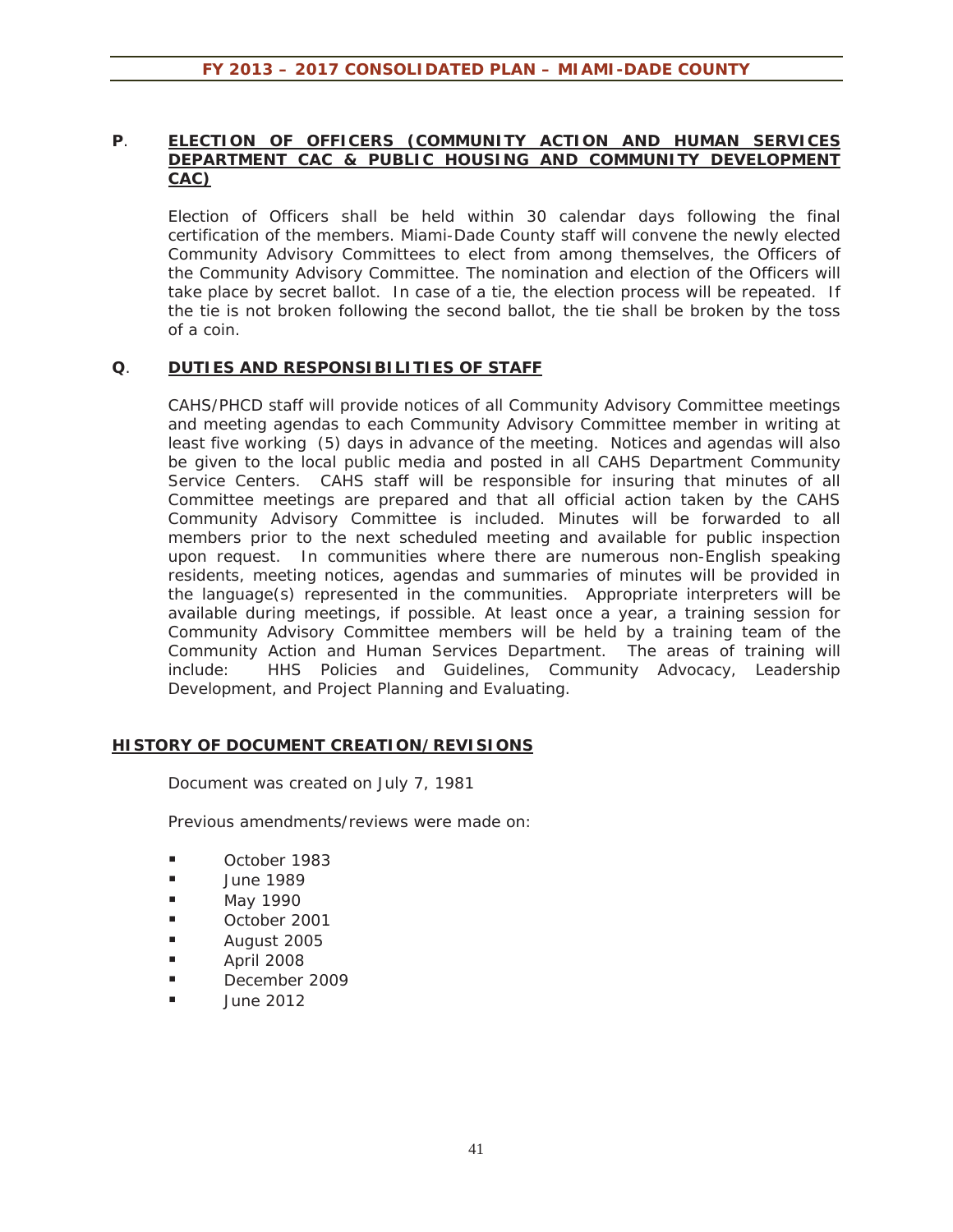### **(Attachment A)**

### **ELIGIBILITY QUALIFICATION AFFIDAVIT Declaration of Candidacy for Miami-Dade Community Action and Human Services Department and Miami-Dade Department of Public Housing and Community Development Election**

|                                                                                                                                                                                                                                                                                                                                                                                     |                                                                                                                                                                                                                                  | PLEASE PRINT NAME AS YOU WISH IT TO APPEAR ON THE BALLOT |  |
|-------------------------------------------------------------------------------------------------------------------------------------------------------------------------------------------------------------------------------------------------------------------------------------------------------------------------------------------------------------------------------------|----------------------------------------------------------------------------------------------------------------------------------------------------------------------------------------------------------------------------------|----------------------------------------------------------|--|
| Do hereby file as a Candidate for election to the Community Action and Human Services<br>and/or PHCD Advisory Committee in the<br>target area. I declare<br>that I am at least 18 years of age and a registered voter in Miami-Dade County. Additionally, I<br>declare that I am a registered voter for the Advisory Committee election to be held on:<br>at 10:00 A.M. - 7:00 P.M. |                                                                                                                                                                                                                                  |                                                          |  |
| I am eligible to run for this office based on one or more of the following qualification(s):                                                                                                                                                                                                                                                                                        |                                                                                                                                                                                                                                  |                                                          |  |
|                                                                                                                                                                                                                                                                                                                                                                                     | I live in the target area/NRSA                                                                                                                                                                                                   | <b>HOME ADDRESS</b>                                      |  |
|                                                                                                                                                                                                                                                                                                                                                                                     | I own property in the target<br>area/NRSA                                                                                                                                                                                        | PROPERTY ADDRESS                                         |  |
|                                                                                                                                                                                                                                                                                                                                                                                     | I own a business in the target<br>area/NRSA                                                                                                                                                                                      | <b>BUSINESS ADDRESS</b>                                  |  |
|                                                                                                                                                                                                                                                                                                                                                                                     | I am employed in the<br>target area/NRSA                                                                                                                                                                                         | <b>EMPLOYMENT ADDRESS</b>                                |  |
|                                                                                                                                                                                                                                                                                                                                                                                     | I am a Head Start Parent/Guardian<br>I am a participant in a CAA sponsored Elderly Program<br>I am between the ages of $18 - 25$<br>My income falls within the Health and Human Services Poverty Guidelines<br>None of the above |                                                          |  |

 $\frac{1}{2}$  ,  $\frac{1}{2}$  ,  $\frac{1}{2}$  ,  $\frac{1}{2}$  ,  $\frac{1}{2}$  ,  $\frac{1}{2}$  ,  $\frac{1}{2}$  ,  $\frac{1}{2}$  ,  $\frac{1}{2}$  ,  $\frac{1}{2}$  ,  $\frac{1}{2}$  ,  $\frac{1}{2}$  ,  $\frac{1}{2}$  ,  $\frac{1}{2}$  ,  $\frac{1}{2}$  ,  $\frac{1}{2}$  ,  $\frac{1}{2}$  ,  $\frac{1}{2}$  ,  $\frac{1$ SIGNATURE OF CANDIDATE

**By signing this affidavit, I do hereby declare that all information contained herein is correct to the best of my knowledge. If information provided reveals to be false, I will be subject to immediate removal from the committee and waive all rights to appeal or otherwise.** 

\_\_\_\_\_\_\_\_\_\_\_\_\_\_\_\_\_\_\_\_\_\_\_\_\_\_\_\_\_ \_\_\_\_\_\_\_\_\_\_\_\_\_\_\_\_\_\_\_\_\_\_\_\_\_\_\_\_\_\_\_\_ SIGNATURE OF CANDIDATE ELECTION STAFF SIGNATURE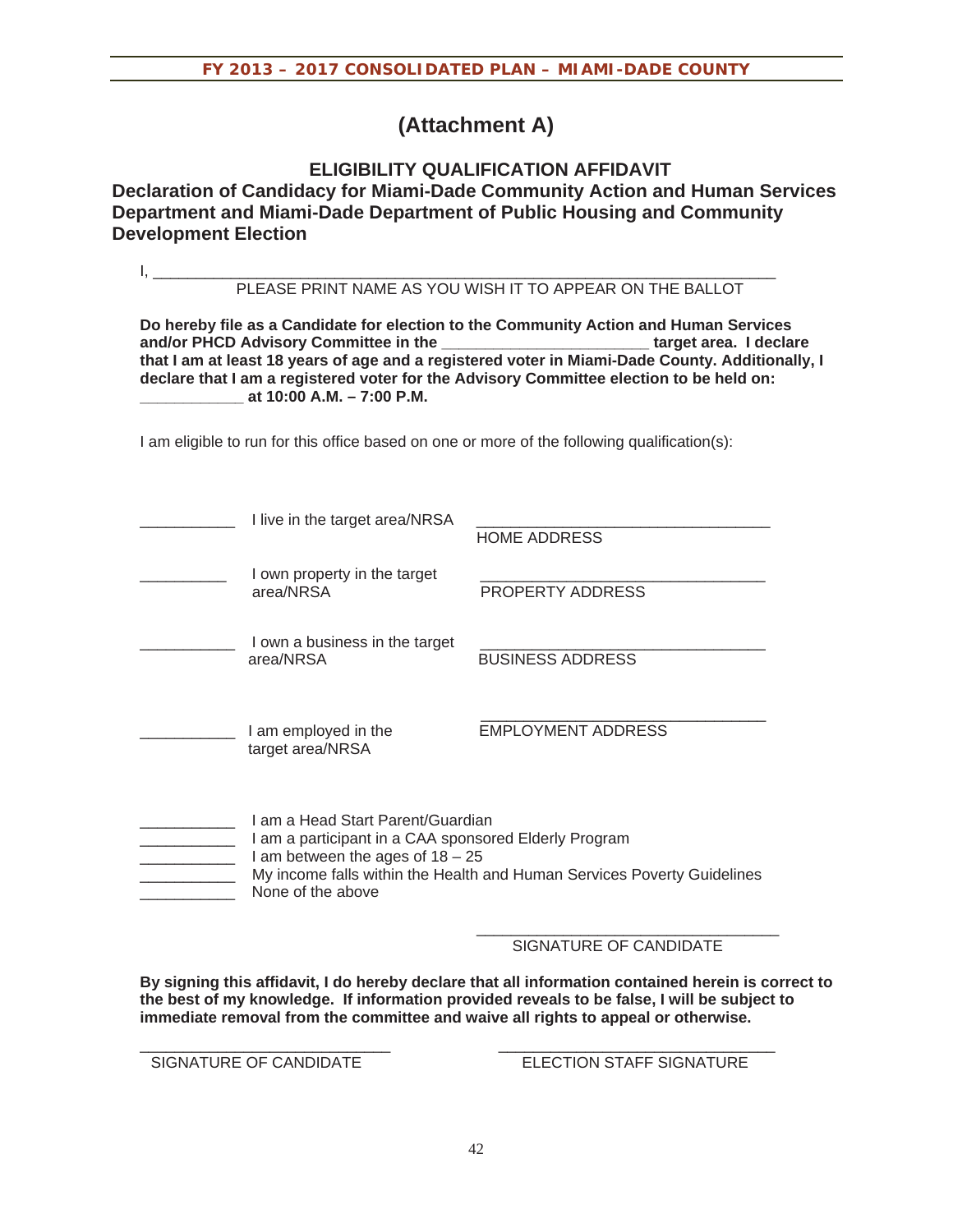### **(Attachment B)**

### **MIAMI-DADE COUNTY COMMUNITY ACTION AND HUMAN SERVICES DEPARTMENT MIAMI-DADE DEPARTMENT OF PUBLIC HOUSING AND COMMUNITY DEVELOPMENT**

**County-Wide Community Advisory Committee Voter Registration** 

**Form**

Target Area/NRSA Name: **\_\_\_\_\_\_\_\_\_\_\_\_\_\_\_\_\_\_\_\_\_\_\_\_\_\_\_\_\_\_\_\_\_\_\_\_\_\_\_\_\_\_\_\_\_\_\_\_\_\_\_\_\_\_\_\_\_\_\_\_\_**

| <b>FIRST</b>                  | <b>MIDDLE</b> | <b>LAST NAME</b>        |  |
|-------------------------------|---------------|-------------------------|--|
| <b>RESIDENT ADDRESS</b>       | APT.          | <b>ZIP CODE</b>         |  |
| <b>WORK ADDRESS</b>           |               | ZIP CODE                |  |
| PROPERTY ADDRESS              |               | ZIP CODE                |  |
| <b>BUSINESS ADDRESS</b>       |               | <b>ZIP CODE</b>         |  |
| <b>REGISTRATION DATE</b>      |               | DATE OF BIRTH           |  |
| <b>QUALIFICATION OF VOTER</b> |               |                         |  |
| <b>LIVE IN AREA</b>           |               | OWN A BUSINESS IN AREA  |  |
| <b>OWN PROPERTY IN AREA</b>   |               | <b>EMPLOYED IN AREA</b> |  |

**I hereby swear that all of the information on this form is true and I agree to share this information with the candidates.**

\_\_\_\_\_\_\_\_\_\_\_\_\_\_\_\_\_\_\_\_\_\_\_\_\_\_\_\_\_\_\_\_\_\_\_\_\_\_ \_\_\_\_\_\_\_\_\_\_\_\_\_\_\_\_\_\_\_\_\_\_\_\_\_\_\_\_\_\_\_\_

SIGNATURE OF REGISTRAR SIGNATURE OF VOTER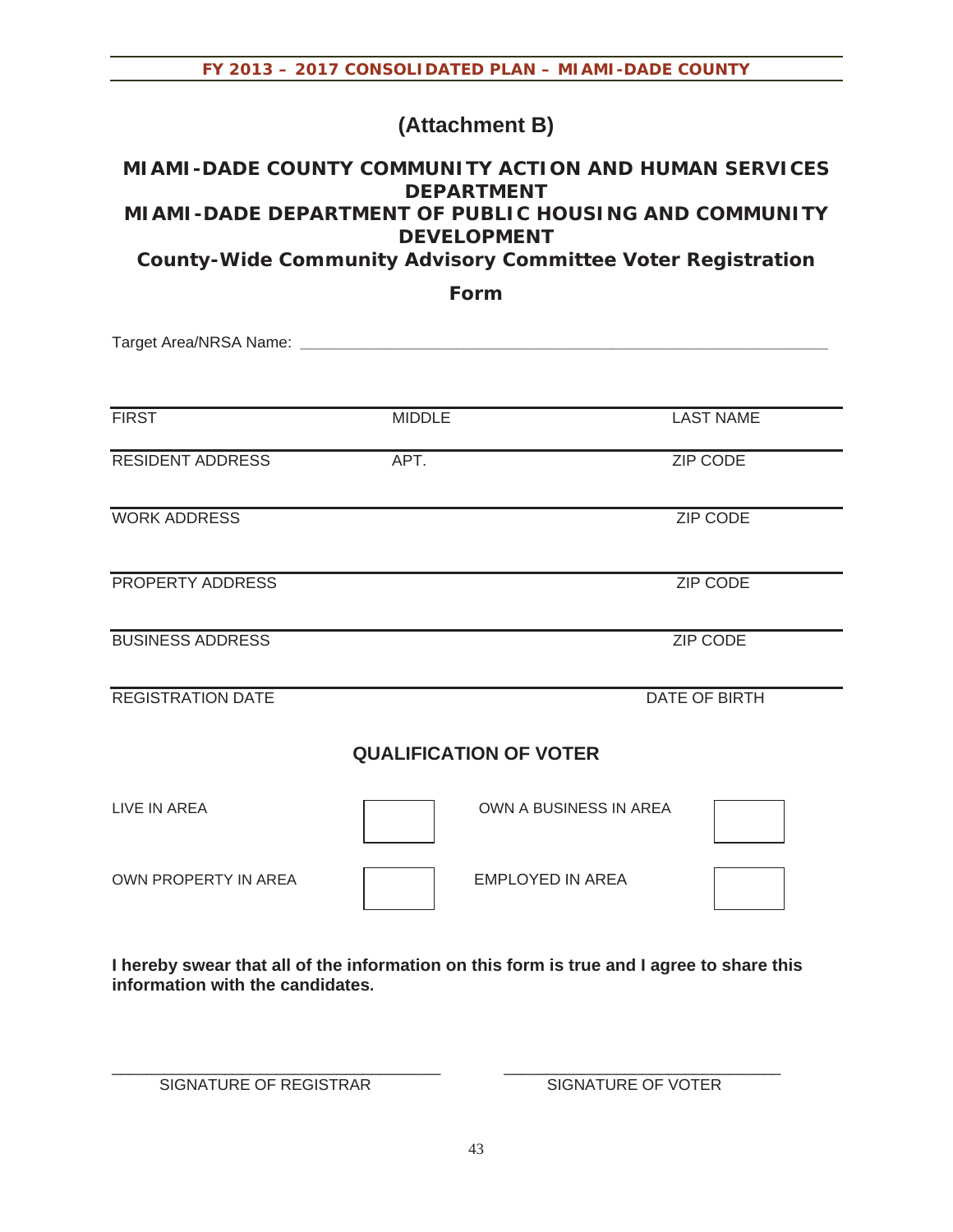## **(Attachment C)**

#### **MIAMI-DADE COMMUNITY ACTION AND HUMAN SERVICES DEPARTMENT MEMBERSHIP ELECTION DATE:**

# SAMPLE BALLOT

**(Community Action and Human Services ONLY)** 

### **QUALIFIED VOTERS MAY VOTE FOR UP TO SEVEN (7) CANDIDATES\***

(Candidate names are in alphabetical order)

|              | John Axel                | Merlot Graham      |
|--------------|--------------------------|--------------------|
| $\checkmark$ | <b>Bernice Bake</b>      | Mitchell Johnson   |
|              | <b>Betty Charles</b>     | Maria Jones        |
|              | <b>Washington Dowell</b> | <b>Saens Kontz</b> |
|              | Elie Evans               | Clay Lawrence      |
| ✔            | Mary Fonseca             | Angelica Seymour   |
|              | <b>Moris Frankel</b>     | Pedro Rodriguez    |
|              | Michelle Sajous          |                    |

\*(If you voted for more than seven (7) candidates, this ballot will be void)

Jonas Hamilton, Election Staff, CAHS Marisol Edward, Election Staff, CAHS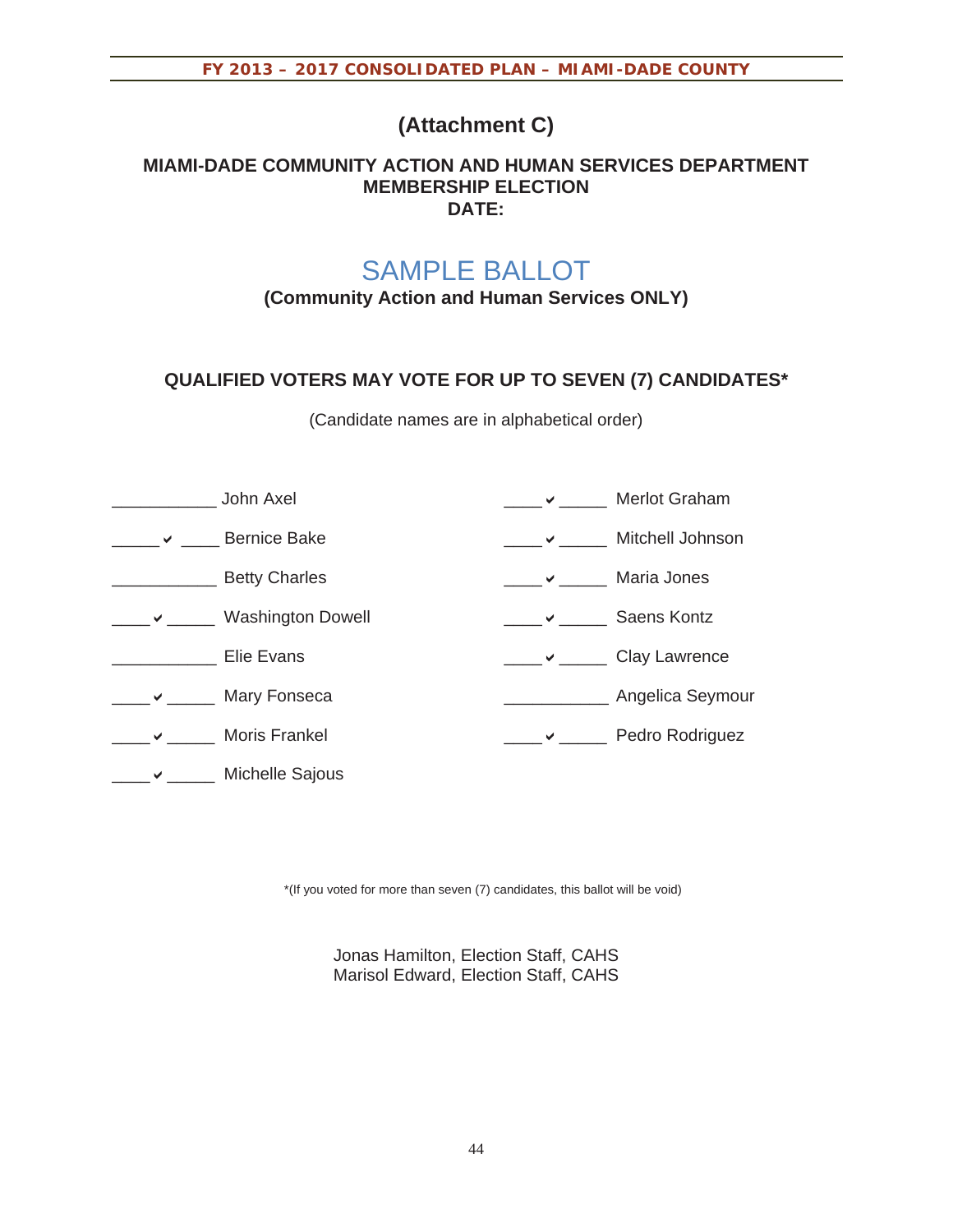## **(Attachment D)**

### **MIAMI-DADE DEPARTMENT OF PUBLIC HOUSING AND COMMUNITY DEVELOPMENT MEMBERSHIP ELECTION DATE**

## SAMPLE BALLOT **(PHCD ONLY)**

### **QUALIFIED VOTERS MAY VOTE FOR SEVEN (7) CANDIDATES\***

(Candidate names are in alphabetical order)

|   | John Axel                | <b>Merlot Graham</b> |
|---|--------------------------|----------------------|
| ✓ | <b>Bernice Bake</b>      | Mitchell Johnson     |
|   | <b>Betty Charles</b>     | Maria Jones          |
|   | <b>Washington Dowell</b> | <b>Saens Kontz</b>   |
|   | Elie Evans               | <b>Clay Lawrence</b> |
|   | Mary Fonseca             | Angelica Seymour     |
|   | <b>Moris Frankel</b>     | Pedro Rodriguez      |
|   | Michelle Sajous          |                      |

\*(If you voted for more than seven (7) candidates, this ballot will be void)

Jonas Hamilton, Election Staff, PHCD Marisol Edward, Election Staff, PHCD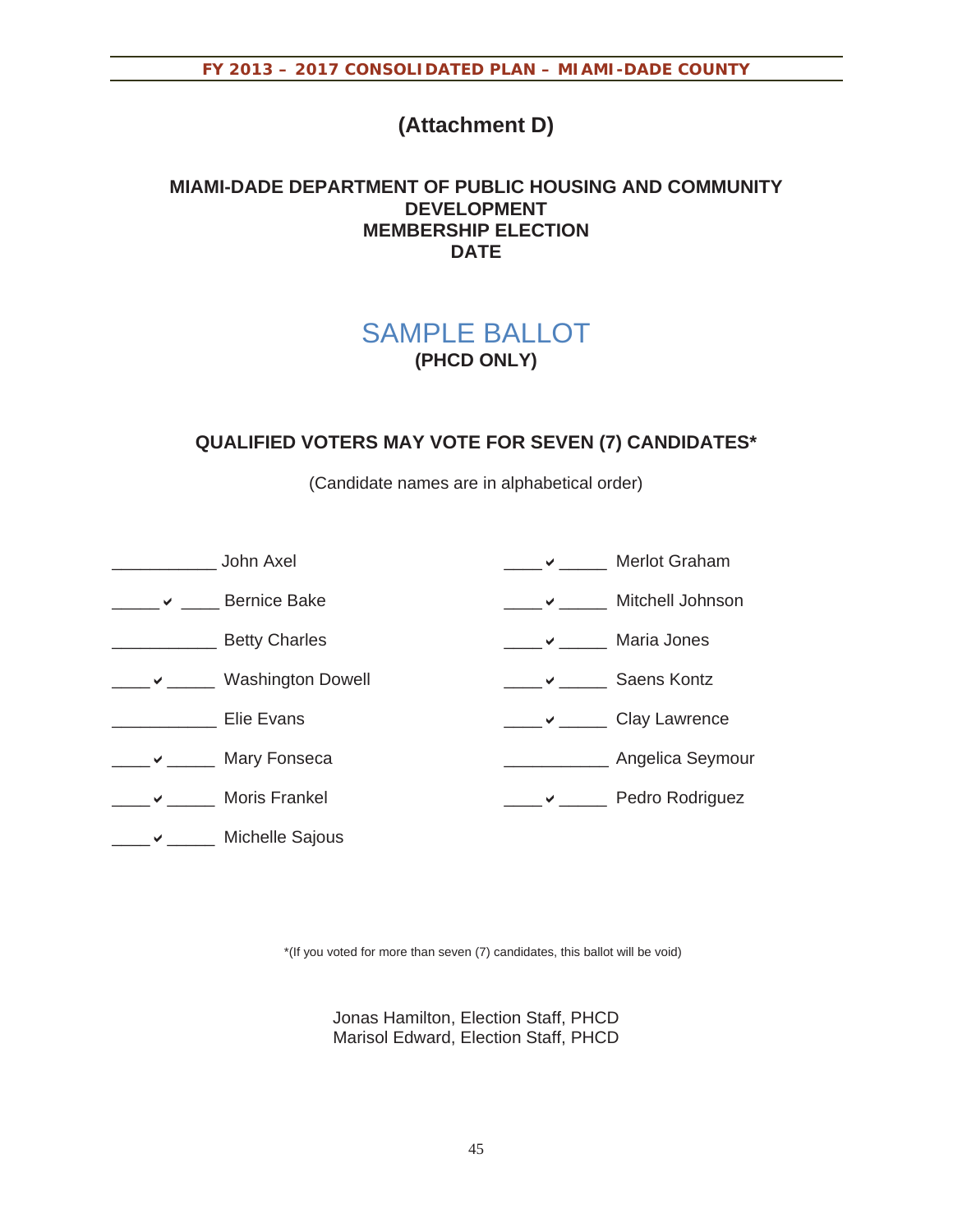## **(Attachment E)**

### *Miami-Dade Community Action and Human Services Department*  **Election Certificate**

| Target Area ELECTION ___                                                                                                                                                                                                                                                                                                                                                                                                                                                                                                                                                                                                                                                                                                                                                                                            |  |                                                                                                     |  |
|---------------------------------------------------------------------------------------------------------------------------------------------------------------------------------------------------------------------------------------------------------------------------------------------------------------------------------------------------------------------------------------------------------------------------------------------------------------------------------------------------------------------------------------------------------------------------------------------------------------------------------------------------------------------------------------------------------------------------------------------------------------------------------------------------------------------|--|-----------------------------------------------------------------------------------------------------|--|
|                                                                                                                                                                                                                                                                                                                                                                                                                                                                                                                                                                                                                                                                                                                                                                                                                     |  |                                                                                                     |  |
|                                                                                                                                                                                                                                                                                                                                                                                                                                                                                                                                                                                                                                                                                                                                                                                                                     |  | day of the month ______________, 20 ________ is locked with seal number ___________________________ |  |
| Election Staff Name (Print)                                                                                                                                                                                                                                                                                                                                                                                                                                                                                                                                                                                                                                                                                                                                                                                         |  | <b>Election Staff Signature</b>                                                                     |  |
| We, the undersigned, __________________<br>Election Staff of Miami-<br>Dade County Community Action and Human Services Department hereby certify to the best of our<br>knowledge that the seal number locked in the ballot box corresponds exactly with the number registered<br>above. In my presence also were the following witnesses who have assisted in the breaking of the seal<br>and the tabulation process. Except as otherwise specifically set forth and declared in this certification, in<br>our presence and sight, no ballot was removed from or added, and no ballot was in any manner altered or<br>tampered with by any person, and no person touched any ballot, except a person authorized to do so.<br><b>Quantity of voted ballots</b><br>T<br><b>Quantity of voided ballots</b> [<br>1<br>1 |  |                                                                                                     |  |
| Election Staff Name (Print)                                                                                                                                                                                                                                                                                                                                                                                                                                                                                                                                                                                                                                                                                                                                                                                         |  | <b>Election Staff Signature</b>                                                                     |  |
| Election Staff Name (Print)                                                                                                                                                                                                                                                                                                                                                                                                                                                                                                                                                                                                                                                                                                                                                                                         |  | <b>Election Staff Signature</b>                                                                     |  |
| Witness Name (Print)                                                                                                                                                                                                                                                                                                                                                                                                                                                                                                                                                                                                                                                                                                                                                                                                |  | Witness Signature                                                                                   |  |
| Witness Name (Print)                                                                                                                                                                                                                                                                                                                                                                                                                                                                                                                                                                                                                                                                                                                                                                                                |  | Witness Signature                                                                                   |  |